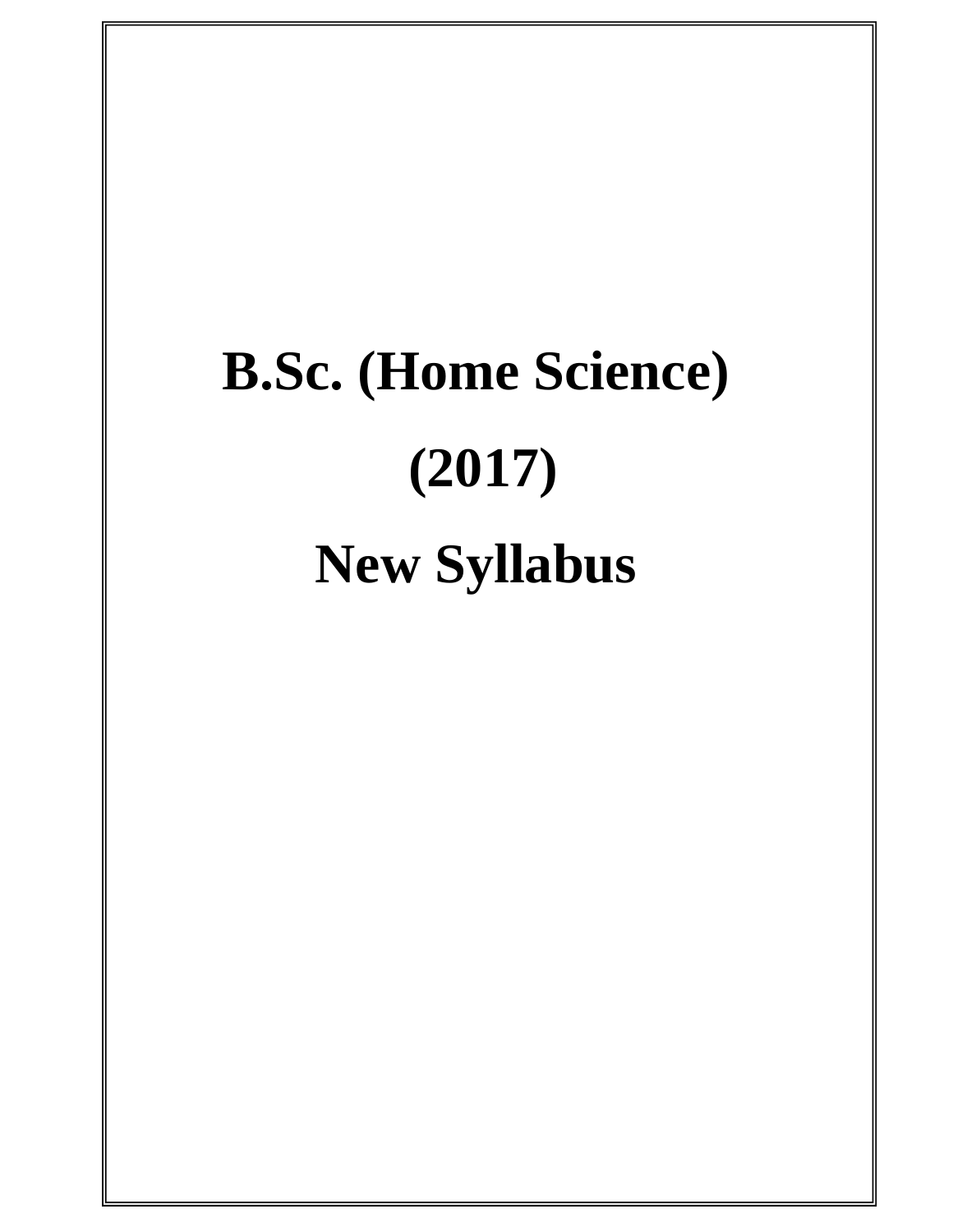### **MODIFIED SYLLABUS**

### **B.SC. (HOME SCIENCE)**

### **FIRST, SECOND, THIRD, FOURTH, FIFTH & SIXTH SEMESTERS**

| Sr. No.                | <b>Proposed</b>                      | <b>Marks</b>  |                  |                  |              |  |  |
|------------------------|--------------------------------------|---------------|------------------|------------------|--------------|--|--|
|                        |                                      | <b>Theory</b> | <b>Practical</b> | <b>Sessional</b> | <b>Total</b> |  |  |
| <b>FIRST SEMESTER</b>  |                                      |               |                  |                  |              |  |  |
| I                      | <b>Applied Mathematics</b>           | 60            | X                | 40               | 100          |  |  |
| $\mathbf{I}$           | Chemistry I                          | 60            | 40               | X                | 100          |  |  |
| III                    | General English I                    | 60            | X                | 40               | 100          |  |  |
| IV                     | <b>Environmental Studies</b>         | 60            | X                | 40               | 100          |  |  |
| V                      | Horticulture and Gardening           | 60            | 40               | X                | 100          |  |  |
| <b>SECOND SEMESTER</b> |                                      |               |                  |                  |              |  |  |
| VI                     | <b>Computer Application</b>          | 60            | 40               | X                | 100          |  |  |
| <b>VII</b>             | Chemistry II                         | 60            | 40               | X                | 100          |  |  |
| <b>VIII</b>            | <b>Elementary Physiology</b>         | 60            | 40               | X                | 100          |  |  |
| IX                     | Psychology                           | 60            | X                | 40               | 100          |  |  |
| X                      | Biochemistry                         | 60            | 40               | X                | 100          |  |  |
| <b>THIRD SEMESTER</b>  |                                      |               |                  |                  |              |  |  |
| XI                     | Human Development-I (HDFS-I)         | 60            | 40               | X                | 100          |  |  |
| XII                    | Fundamental of Nutrition and Food    | 60            | 40               | X                | 100          |  |  |
|                        | Science (FN-I)                       |               |                  |                  |              |  |  |
| XIII                   | Textile Science and Analysis (TAD-I) | 60            | 40               | X                | 100          |  |  |
| XIV                    | Family<br>Finance<br>and<br>Consumer | 60            | X                | 40               | 100          |  |  |
|                        | Education (FRM I)                    |               |                  |                  |              |  |  |
| XV                     | Extension Education and Community    | 60            | 40               | X                | 100          |  |  |
|                        | Development (ECM-I)                  |               |                  |                  |              |  |  |
| <b>FOURTH SEMESTER</b> |                                      |               |                  |                  |              |  |  |
| XVI                    | Early Childhood Education (HDFS-I)   | 60            | X                | 40               | 100          |  |  |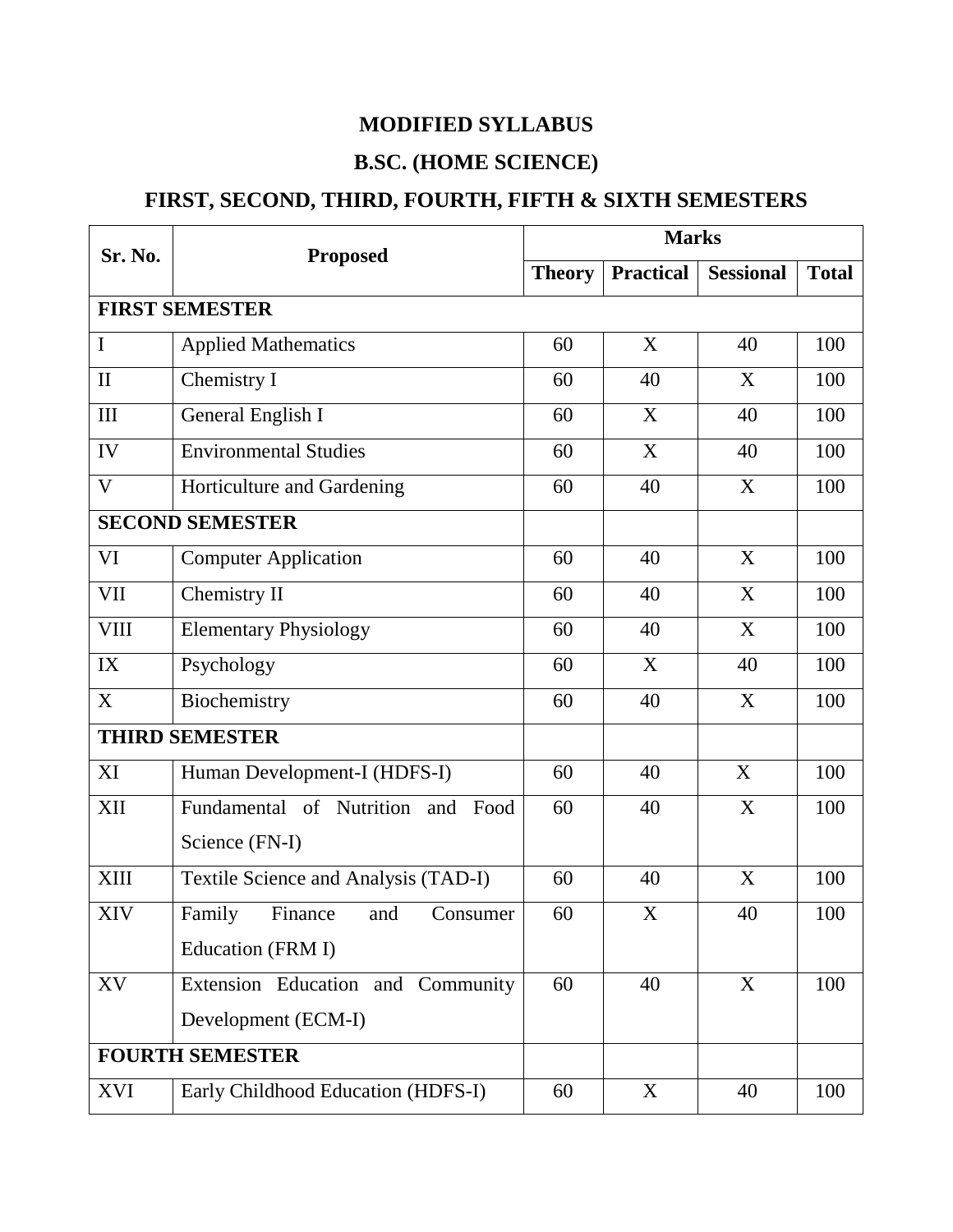| <b>XVII</b>           | Nutrition for the Family (FN II)               |    | 40 | X  | 100  |
|-----------------------|------------------------------------------------|----|----|----|------|
| <b>XVIII</b>          | Wet Processing of Textiles (TAD-II)            | 60 | X  | 40 | 100  |
| <b>XIX</b>            | and Principles<br>of<br>Concepts<br>Home       | 60 | X  | 40 | 100  |
|                       | Management (FRM-II)                            |    |    |    |      |
| XX                    | Teaching Methods and Media (ECM-II)            | 60 | 40 | X  | 100  |
| <b>FIFTH SEMESTER</b> |                                                |    |    |    |      |
| XXI                   | Human Development-II (HDFS-II)                 | 60 | X  | 40 | 100  |
| <b>XXII</b>           | Diet Therapy (FN-III)                          | 60 | 40 | X  | 100  |
| <b>XXIII</b>          | Textile<br>Design<br>and<br>Garment            | 60 | X  | 40 | 100  |
|                       | Construction (TAD-III)                         |    |    |    |      |
|                       |                                                |    |    |    |      |
| <b>XXIV</b>           | Family Housing (FRM-III)                       | 60 | 40 | X  | 100  |
| <b>XXV</b>            | Programme<br>Planning<br>Family<br>for         | 60 | X  | 40 | 100  |
|                       | Development (ECM-III)                          |    |    |    |      |
| <b>SIXTH SEMESTER</b> |                                                |    |    |    |      |
| <b>XXVI</b>           | Marriage and Family Dynamics                   | 60 | X  | 40 | 100  |
| <b>XXVII</b>          | <b>Community Nutrition (FN-IV)</b>             | 60 | 40 | X  | 100  |
| <b>XXVIII</b>         | <b>Textile Design and Apparel Construction</b> | X  | 60 | 40 | 100  |
|                       | $(TAD-IV)$                                     |    |    |    |      |
| <b>XXIX</b>           | Interior Designing and Home Decoration         | 60 | 40 | X  | 100  |
|                       | (FRM-IV)                                       |    |    |    |      |
| <b>XXX</b>            | Communication Process and Adoption             | 60 | X  | 40 | 100  |
|                       | $(ECM-IV)$                                     |    |    |    |      |
| <b>Total</b>          |                                                |    |    |    | 3000 |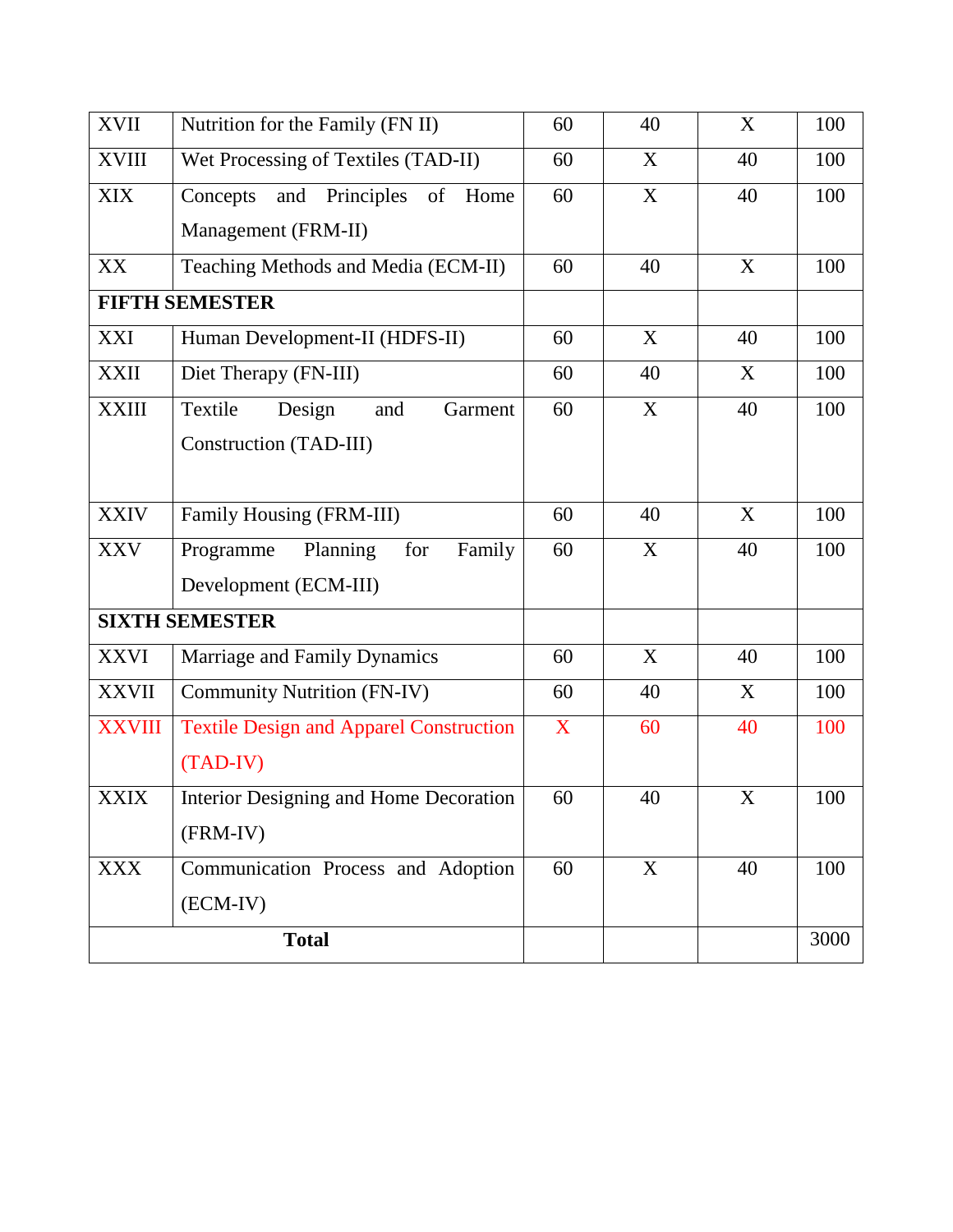# B.Sc. (Home Science)

## **First Semester**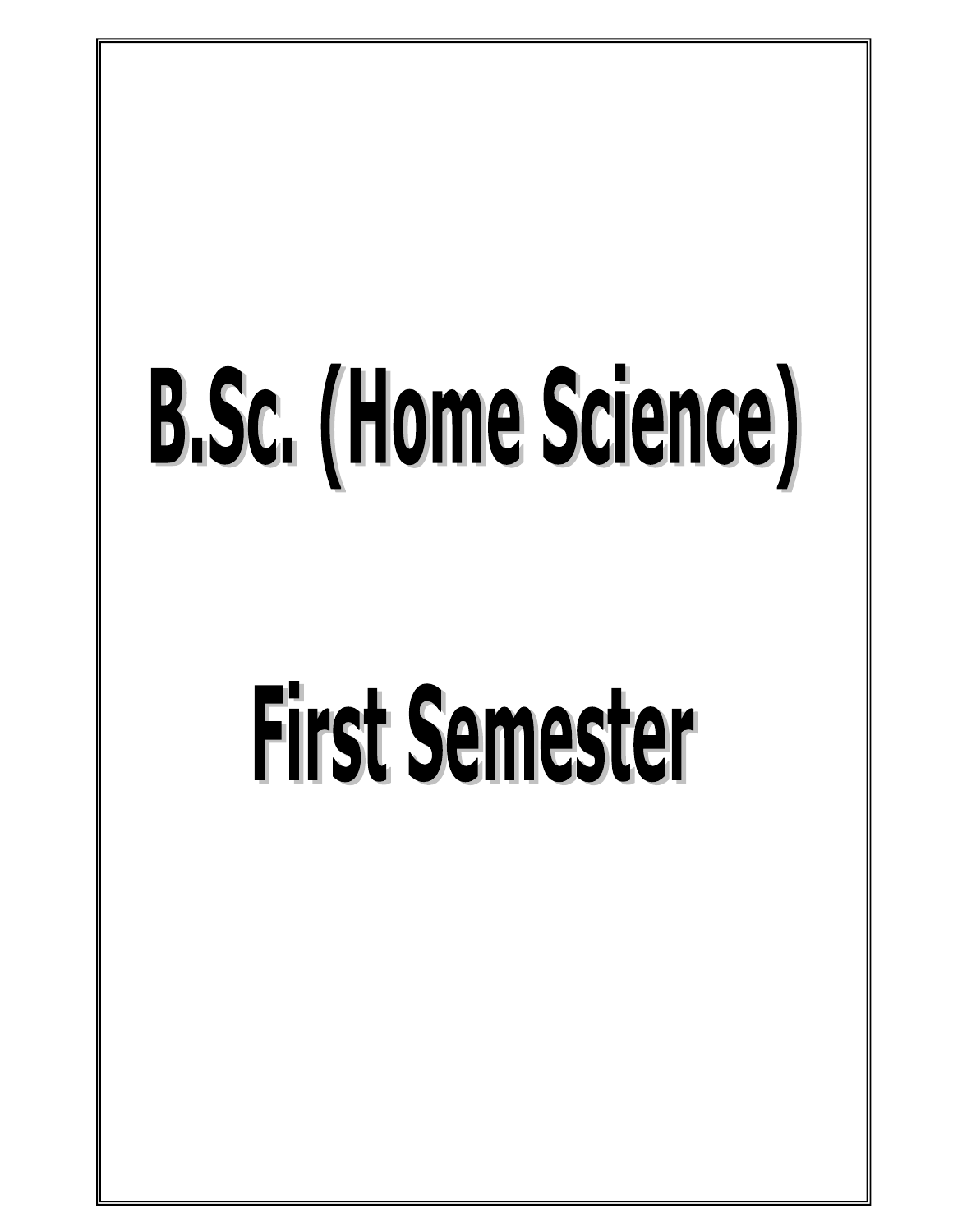### **B.Sc. (Home Science) First Semester APPLIED MATHEMATICS PAPER-I**

Theory  $-60$ Sessional – 40

### **Unit I. Number System**

- **(a)**Natural numbers, Whole numbers, Integers (positive, negative, zero) Rational numbers, Irrational numbers, Prime, Odd, Even numbers, Composite numbers.
- **(b)** Test of Divisibility
- **(c)** LCM, HCF, Application of numbers (Square root, Cube root)
- **(d)**Simplification of expressions (BODMAS).

### **Unit II. General Arithmetic**

- **(a)** Simple and compound interest
- **(b)** Unitary method, work, time and speed
- **(c)** Percentage: Conversion of percentage into least fraction, conversion of simple fraction into percentage. Simple problems based on percentage.
- **(d)**Profit Loss and Discount: Concept of Cost price, Selling price, Profit, Loss, Discount, Net price and Marked Price etc. Simple Problems based on it.

### **Unit III. Algebra**

- **(a)**Fundamental operation Addition, Subtraction of like and unlike term. Multiplication and division of polynomials.
- **(b)**Factorization: Concept of Factors, Grouping Method, Factoring Polynomials by Common Factors, Factoring Quadratics-Difference of Square, Perfect Square.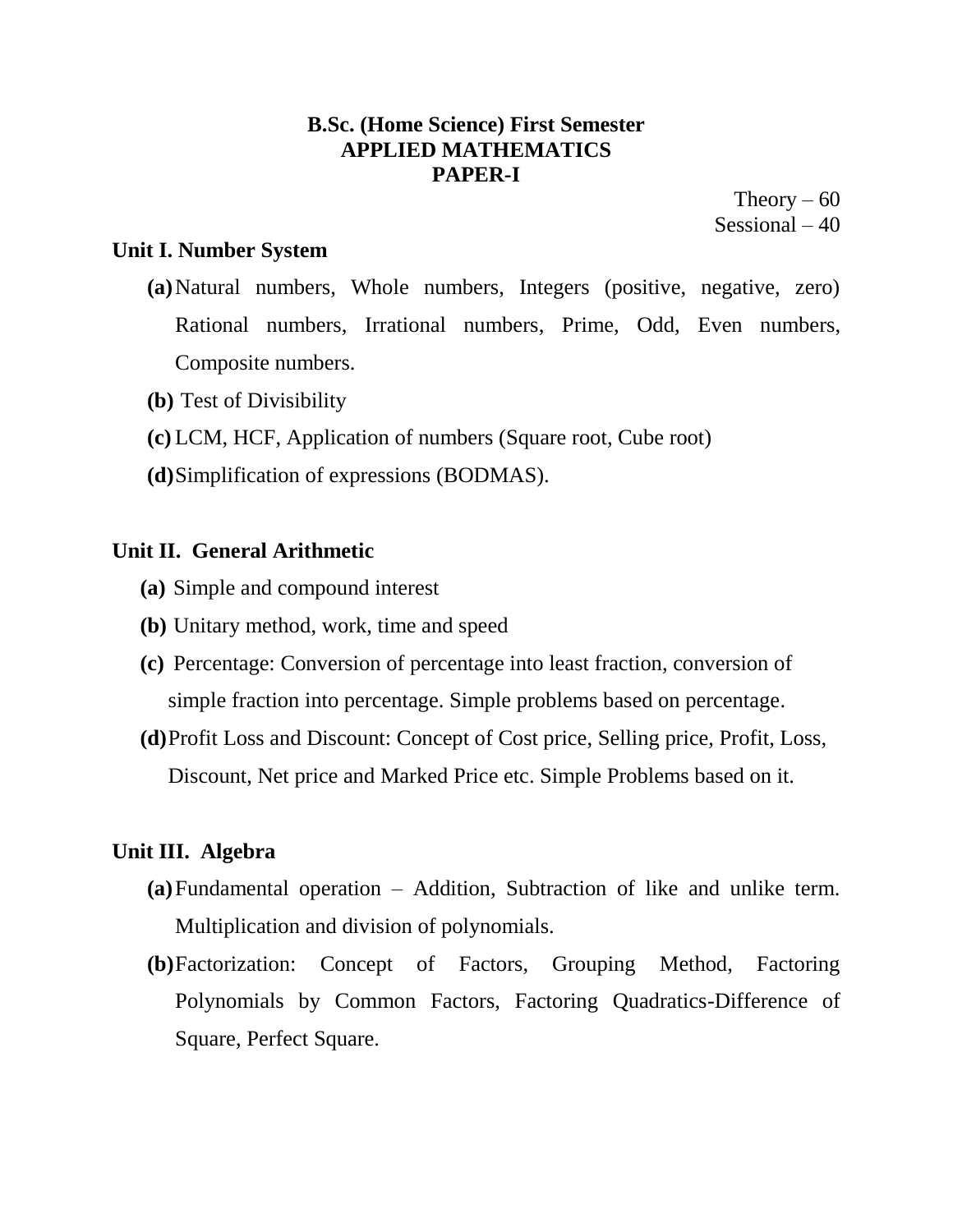**(c)** Concept and solution of simple equation, problems based on simple equation.

### **Unit IV. Simultaneous Equations**

Concept and solution of simultaneous equations, problems based on simultaneous equations.

### **Unit V. Menstruation**

- (1) Area of Triangle, Square, Rectangle, Parallelograms and Circle.
- (2) Perimeter of polygons.
- (3) Volume of Cubes, Cuboids and spheres

### **STATISTCS**

Processing of data, Diagrammatic and Graphic representation of data, Average (Mean)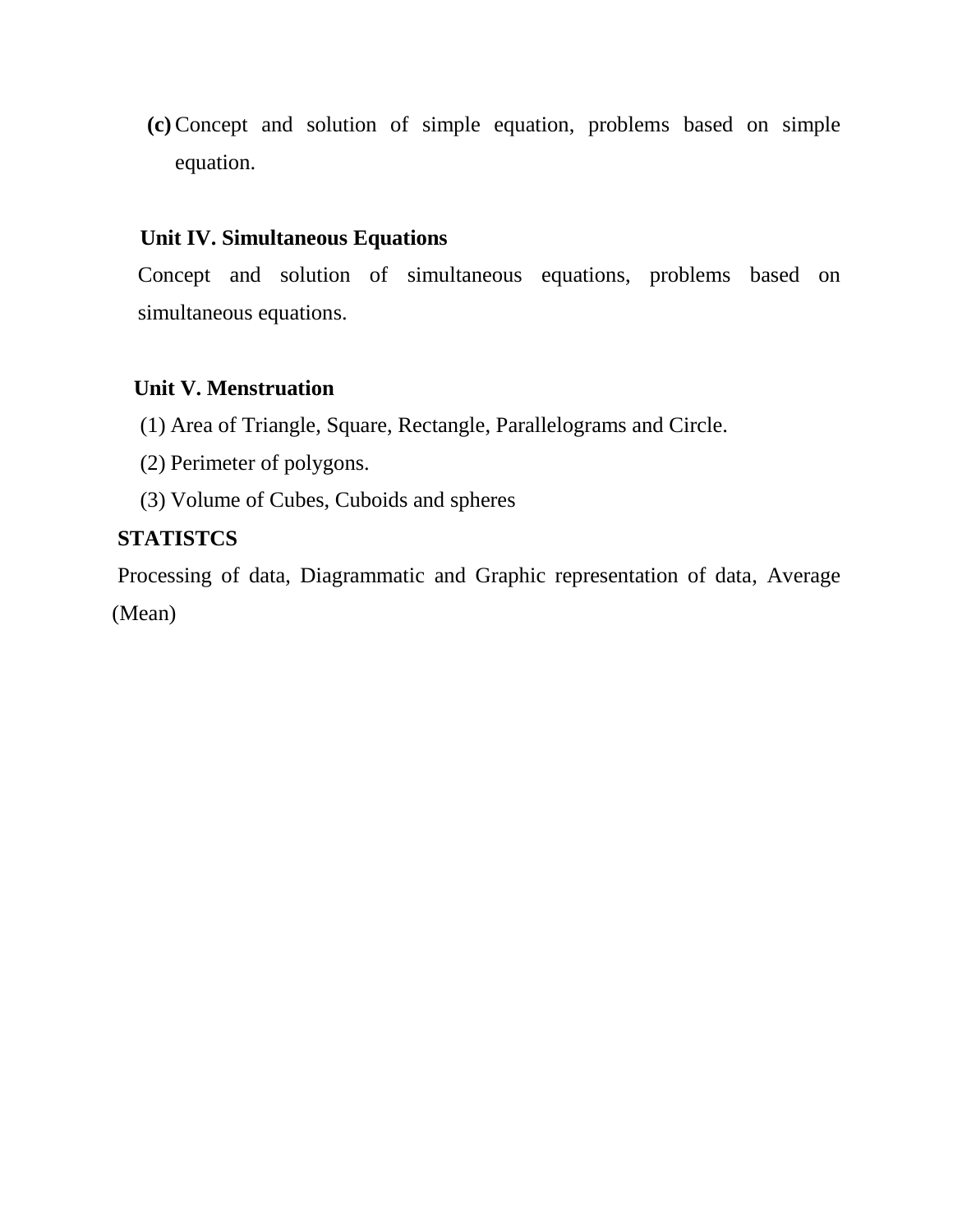### **B.Sc. (Home Science) First Semester CHEMISTRY I PAPER-II**

Theory: 60 Marks Practical: 40 Marks

### $\mathbf{Unit} - \mathbf{I}$

- (a) Introduction:- Definition, Branches of Chemistry and scope of Chemistry with General Information of the chemical industries.
- (b) Matter:- States of Matter, Physical and Chemical changes of matter, Element, compound, Mixture, Symbol and Chemical Equation.

### **Unit –II**

 Elementary Study of Atomic structure:- Dalton's atomic theory, Fundamental particles of Atom (Electron, Proton and Neutron) and the characteristics, Discovery of Electron, proton and neutron, Atomic mass, Atomic number, Thomson's model and its limitations. Rutherford's model and its limitations, Bohr's model and its limitations, concept of shells and subshells, dual nature of matter and light, de Broglie's relationship, Heisenberg uncertainty principle, concept of orbitals, quantum numbers, shapes of s, p and d orbitals, rules for filling electrons in orbitals - Aufbau principle, Pauli's exclusion principle and Hund's rule, electronic configuration of atoms, stability of half filled and completely filled orbitals.

### **Unit III**

- (a) Ionization:- Arrhenius theory of Ionization, Idea of pH and buffer solution.
- (b) Elementary idea of Oxidation and Reduction.
- (c) Water:- Hard and Soft water, Hardness and their removal.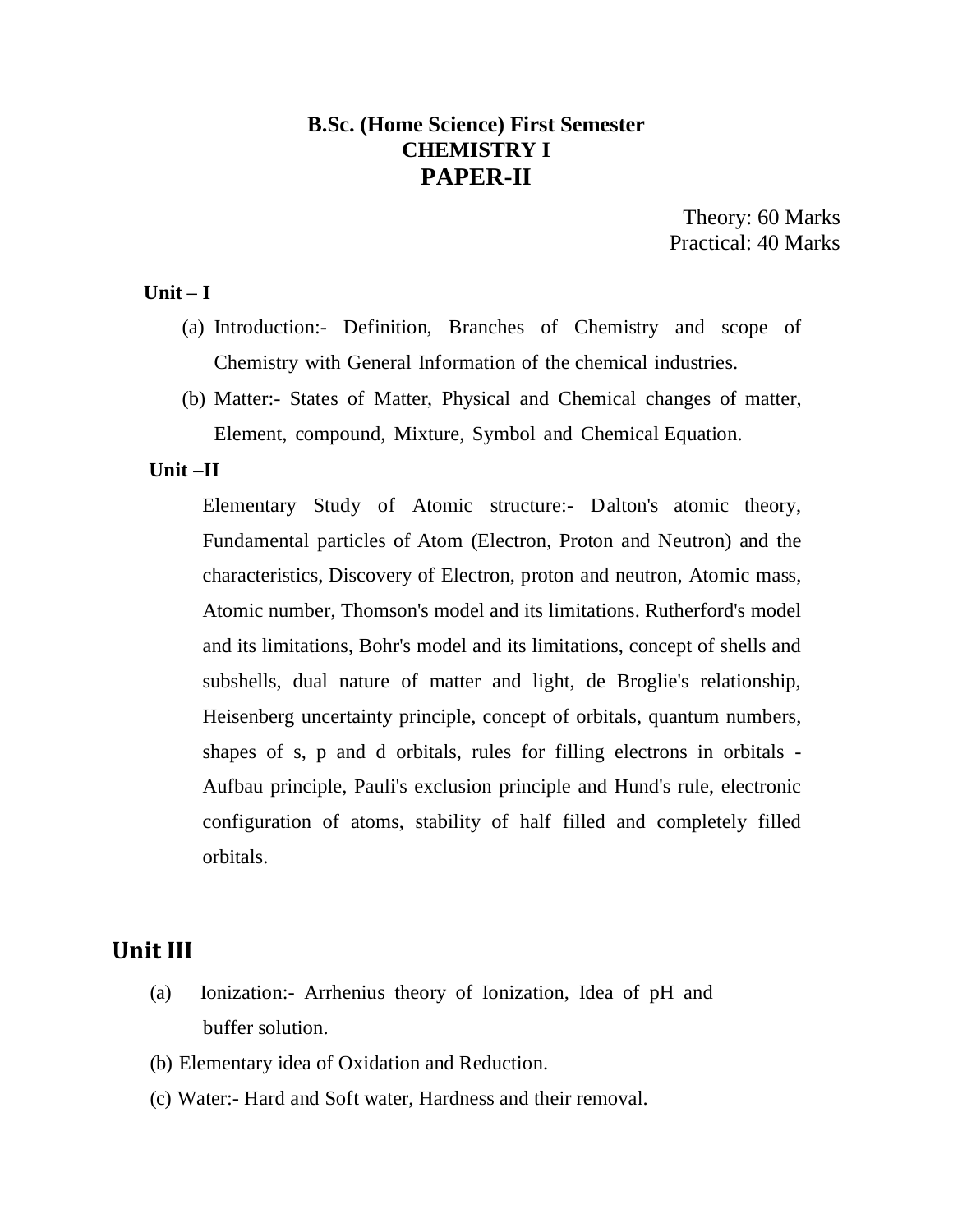### **Unit - IV**

(a) Catalysis, types of Catalysis, characteristics, theory of catalysis and its application.

(b) Elementary idea of Colloidal Solutions- Method of preparation, properties and application, Emulsions and Gels.

### **Unit – V**

Radioactivity:- Definition study of  $\alpha$ ,  $\beta$  and  $\gamma$  rays, Artificial radioactivity, Concept of Isotopes, Isobars, Isotones.

### **Practical:**

- 1. Salt analysis:- Detection of one acid and one basic radical.
- 2. Acid and Base titration :- Oxalic acid and Sodium hydroxide.

### **Reference books:**

- 1. Physical and Inorganic chemistry of Bountra and Khanna.
- 2. Physical and Inorganic chemistry of Bochlas and Gupta.
- 3. Org. Chemistry By Dr. S.K. Wadhwa.
- 4. Org. Synthetic products by O.P. Agarwal.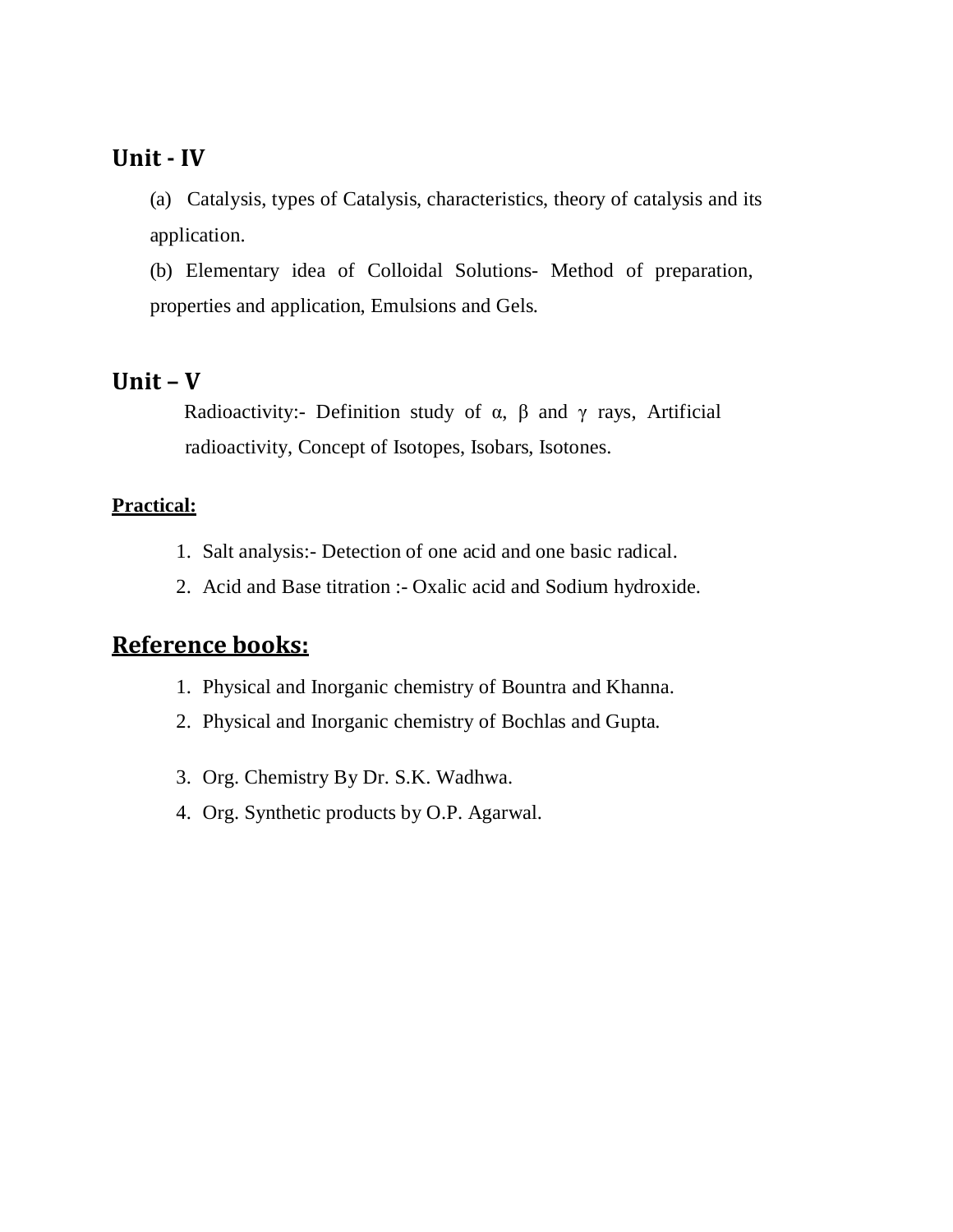### **B.Sc. (Home Science) First Semester GENERRAL ENGLISH PAPER-III**

Theory: 60

Sessional: 40

### **1. VOCABULARY BUILDING**

Word- Formation; synonyms, Antonyms, Homophones, Idiomatic Phrases

### **2. PREPOSITIONS**

Model verbs, Conditional sentence

### **3. TRANSFORMATION AND SYNTHESIS**

### **4. PRECISE WRITING**

**5. EASSAY WRITING** ( 5 topics to be discussed)

### **6. LETTER OF APPLICATION FOR JOB AND RESUME**

### **PRACTICAL**

- 1. Based on Lectures
- 2. LANGUAGE WORK: the prescribed lessons having a bearing on the topics covered in lectures.
- 3. Identification of phonetic sounds and symbols
- 4. Stress and Intonation
- 5. Listening Comprehension
- 6. Speaking English

### **REFERENCES:**

- 1. Jones, Daniel. Everyman"s English Pronouncing Dictionary, University Book Stall, New Delhi. 1993.
- 2. Jones Daniel. An Outline of English Phonetics, Arnold, London, 1970.
- 3. George, H.V. Common Errors in English Learning, M/s Newbury House, London, 1970.
- 4. Sharma, S.D. A Textbook f Spoken and Written English, Vikas, Delhi, 1984.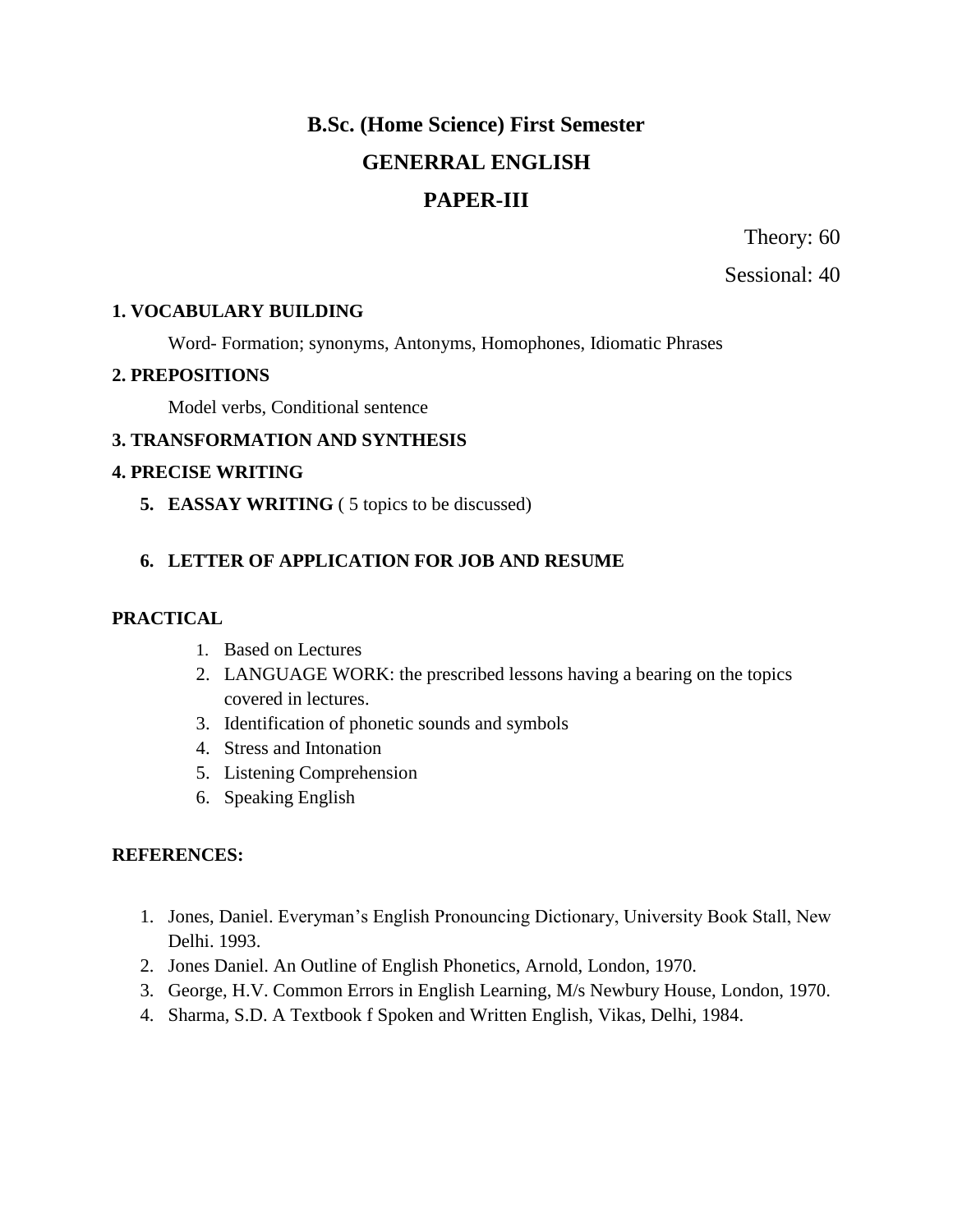### **B.Sc. (Home Science) First Semester ENVIRONMENTAL STUDIES PAPER-IV**

Theory: 60 marks Sessional: 40 marks

### **UNIT I**

The Multidisciplinary Nature of Environmental Studies: Definition, scope & its importance, Need for public awareness. Natural resources: Natural resources and associated problems.

### **UNIT II**

Human Population and the Environment, Population growth, variation among nations, Population explosion-Family welfare programme, Environment and human health, Human rights

### **UNIT III**

Environmental Pollution: Definition, Causes, effects and control measures of: a) Air Pollution b) Water Pollution c) Soil Pollution d) Marine Pollution e) Noise Pollution f) Thermal Pollution g) Nuclear Hazards

### **UNIT IV**

Solid Waste Management: Causes, effects and control measures of urban and industrial wastes. Role of an individual in prevention of pollution. Pollution case studies Disaster Management: Floods, Earthquake, Cyclone and Landslides

### **UNIT V**

Ecosystem: Concept of an ecosystem, Structure and function of an ecosystem, Producers, consumers and decomposers, Energy flow in the ecosystem, Ecological succession, Food chains, food webs and ecological pyramids. Introduction, types, characteristic features, structure and function of the ecosystems

### **Field Work**

1. Visit to a local area to document environmental assets–river / forest / grassland / hill / mountain.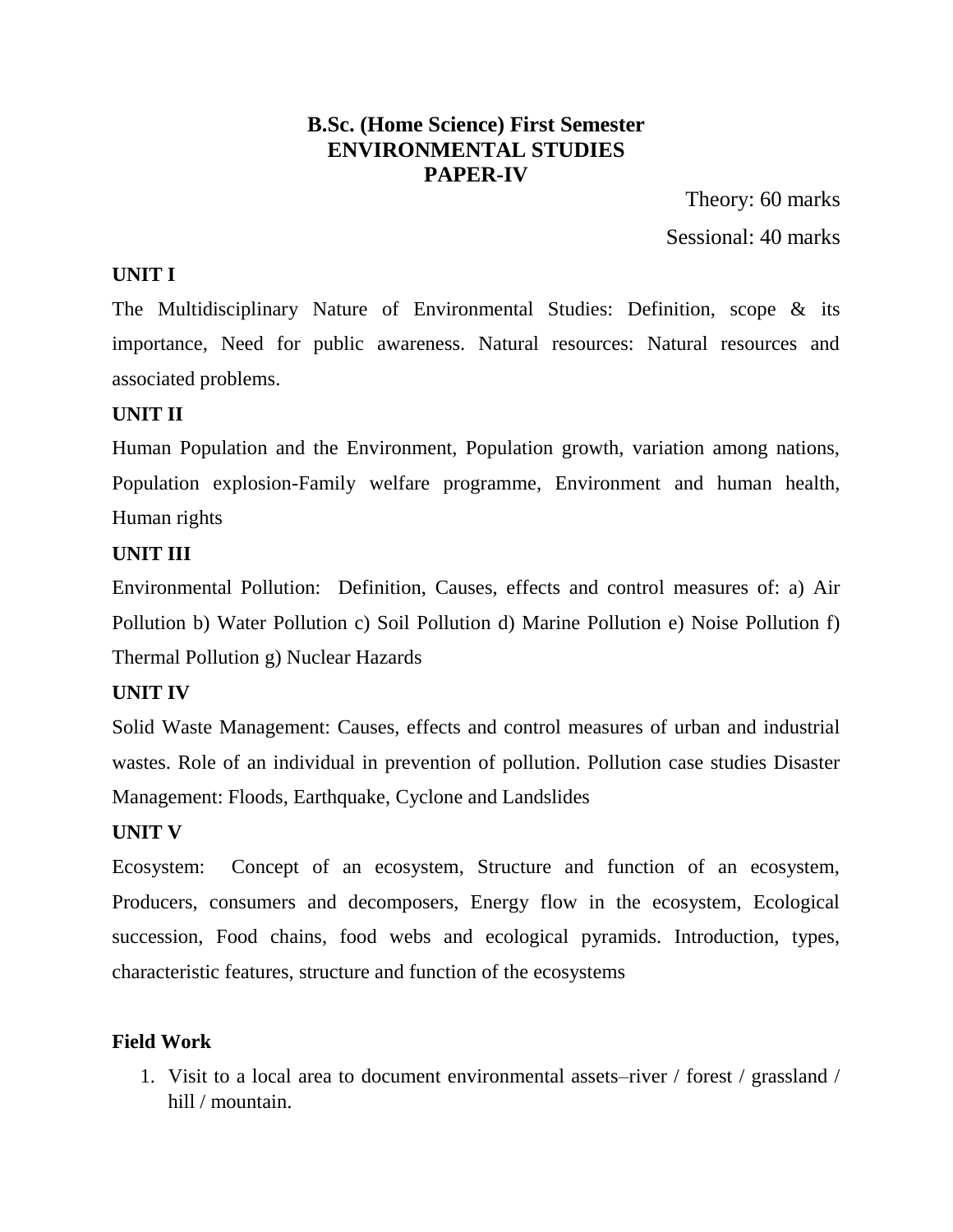- 2. Visit to a local polluted site–Urban / Rural / Industrial / Agricultural. Study of different ecosystems.
- 3. Study of simple ecosystems–pond, river, hill slopes, etc.

### **eferences**

- 1. Agarwal, K. C., Environmental Biology, Nidhi Publications Ltd. Bikaner.
- 2. Bharucha, E., Textbook of Environmental Studies, Universities Press, Hyderabad.
- 3. Bharucha, E., The Biodiversity of India, Mapin Publishing Pvt. Ltd. Ahmedabad.
- 4. Brunner, R. C., Hazardous Waste Incineration, McGraw Hill Inc. New York.
- 5. Hawkins, R. E., Encyclopaedia of Indian Natural History, Bombay Natural History Society.
- 6. Heywood, V. H &Watson, R. T., Global Biodiversity Assessment, Cambridge House, Delhi.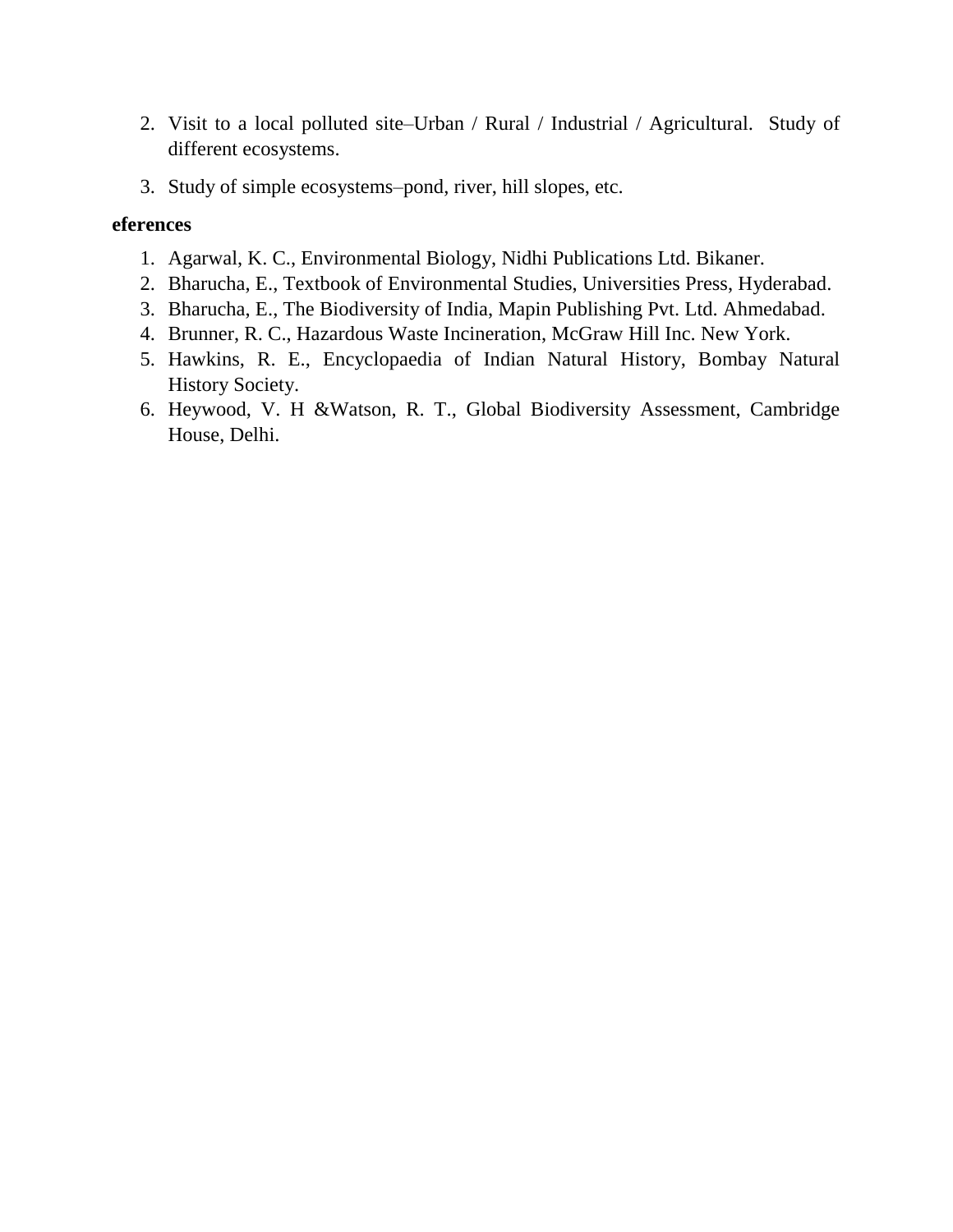### **B.Sc. (Home Science) First Semester HORTICULTURE AND GARDENING PAPER - V**

Theory: 60 marks Practical: 40 marks

### **Unit-I**

Gardening, Layout of a Garden, Soil preparation –digging, tillage and sterilisation. Drainage watering and weeding Manures and fertilizes

### **UNIT-II**

Propagation of plants, Seed propagation, Vegetative propagation by natural and artificial methods (Bulbs Rhizomes Suckers Runners Tubers Budding and grafting)

### **UNIT-III**

Kitchen Garden Principle of planning and cultivation of vegetables with reference to all seasonal vegetables.

### **UNIT-IV**

Lawn, Hedges and edges, Principle of planning of lawn and hedges. Brief description of care and cultivation of ornamental plants Care and cultivation of seasonal flowers Care and cultivations of common indoor plants.

### **UNIT-V**

Plan deceases bacterial, fungal and viral. General characteristics, morphology and economic importance of algae, fungi and moulds

### **Practical**

- i) Study of garden tools and accessories.
- ii) Identification of different types of plants i.e. vegetable flowers, ferns and ornamental plants.
- iii) Preparation of nursery.
- iv) Prepare and manuring a seed bed for raising seedlings.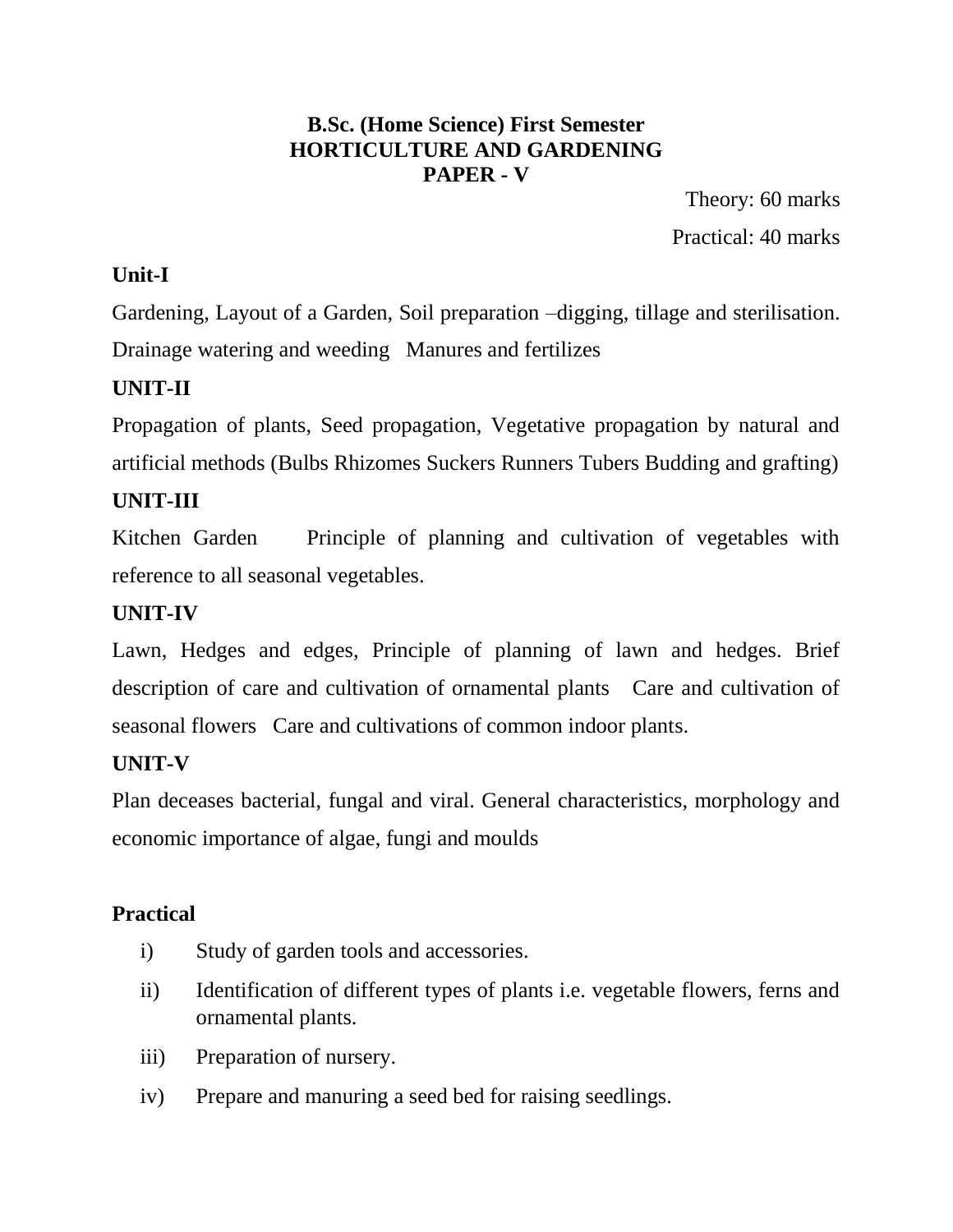- v) Prepare a bed for sowing potatoes and cultivate them.
- vi) To prepare a plot for raising seedlings, ornamental/ Indore pot plants.
- vii) From seeds guiding rules for seed sowing.
- viii) Vegetative propagation by cutting and grafting.
- ix) Maintenance of plants. xii) Prepare a plot and cultivate seasonal vegetable
- x) Use of pesticides and fungicides xiii) Plant propagation
- xi) Identification of slides of algae fungi and moulds. xiv)Prepare pot for repotting

**Project**: Prepare Herbarium file, Collection of specimen of ornamental plants

### flowers

### **REFERENCE BOOK**:

- 1. Gemmell Alam, Basic Gardening, Penguin books publication
- 2. Aruna Lundra, Four Seasons Gardening in India, Low Price Publications
- 3. Roman Kapoor, Home Gardening, UBS Publisher's Distributors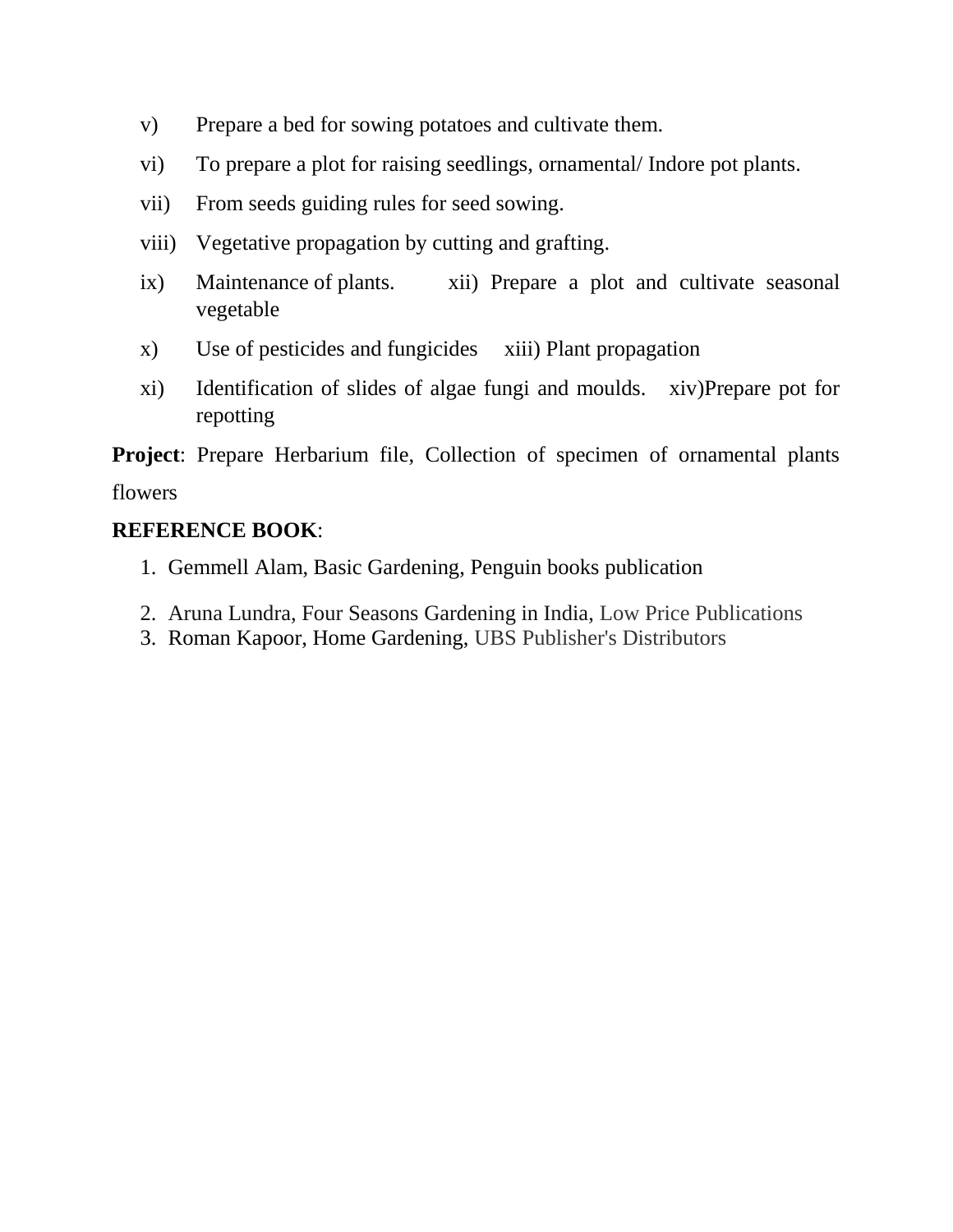# **B.Sc. (Home Science)**

### **Second Semester**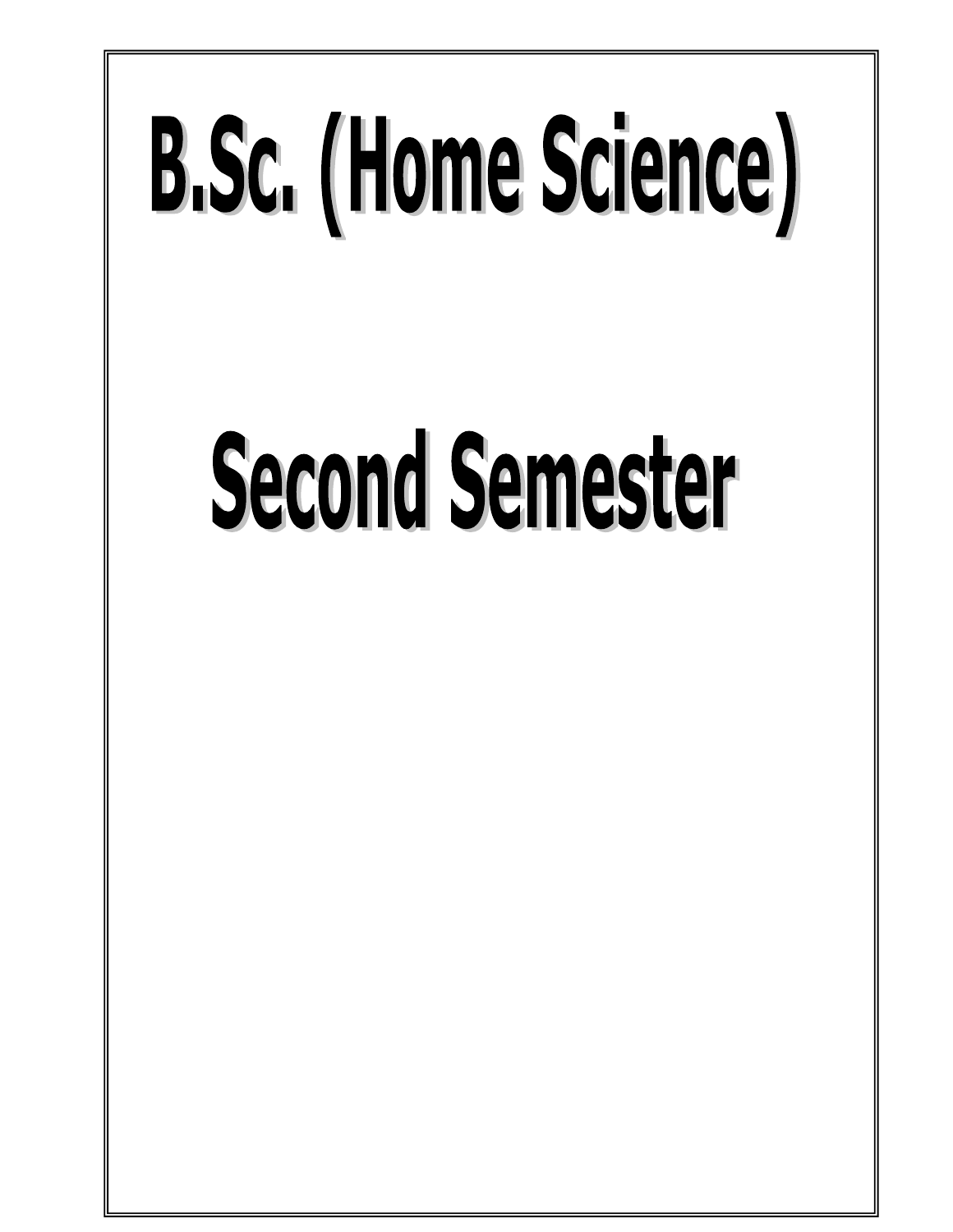### **B.Sc. (Home Science) Second Semester COMPUTER APPLICATION Paper VI**

 Theory: 60 Marks Practical: 40 Marks

### **UNIT 1: WINDOWS OPERATING SYSTEM**

**Introduction**, what is windows, windows XP, using mouse, windows featuresbasic concepts, working on desktop, opening and closing an Application, manipulating windows, saving your work, printing your work, start up, shut down and sleep.

**My computer**- opening your drive.

**windows explorer**- starting windows explorer, navigating drives and folders, science window, selecting files/folders, creating a folder, opening IXComp folder, creating file, opening file global warming, coping files or folders, moving files or folders, changing the name of a file or folder, deleting files or folders, searching files or folders, switching between tasks, Windows keyboard shortcuts.

### **UNIT II WINDOWS ACCESSORIES:**

Introduction, notepad, word pad, ms-point, character map, clip board, calculator.

### **UNIT III WORD PROCESSING BASICS:**

Introduction, types of word processors, starting openoffice.org writer- writer interface, creating a new documents, saving a documents, closing an openoffice.org writer documents, exiting openoffice.org, viewing writer window. Text editing- selecting text, selecting using click-and-drag method, selecting using double click and triple click method, selecting a block area, selection using select all menu option, keyboard commands for selecting text, inserting text, insert Vs. overtype mode, deleting text, undo and repeat. using cut copy and paste- cut and paste text, copy and paste text, using drag and drop. Text formation- about font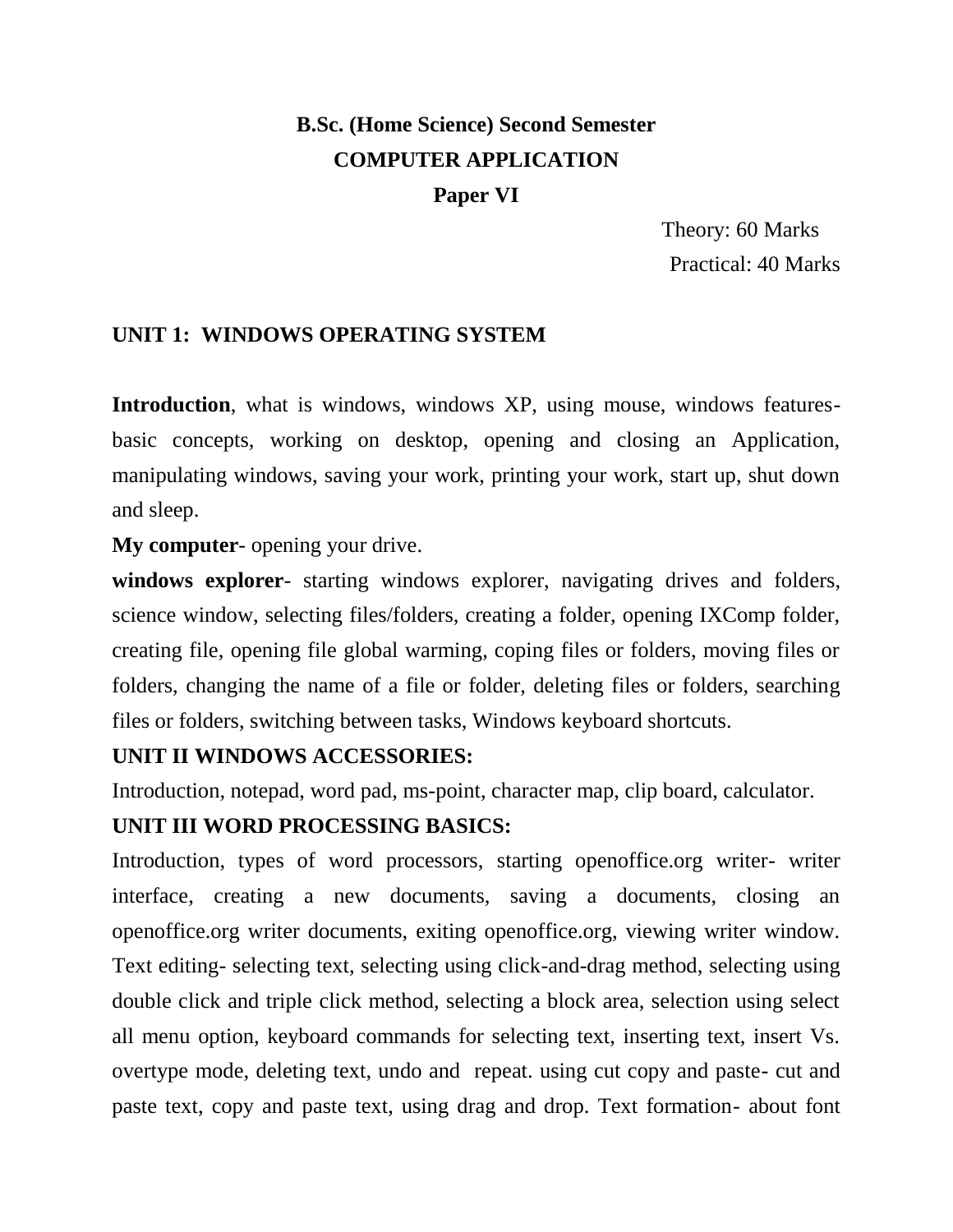style, changing the font, typeface and size, using the formatting toolbar, changing text color, changing the font effects, using superscripts, subscripts and rotation, adding background color.

### PARAGRAPH FORMATTING:

Paragraph alignment, indenting text, indenting with the ruler, defining paragraph spacing, tabs using ruler, using the ruler to change margin setting, setting tab using menu, using format paint brush, using drop caps. Using grammar and spell checkusing spellcheck. Preview a page before printing- printing writer document.

### **UNIT IV MANAGING WRITER DOCUMENT:**

Introduction, find and replace text, show/hide nonprinting characters. Page setupadjusting page margins, using mirror margin, set the size and orientation of page, chooging your paper source. Header and footer- creating header, creating footer, header and footer using page setup, deleting header and footer. Footnotes and endnotes. Adding border and shadow. Numbering Pages, Page number in Header/Footer. Inserting Special Characters. Bullets and Numbering, Creating, removing and changing Bulleted list, Creating, removing and Changing Numbered list. Working With Columns, Defining the number of columns on a page, Changing the number of columns for existing text.

### **UNIT V TABLES AND GRAPHICS IN WRITER:**

Introduction, Creating table-Inserting new table, entering text in an open office. Org table, Modifying table structure, changing column and cell widths, Adjusting the width of table cells, Adding borders and shading, using math in cell, Merging and Splitting cells, Table auto format, Convert text to table and table to text, Deleting a table. Inserting and sizing graphics, adding images to a document, Inserting An image from a file, Moving Graphics on the page, Proportionately resizing the graphic using the sizing handles, Text wrapping, Disproportionately resizing the graphic using the sizing handles, Inserting a border around a graphic, Deleting Graphics from a document. Using openoffice.org Gallery. Using Writer's Drawing Tools, Creating drawing objects, Inserting Fontwork gallery.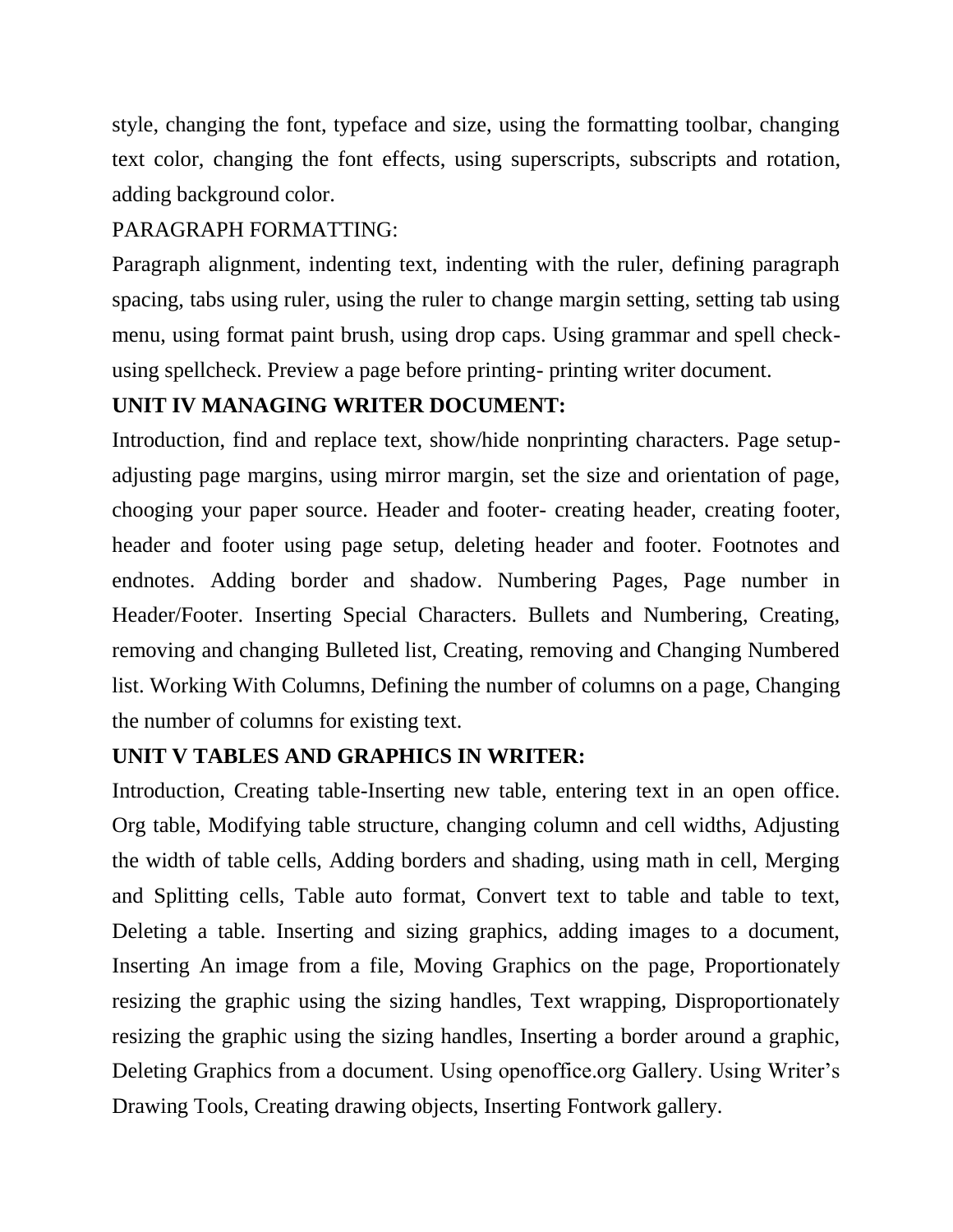### **B.Sc. (Home Science) Second Semester CHEMISTRY PAPER-VII**

Theory: 60 Practical: 40

### **Unit – I**

- a. Fuel and fuel gases: Definition, characteristics of a good fuel, Types of fuels and their application, Composition of L.P.G., Kerosine, Diesel Oil, Petrol, Bio Gas, Octane number and Cetane number.
- b. Prevention of fire, Types of fire extinguishers, Uses.

### **Unit -II**

 General introduction of IUPAC and Nomenclature of simple organic compounds.

### **Unit – III**

 Elementary Study of Drugs:- Definition, Classification, General application and their mode of actions of Antibodies, Antiseptics, Analgesic, Sulpha drugs, Insecticides, disinfectants.

### **Unit – IV**

Carbohydrates: Definition, classification, preparation, properties and uses of Glucose and Sucrose (No. structure and Isomerism)

### **Unit – V**

- a. Amino acids: Preparation, properties and uses.
- b. Protein: Definition, Classification, preparation, properties and uses, simple tests of protein.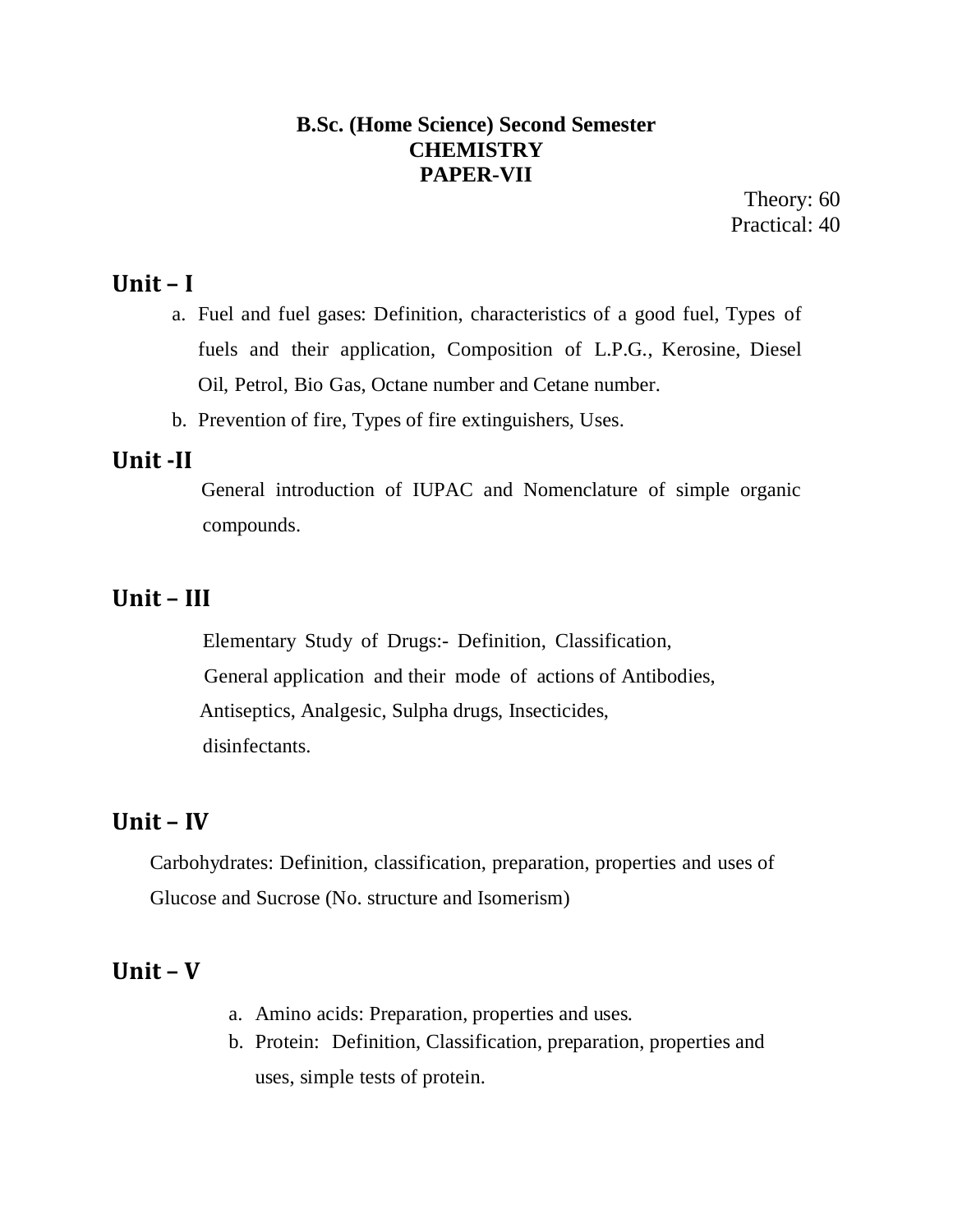### **Practical :**

- 1. Salt analysis :- Detection of two acids and Basic radicals
- 2. Redox tritation:- Oxalic acid KMnO4
- 3. Element detection

### **Reference Books:**

- 1. Inorganic Chemistry by S.R. Gupta
- 2. Organic Chemistry by Dr. S.K. Wadhwa
- 3. Applied Chemistry by Thankamma Jacob.
- 4. Org. Chemistry By Dr. R.N. Singh
- 5. Org. Synthetic products by O.P. Agarwal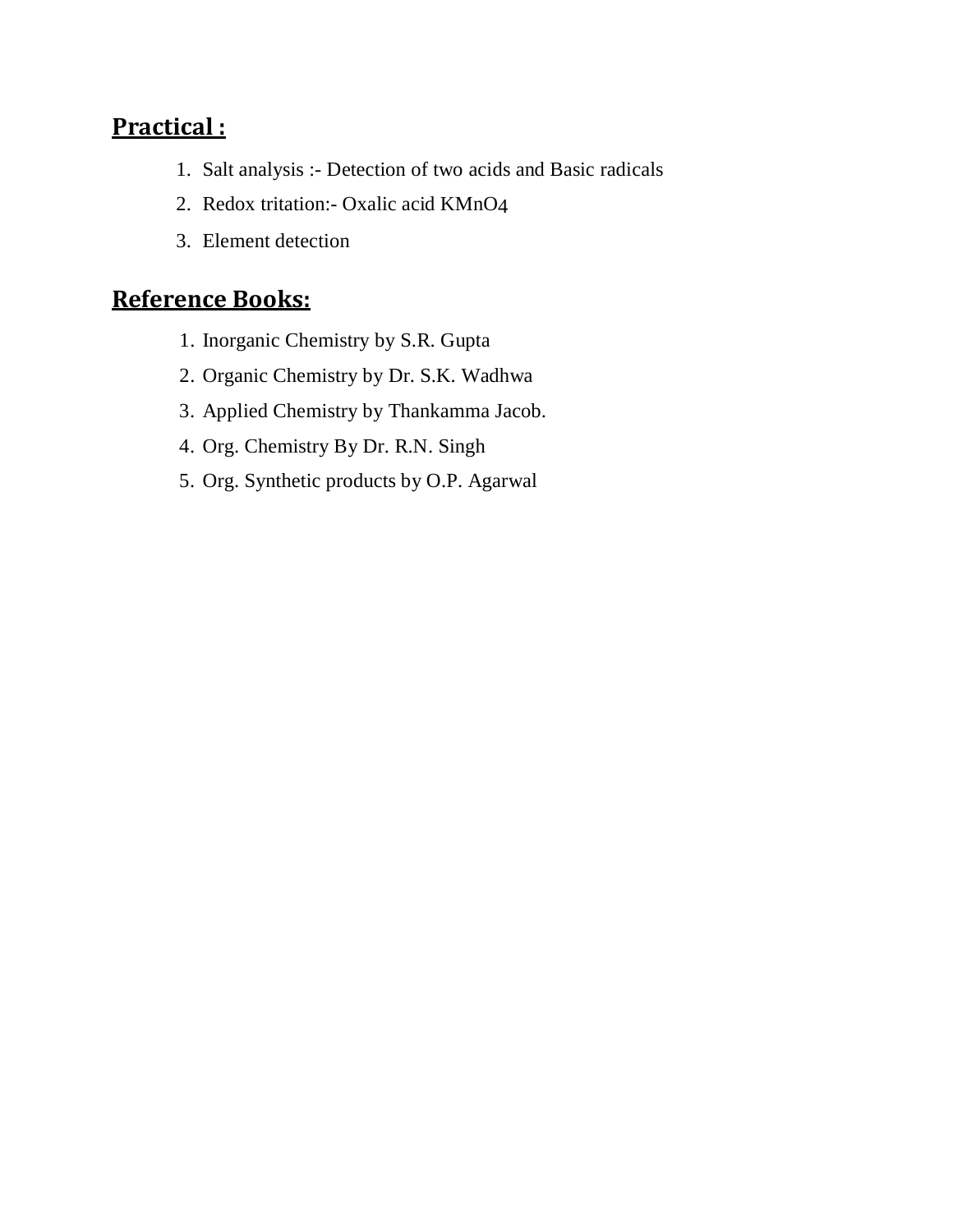### **B.Sc. (Home Science) II Semester Elementary Physiology Paper VIII**

Theory: 60 marks Practical: 40 marks

### **Unit-I**

Cell structure, components and their function. Elementary anatomy of various systems. Cardiovascular System, Blood and its composition, Blood groups, Coagulation of blood, Structure and function of heart, Heart rate, Cardiac output, Blood pressure and its regulation

**Unit-II**- Elementary knowledge of the Following:

Gastrointestinal System, Structure and functions of various organs of the G.I. tract, Digestion and absorption of food and role of enzymes and hormones. Reproductive System, Structure and function of Sex glands and organs including hormones, Menstrual Cycle, Physiology of pregnancy, parturition, lactation and menopause.

### **Unit-III**

Muscular-Skeletal System, Types of joints and their functions, Skeletal Systemformation of bone. Disorder in skeletal system. Respiratory System, Structure of lungs, Mechanism of respiration and its regulation, O2 and CO2 transport in blood

### **UNIT IV**

Excretory System, Structure and function of kidney, bladder, formation of urine, role of kidney in homeostasis, Structure and function of skin, Regulation of body temperature

### **Unit V**

Nervous System, Functions of different parts of brain in brief, Nerve cell and impulse transmission, Sense organs and their functions.

### **Practical**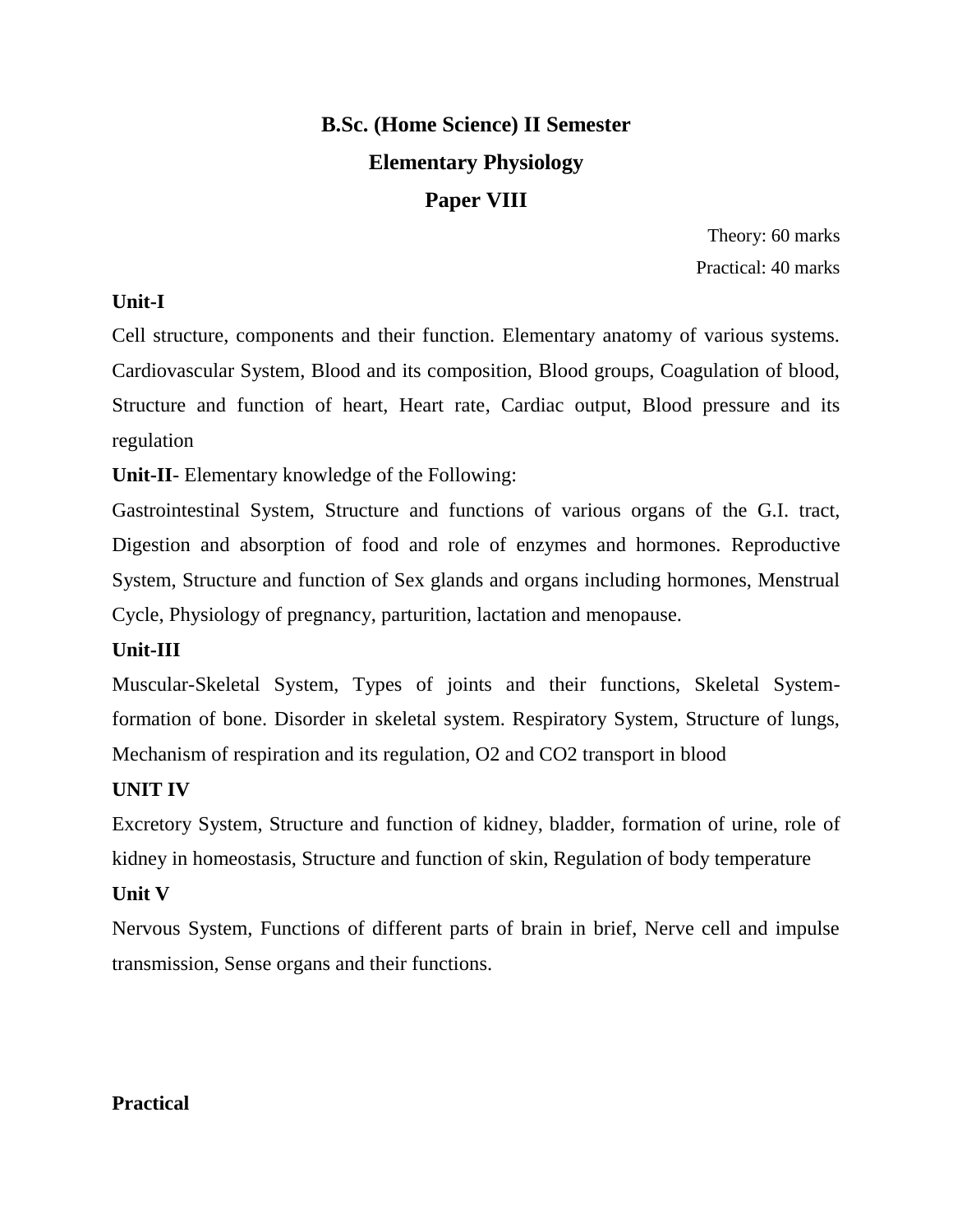Demonstrations and study of models of

- i) digestive, vi) Skeletal system
- ii) excretory vii) Structure of cell
- iii) female reproductive system viii) Brain
- iv) Human heart, eye and ear.
- v) Microscopic examination of prepared slides of different human body system as well as tissue of different body organs.

### **Reference Books**

- 1. Text book of Biology for 10+2 students (NCERT)
- 2. Randhawa, RK, Family Resource Management and Health Science, Pardeep Public.
- 3. Chatterjee, C.C., Human Physiology. Vols. I, II. Medical Allied Agency.
- 4. Guyton, A.C., Text Book of Medical Physiology. WB Saunders.
- 5. Mukherjee, K.L., Medical Laboratory Technology. Vol I. Tata McGraw Hill.
- 6. Wilson, KJW & Ross JS., Anatomy and Physiology in Health and Illness. 6th Ed. Churchill Livingstone.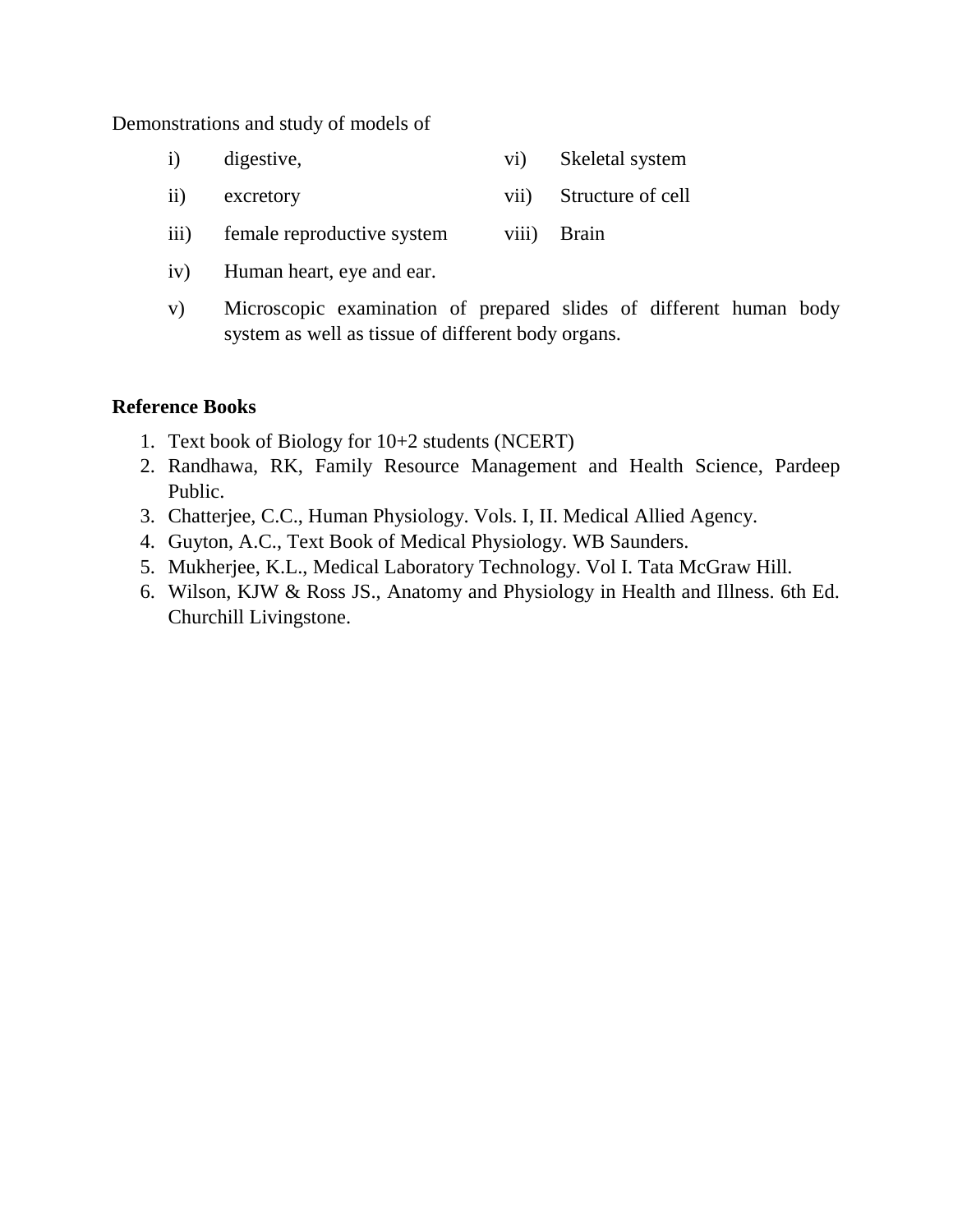### **B.Sc. (Home Science) Second Semester PSYCHOLOGY PAPER-IX**

Theory: 60Marks Sessional: 40

### **Unit I – Introduction**

- (a) Definition of Psychology. Psychology as a science its scope.
- (b) Branches of Psychology
	- i. Social
	- ii. Clinical
	- iii. Educational
	- iv. Abnormal
- (c) Importance and application of psychology in Home Science.

### **Unit II- Methods of studying Human Behavior**

| (a) | Introspection ------- | (i) Merit | (ii) demerit.            |
|-----|-----------------------|-----------|--------------------------|
| (b) | Observation --------  | (i) Steps | (ii) Merit (iii) Demerit |
| (c) | Experimental -------- | (i) Steps | (ii) Merit (iii) Demerit |
| (d) | Case Study            |           |                          |
| (e) | Interview             |           |                          |
| (f) | Sociometry            | in brief  |                          |
| (g) | Questionnaire         |           |                          |

### **Unit III- Personality, Motivation, Frustration and conflicts:-**

- (a) Concept of personality, definition, measurement of personality.
- (b)Definition and types of motivation (i) innate and acquired, needs, incentive and instincts.
- (c) Meaning of frustration, source of frustration.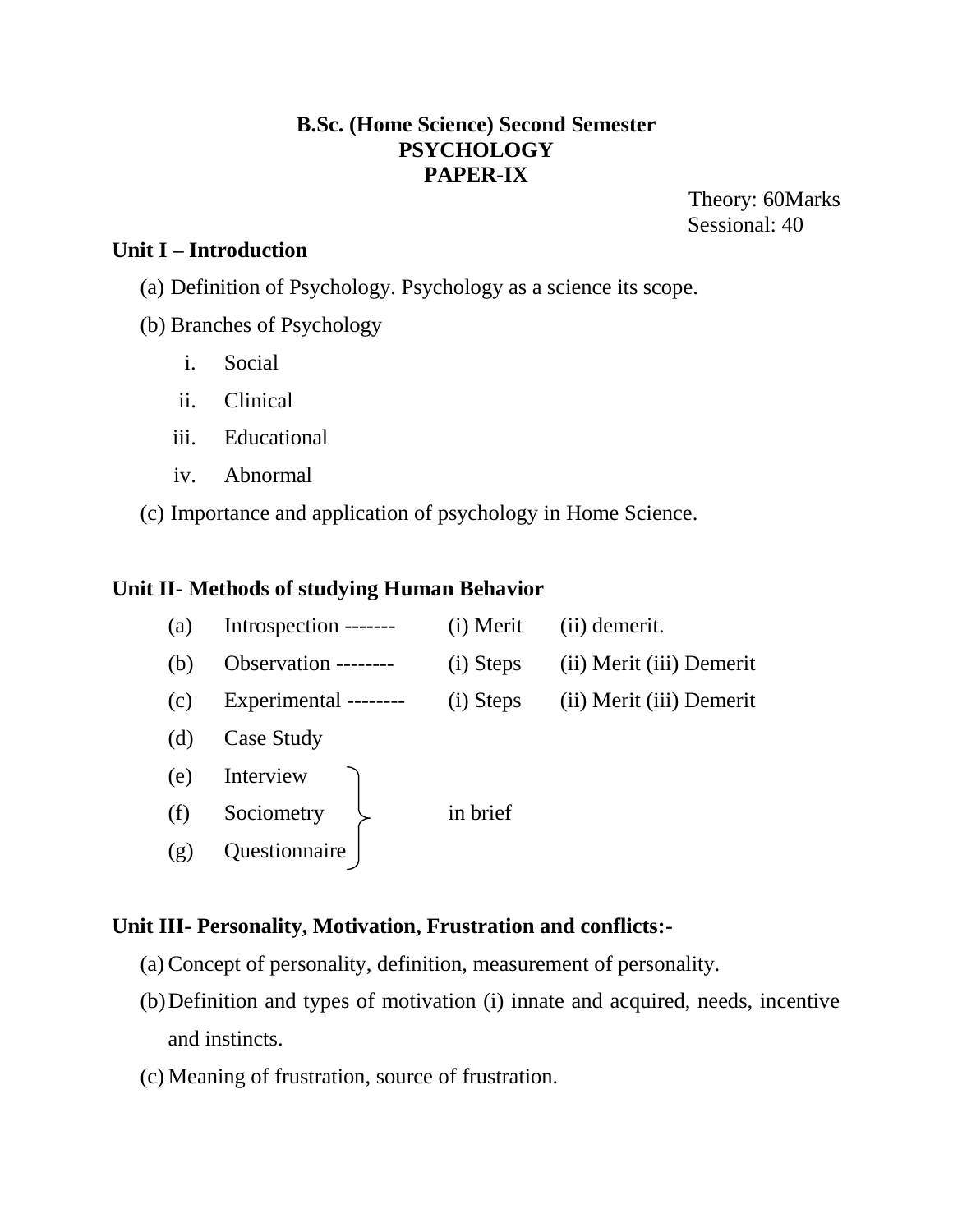(d)Types of conflicts, methods of resolving conflicts.

### **Unit IV- Learning, Memory and Forgetting, Individual differences.**

- 1. Meaning of learning, Learning laws, theories of learning. Learning curves, Learning and maturation.
- 2. Memory and forgetting
	- a. Meaning, Kinds, methods, process of memory.
	- b. Characteristics of good memory.
	- c. Forgetting causes of forgetting.
- 3. Individual differences
	- a. Meaning and types of individual difference
	- b. Causes of individual difference.

### **Unit V: Intelligence, Attention and interest.**

- (a) Definition of intelligence, factors affecting intelligence measuring intelligence.
- (b)Definition characteristic, types, conditions of attention.
- (c) Definition of interest, forms of interest, differences between attention and interest.

### **Sessional work**

- 1. Administration of personality test on an adolescent.
- 2. Administration of frustration test and adolescent.
- 3. Exposure to two psychology tests (i) questionnaires (ii) Rating scale
- 4. Administration of an interest inventory and adolescent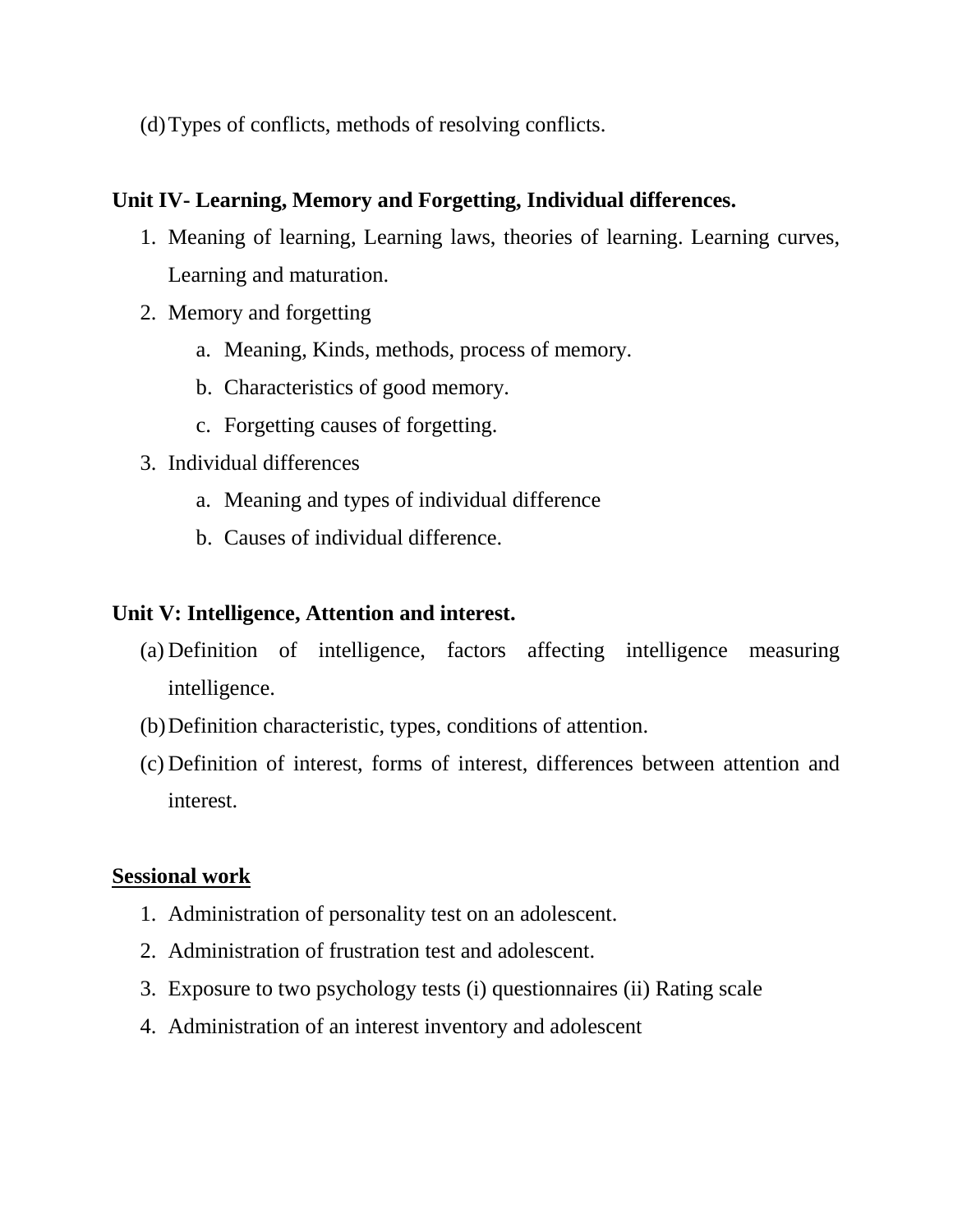### **References**

- 1. Liebert R.M. 1977 Psychology John wiley and Sons Inc. New York, London.
- 2. Stanger R.S. and Solly C.M. 1970 Basic Psychology, Tata Megraw Hill Publishing Co. Ltd. New Delhi.
- 3. Worehel S. and Shebilshe Psychology Principle and Applications (Second Edition). Prentice Hall Englewood Cliffs, New Jersey.
- 4. Malott R.W. and Whaley D.L. 1976 Psychology Harper's College Press.
- 5. Sharma M. Chandra S.S. 2003 General Psychology Volume- II Atlantie Publishers New Delhi. 27.
- 6. London P. 1970 Beginning Psychology. State University, New York.
- 7. Srivastava D.N. Verma P. 2005 General Psychology Sahitya Prakashan, Agra.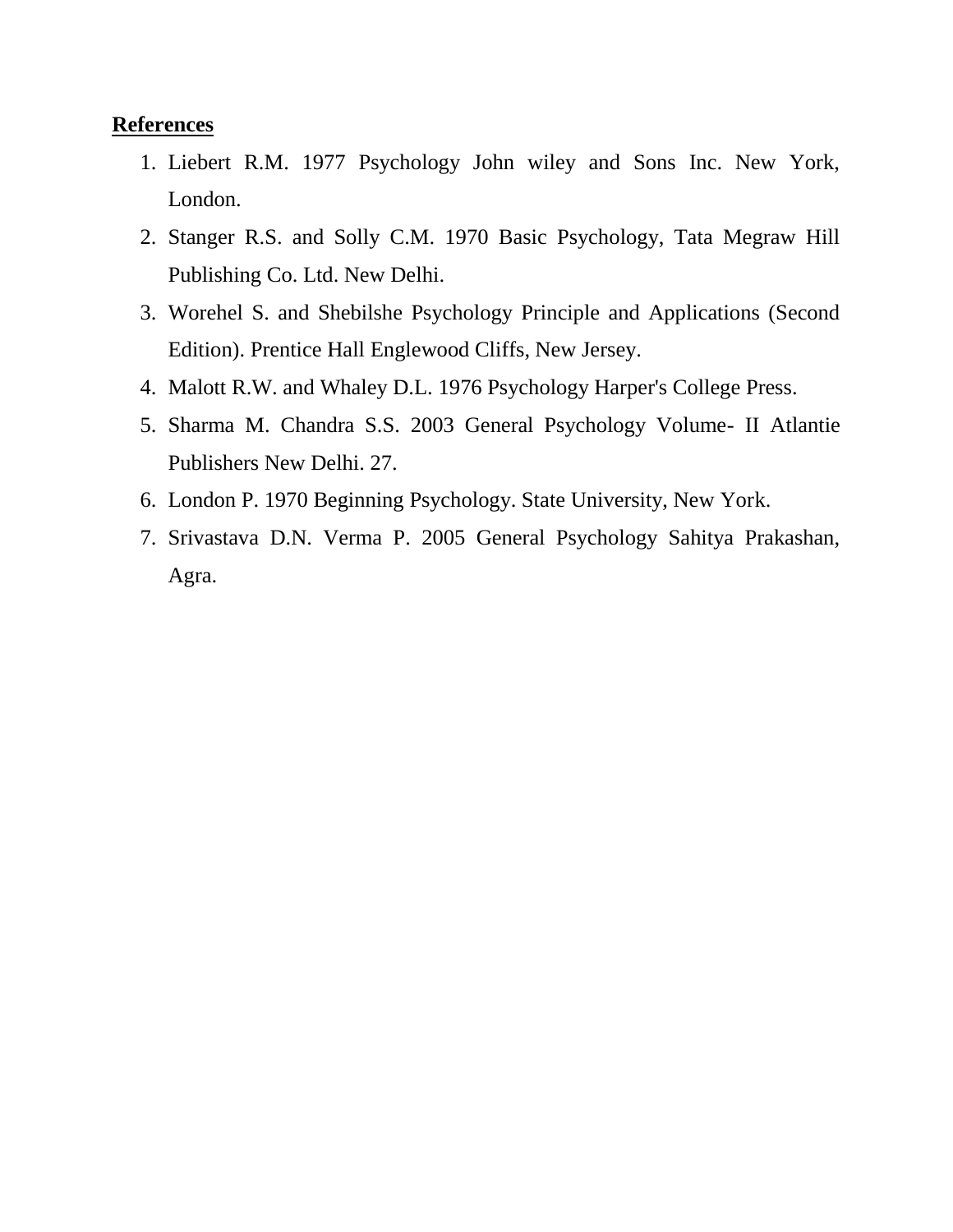### **B.Sc. (Home Science) Second Semester BIOCHEMISTRY PAPER-X**

Theory: 60 marks Practical: 40marks

### **UNIT-I**

**1.** Introduction to biochemistry and interrelationship between biochemistry and other biological sciences.

### **2. Carbohydrates-**

- Introduction, classification, structure, general properties of monosaccharide.
- Digestion and absorption of carbohydrates in human body
- **3. Metabolism**-Glycolysis and Kreb"s Cycle
- **4.** Mutarotation

### **UNIT-II**

- **1. Lipids-**
	- Composition, classification, general properties.
	- Analysis of fats and oil- acid value, iodine value, saponification value, acetyl number, hydrogenation and rancidity, Digestion and absorption of lipids in human body.

### **2. Lipid metabolism**

- Beta oxidation theory with its energetic
- Elementary knowledge of different sterols e.g. cholesterol, phytosterol and ergosterol

### **UNIT-III**

- **1. Proteins-**
	- Definition, composition,, classification, general properties- solubility, amphoteric nature, colloidal nature of proteins, denaturation of protein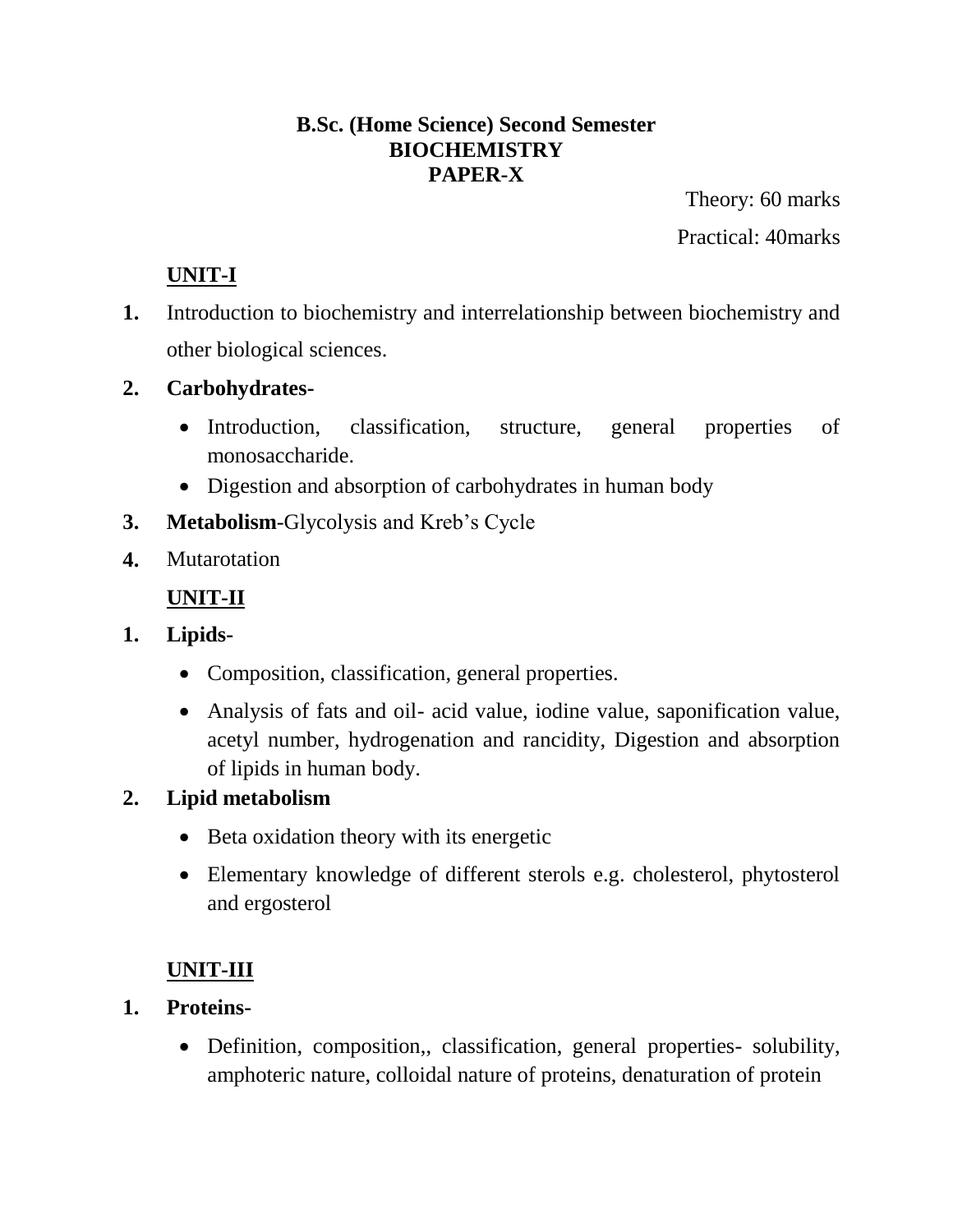- Classification of amino acids including essential amino acid and non essential amino acids
- **2.** Digestion and absorption of proteins
- **3. Protein metabolism-** Brief idea of Deamination, Transanimation, Decarboxylation, Transmethylation

**UNIT-IV**

- **1. Vitamins-** definition, classification absorption, storage, functions and excretion of vitamin A, D, E, K, Thiamine, Riboflavin, Niacin, Ascorbic Acid
- **2. Minerals-** brief idea of calcium, phosphorous, iron, iodine, sodium, chlorine, potassium, their storage, absorption, function, and excretion

### **UNIT-V**

- **1. Enzymes-** definition, classification, general properties of enzyme, enzyme inhibition, factors affecting the role of enzyme reaction. Clinical importance of enzymes
- **2. Hormones-** elementary study of TSH, ACTH, Gonadotrophic Hormones and Growth Hormone their biological function and mode of action. A general idea of Sex Hormones

### **Practical –2 interactive periods per week**

- 1. Simple test for glucose, fructose, galactose, sucrose, maltose, and lactose.
- 2. Simple test for protein- milk, egg. (Biuret test,Millons test, Xanthoproteic test).
- 3. Separation of water soluble and insoluble protein from egg proteins.
- 4. Separation of water soluble and insoluble protein from wheat and soybeans flour.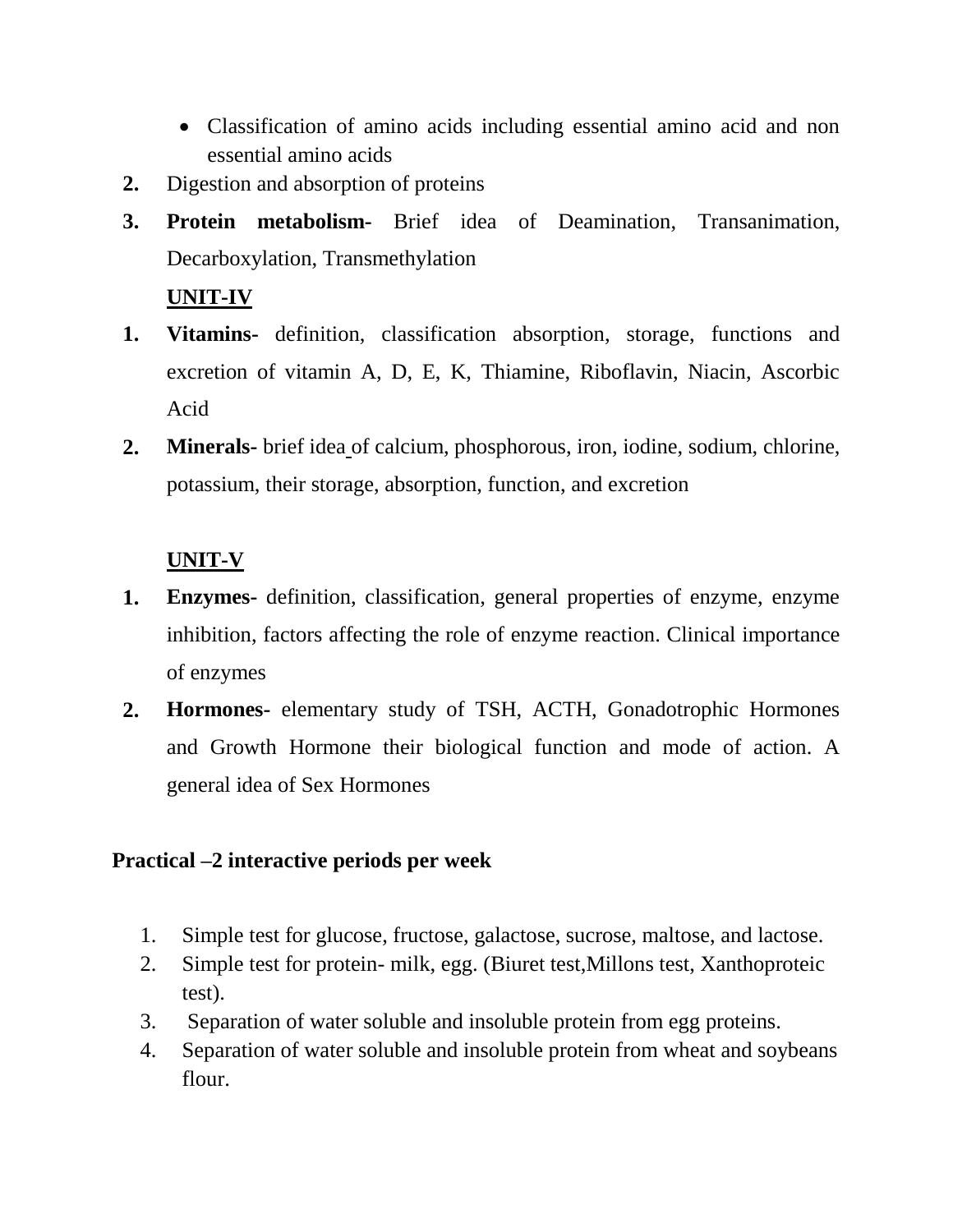- 5. Test for starch-
	- Iodine test for starch solution.
	- Preparation of stained slide of potato starch grain.
	- Microscopically examination.
- 6. Estimation of reducing substances.
- 7. Simple test for sterol.
- 8. Ether extraction of fatty acid substances.
- 9. Qualitative test for identification of lipids.
- 10. Qualitative test of food adulterations-
	- Metanil yellow in turmeric / dal, vanaspati in pure ghee.
	- Starch in milk
	- Adulteration in red chilli, black pepper

### **Reference books-**

- 1. General biochemistry by Frutton and Simmond.
- 2. Text book of Biochemistry by West and Todd.
- 3. Introduction to Modern Biochemistry by Karlson.
- 4. Principles of Biochemistry by White Handler and Smith.
- 5. Biochemistry by Kleiner and Orten.
- 6. Hawk"s Physiological Chemistry by Oser.
- 7. Review of Physiological Chemistry by H.A. Harper.
- 8. Essentials of Food and Nutrition Vol. I and II by M. Swaminathan.
- 9. Biochemistry by S.K. Dasgupta. Vol. I, II, III.
- 10. Essentials of Biochemistry by Dr. M.C. Pant.
- 11. Biochemistry by Virendra Kumar Shukla.
- 12. A Text Book of Biochemistry by S.P. Singh.
- 13. Nutrition and diet therapy- Sheel Sharma, Pee,pee, publishers, New Delhi-2013
- 14. Experimental and techniques in Biochemistry 2007, galgotia Publishers, New Delhi.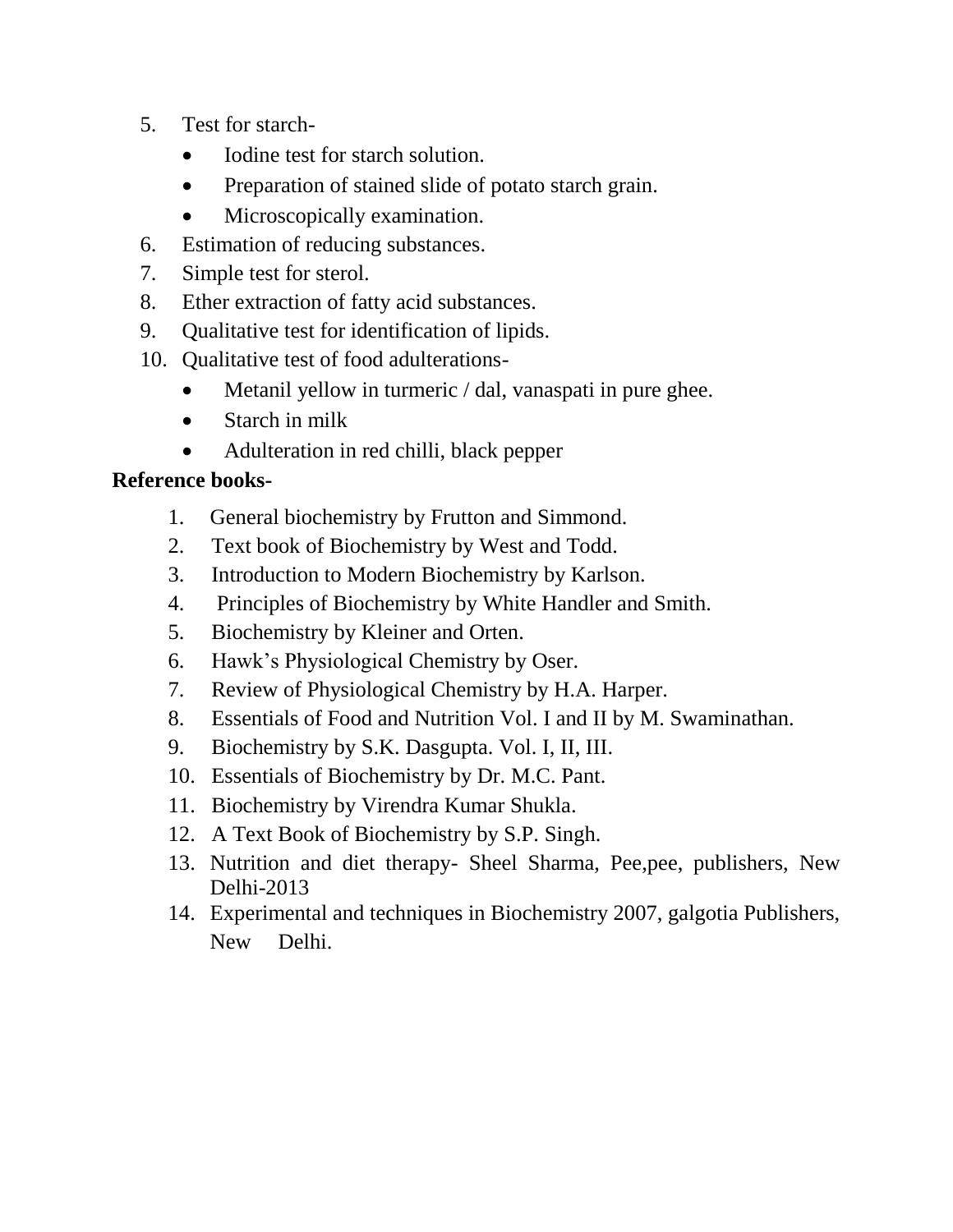## B.Sc. (Home Science)

### **Third Semester**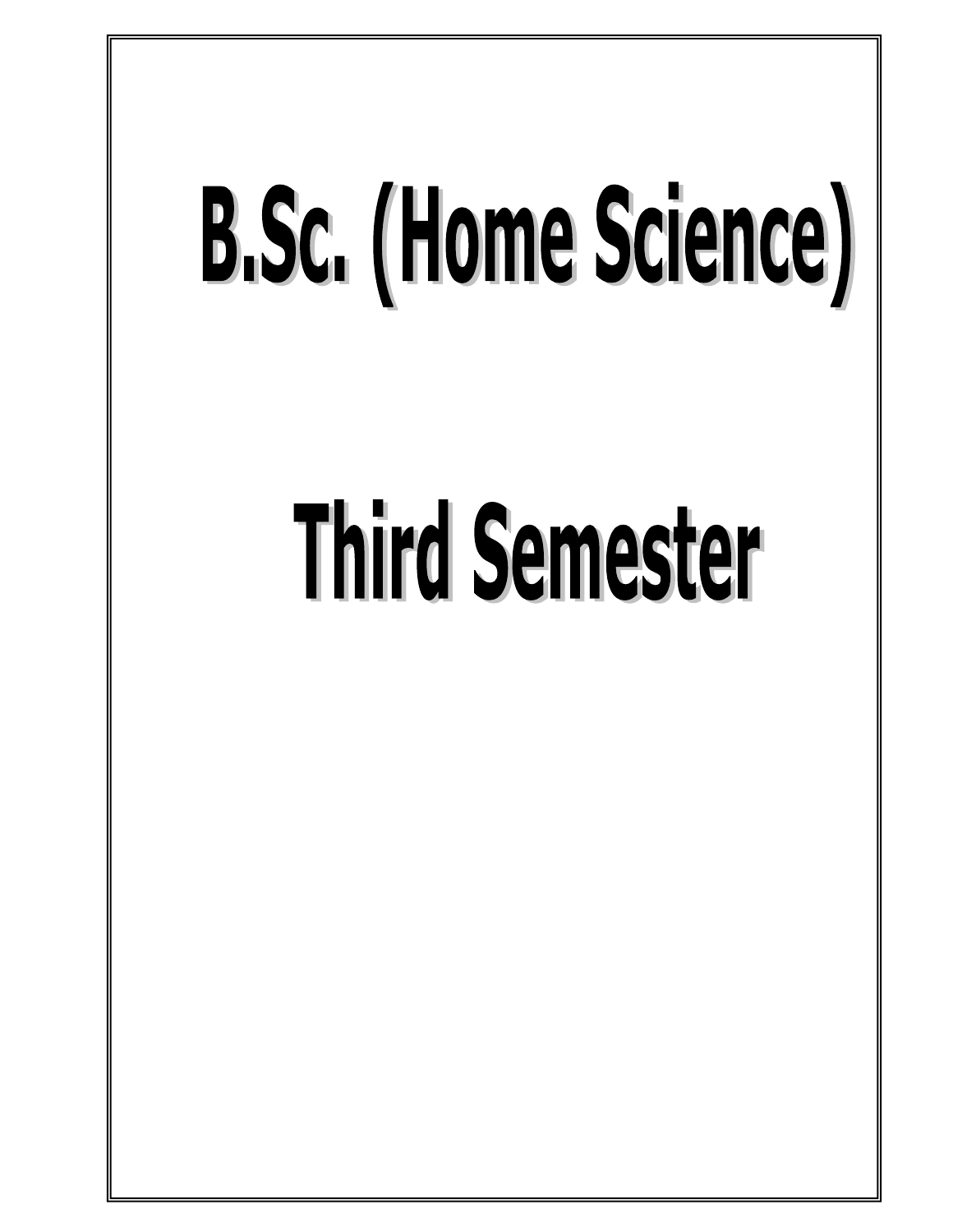### **B.Sc. (Home Science) III Semester HUMAN DEVELOPMENT – I PAPER XI**

Theory: 60 Marks Practical: 40 Marks

### **Unit–1 Meaning, determinants and principles of Human Development**

- (a) Meaning and scope of human development, Contribution of allied fields and their importance, Stages of human development
- (b) Principles of growth and development
- (c) Determinants of Development
	- (i) Heredity Vs Environment
	- (ii) Maturation Vs Learning

### **Unit II – Prenatal development and Care of the neonate**

- (a) Menstrual cycle, fertilization
- (b) Stages of Prenatal development, factors affecting prenatal development
- (c) Antenatal Care
	- (i) Signs and Symptoms of Pregnancy
	- (ii) Discomforts of pregnancy
	- (iii) Prenatal diagnostic tests
	- (iv) Calculation of expected Date of delivery (EDD)
	- (v) Labor and its stages
	- (vi) Types of birth
	- (vii) Concept of IUGR (Intra Uterine Growth Retardation) SFD (Small for Date babies) and premature babies.
	- (viii) Physical and psychological preparation for the neonate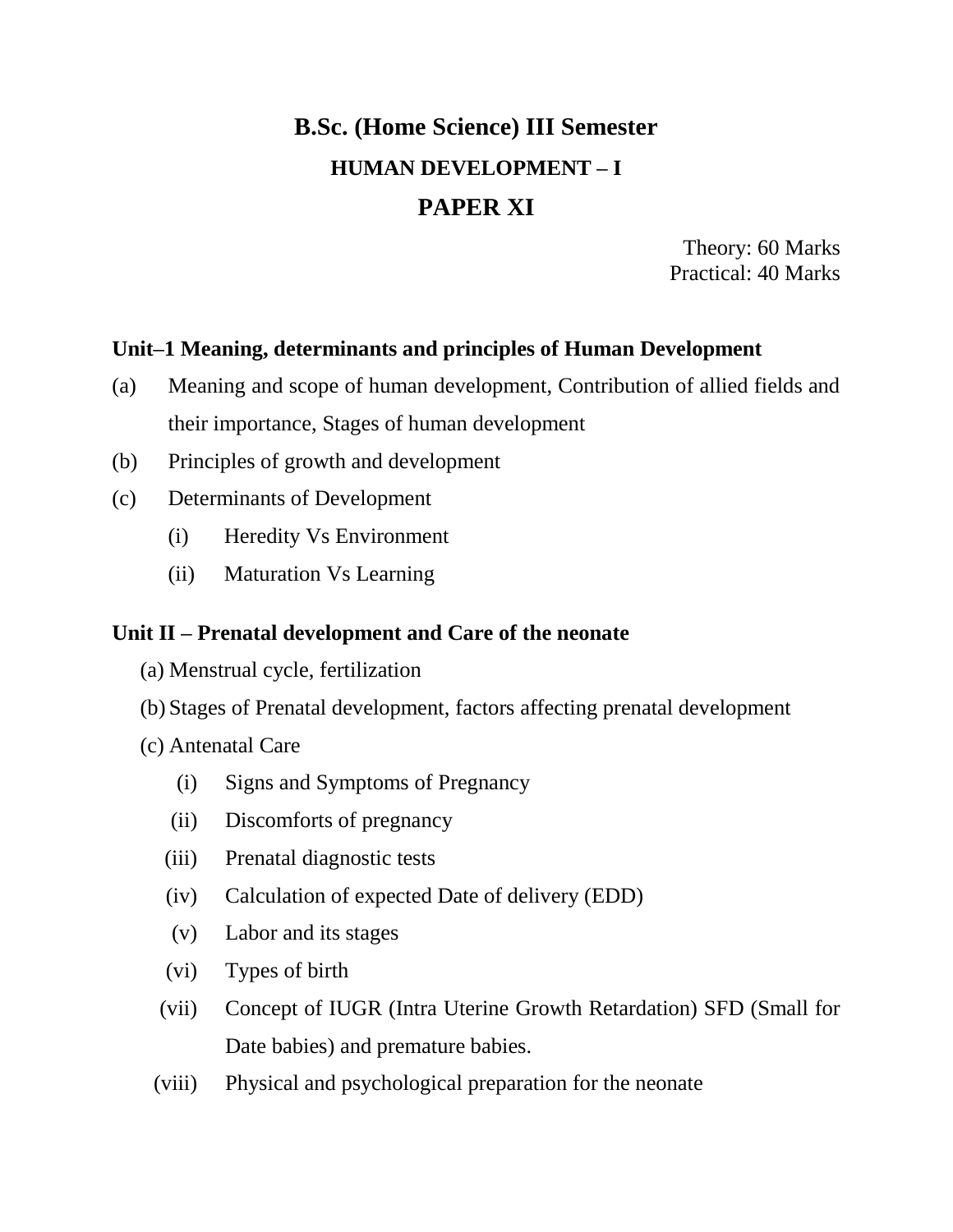- (ix) Care of the mother
- (d)(i) Care of the newborn (ii) Puerperium period
	- (iii) Immunization

### Unit  $III - Infancy (0 - 2 yrs)$

- (a) Development tasks and characteristics
- (b) (i) Physical and motor development
	- (ii) Sensory and perceptual development
	- (iii)Cognitive development
	- (iv) Early language development

### **Unit IV – Early Childhood Period (2 - 6 yrs)**

- (a) Development Tasks and characteristics of early childhood period
- (b) (i) Physical and motor development
	- (ii) Social emotional development
	- (iii) Cognitive development
	- (iv) Language development

### **Unit V - Childhood Period (7 – 11 Yrs)**

- (a) Developmental tasks and characteristics of middle childhood period
- (b) (i) Physical and motor development
	- (ii) Social emotional development
	- (iii) Cognitive development
	- (iv) Language development
	- (v) Personality development and Interest development
- (c) School and its influences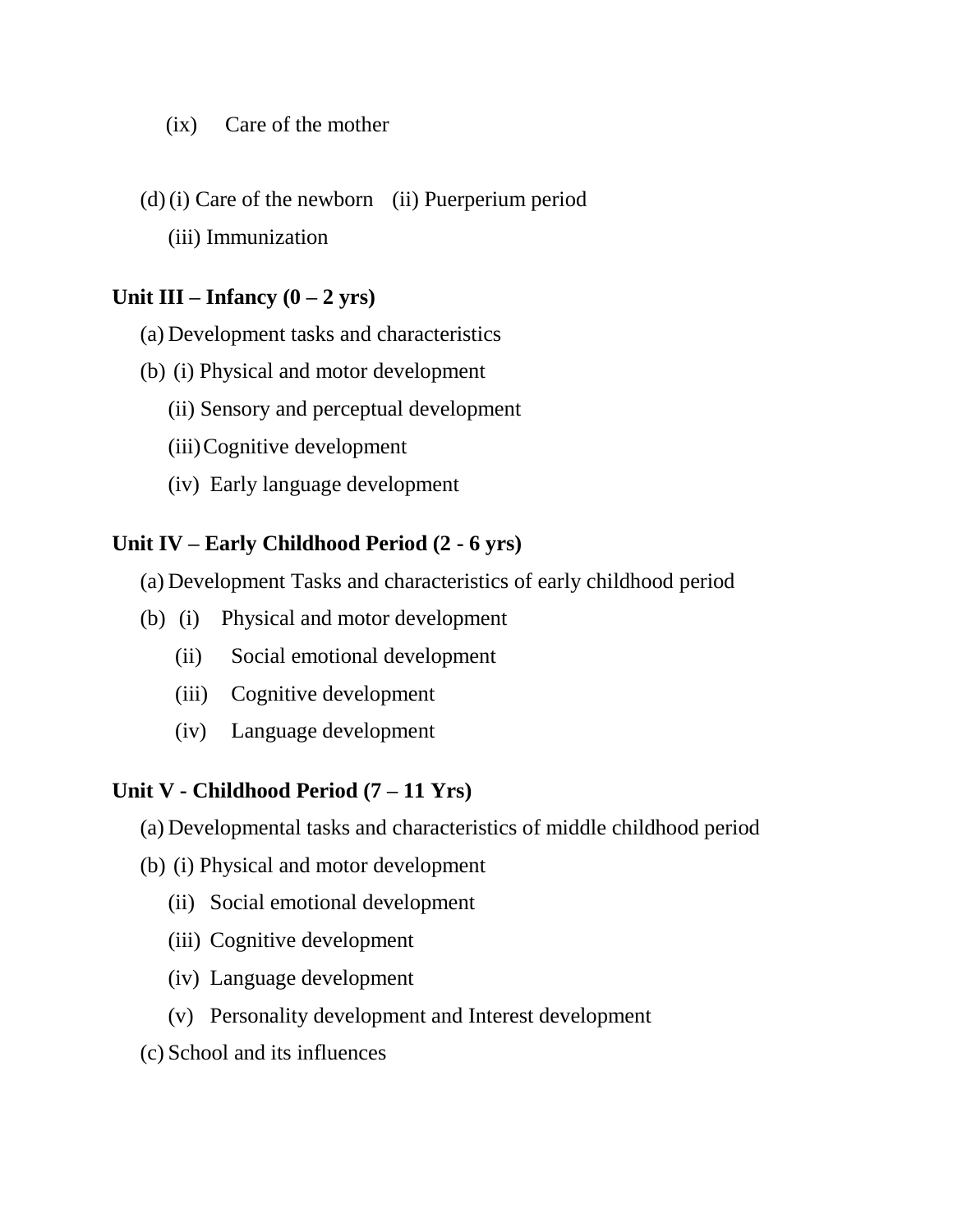### **Sessional**

- 1. Visit to maternity and well baby clinics.
- 2. Preparation of teaching aids
- 3. Preparation of a toy for infants.
- 4. Planning and organization of competitive games for middle childhood.

### **References**

- 1. Dolloff P.B. and Resnick M.R. 1972. Patterns of life : Human growth and Development, Charles E Merrill Publishing Co. Ohio.
- 2. Bee H. 1985. The Developing Child, Harper and Row Publishers New York. Elkind D, 1978, Development of the child, John Wily and Sons.
- 3. Hawkes G.R. and Pease D. 1962. Behaviour and Development from 5 12, Harper Internationa.
- 4. Ambron 1978. Child Development, Holt Rinchart and Winston.
- 5. Berke L.E. 1995. Child Development, Allyn and Bacon.
- 6. Hurlock E.B. 1978. Child Development, Mcgraw Hill Publishing Co.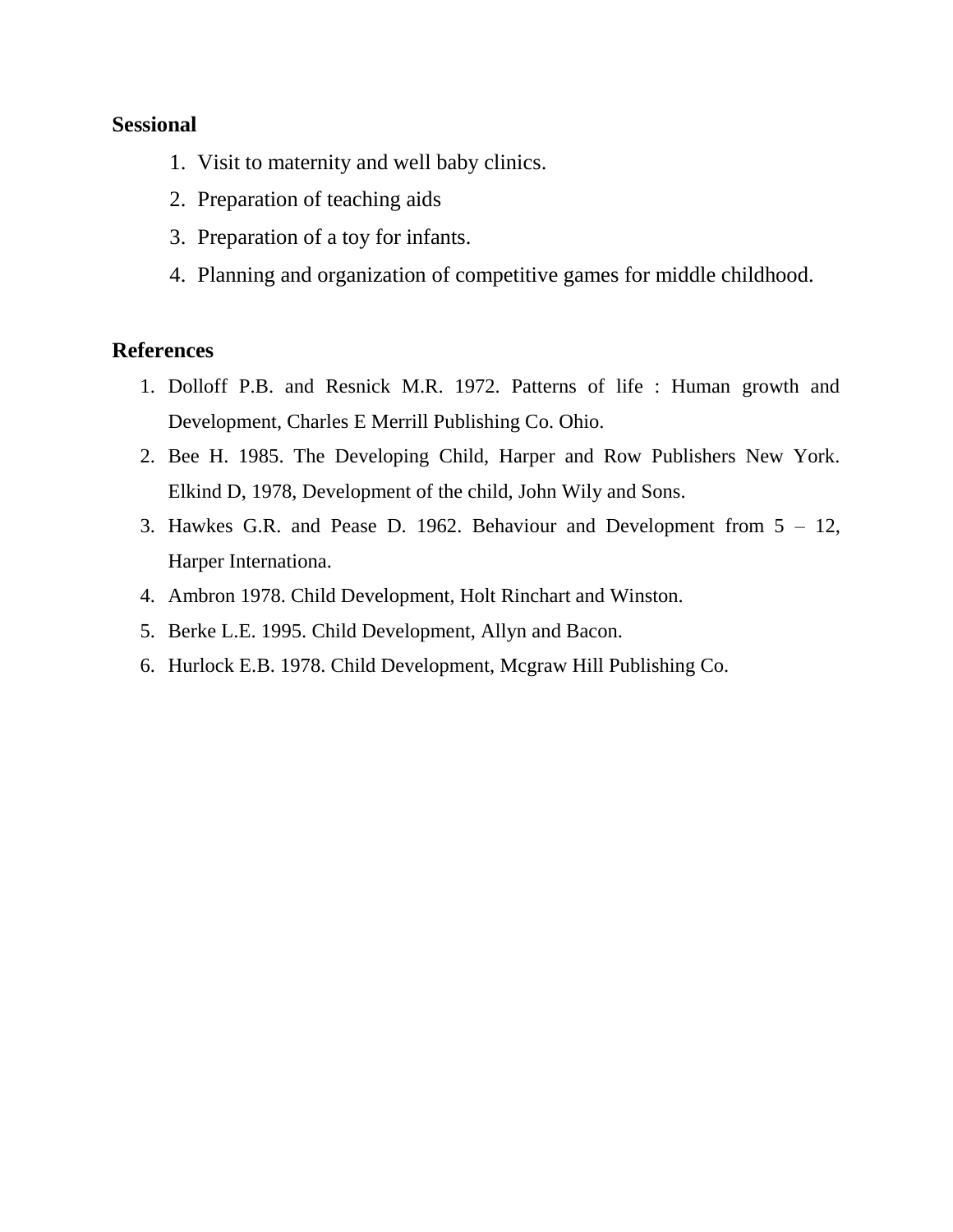### **B.Sc. (Home Science) III Semester FUNDAMENTALS OF NUTRITION AND FOOD SCIENCE Paper : XII**

Theory -60 Internal– 40

### **UNIT- I - Basic concepts in Food and Nutrition**

- 1. Basic terms used in the study of Food and Nutrition.
- 2. Understanding relationship between food, nutrition and health
- 3. Functions of food physiological, psychological and social.

### **UNIT –II- Nutrients**

Functions, dietary source and Recommended Dietary allowances (RDA)

- 1. Carbohydrates, lipids, and proteins.
- 2. Fat soluble vitamins- A, D,E and K
- 3. Water soluble vitamins thiamine, riboflavin, niacin, pyridoxine, folate, vitamin B12, and vitamin C.
- 4. Minerals- calcium, iron and iodine

### **UNIT –III- Food Groups**

Selection, nutritional contribution and changes during cooking of the following

food groups:-

- 1. Cereals
- 2. Pulses
- 3. Fruits and vegetables
- 4. Milk and milk product
- 5. Eggs
- 6. Meat, poultry and fish
- 7. Fats and oils

### **UNIT –IV Methods of Cooking and preventing nutrient losses**

- 1. Dry, moist, frying and microwave cooking
- 2. Advantages, disadvantages and the effect of various method of cooking on nutrients
- 3. Minimizing nutrient losses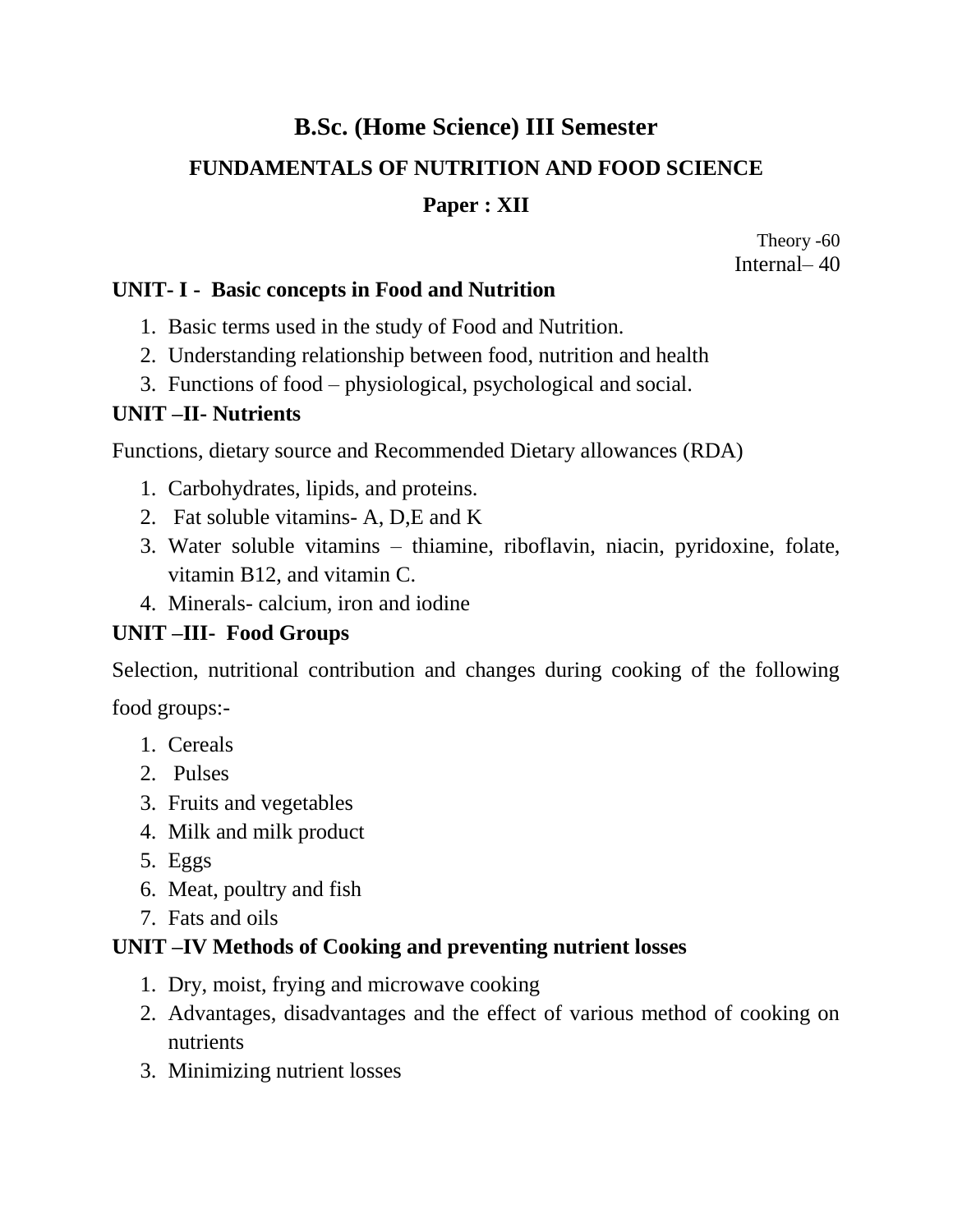### **UNIT- V Nutritional Improvement of Foods**

Nutrient losses in cooking and enhancing the nutritional quality of foods.

Food Preservation

### **References:**

- Bamji MS, Krishnaswany K, Brahma GNV(2009). Textbook of Human Nutrition, 3rd Edition.Oxford and IBH Publishing Co. Pvt.Ltd.
- Srilakshmi (2010). Food Science, 5th Edition. New Age International Ltd.
- Raina U, Kashyap S, Narula V, Thomas S, Survira, Vir S, Chopra S (2010). Basic food preparation : A complete Manual, forth edition, Orient Black Swan ltd.
- Wardlaw and Insel MG, Insel PM (2004). Perspectives in Nutrition, Sixth Edition. Mosby.

### **Internal :**

- 1. Working instructions. Weights and measures and table setting, preparing market order.
- 2. Identification of food sources for various nutrient
- 3. Food preparation, understanding the principles involved , nutritional quality and portion size
	- Beverages : Hot tea/coffee, milk shakes/lassi, fruit based beverages
	- Cereals: boiled rice, pulao, chapati, paratha, puri, pastas.
	- Pluses : Whole, dehusked
	- Vegetables: curries, dry preparations
	- Milk and milk products: Kheer, custard
	- Meat, fish and poultry preparations
	- Egg preparations: Boiled, poached, fried, scrambled, omelet, egg pudding
	- Soups: Broth, plain and cream soups
	- Baked Products : Biscuits, cookies, cream cakes, sponge cake preparations, tarts and pies.
	- Snacks: pakoras, cutlets, samosa, upma, poha, sandwiches
	- Salad: Salads and salad dressings
	- Preserved Foods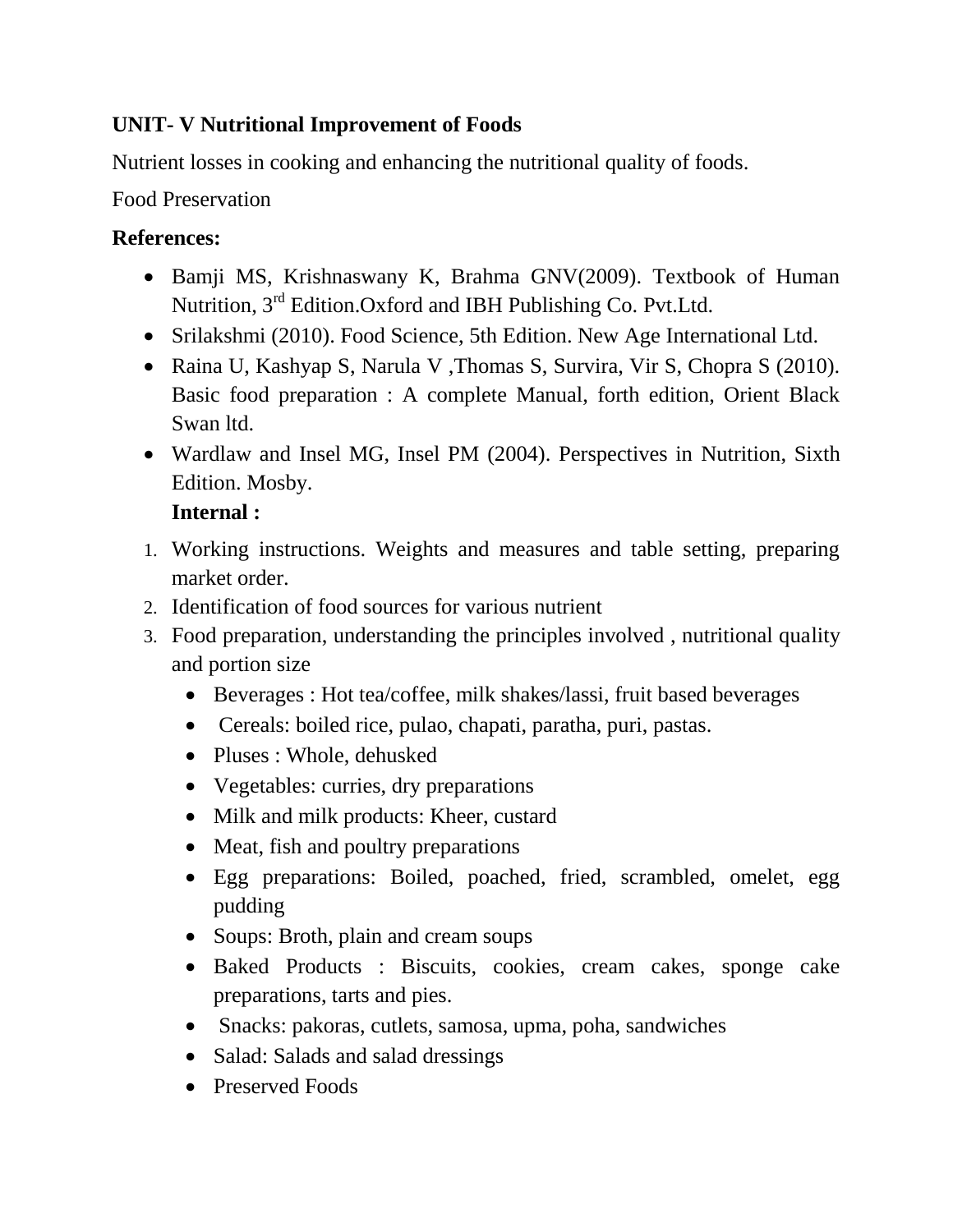### **B.Sc. (Home Science) III Semester**

### **TEXTILE SCIENCE AND ANALYSIS (TAD-I) PAPER - XIII**

Theory: 60 Sessional: 40

### **COURSE CONTENT : THEORY**

### **UNIT I:**

(i) Introduction to textiles (ii) Its importance in day to day life (iii) Its scope (iv) Classification of textile fibers (v) General Properties of textile fibers – primary and secondary properties.

### **UNIT II:**

- (a) Raw material, Properties and Uses of
	- (i) Cellulosic fiber-Cotton
	- (ii) Protein fibers- wool and silk
	- (iii) Regenerated fiber –Viscose Rayon
- (iv) Synthetic fibers –Polyester, Acrylic and Nylon
- (b) Sources and uses of minor fibers-
	- (i) Cellulosic Sisal, Pina, Coir, Kapok, Jute and Ramie
	- (ii) Protein Mohair, Cashmere, Camel hair, Alpaca, Llama, Vicuna

### **UNIT III:**

- (a)Definition of yarn
- (b)Yarn properties and their effect on fabric performance
- (c)Types of spinning-(i) Mechanical (Ring and Rotor) Spinning

(ii)Chemical Spinning

(d) Types of Yarn – (i) Simple Yarns (ii) Novelty Yarns (iii) Textured Yarns

### **UNIT IV:**

(a) Preliminary knowledge of various techniques of fabric construction – weaving, knitting (warp and weft), non –woven (felting, braiding, multicomponent fabricsbonded).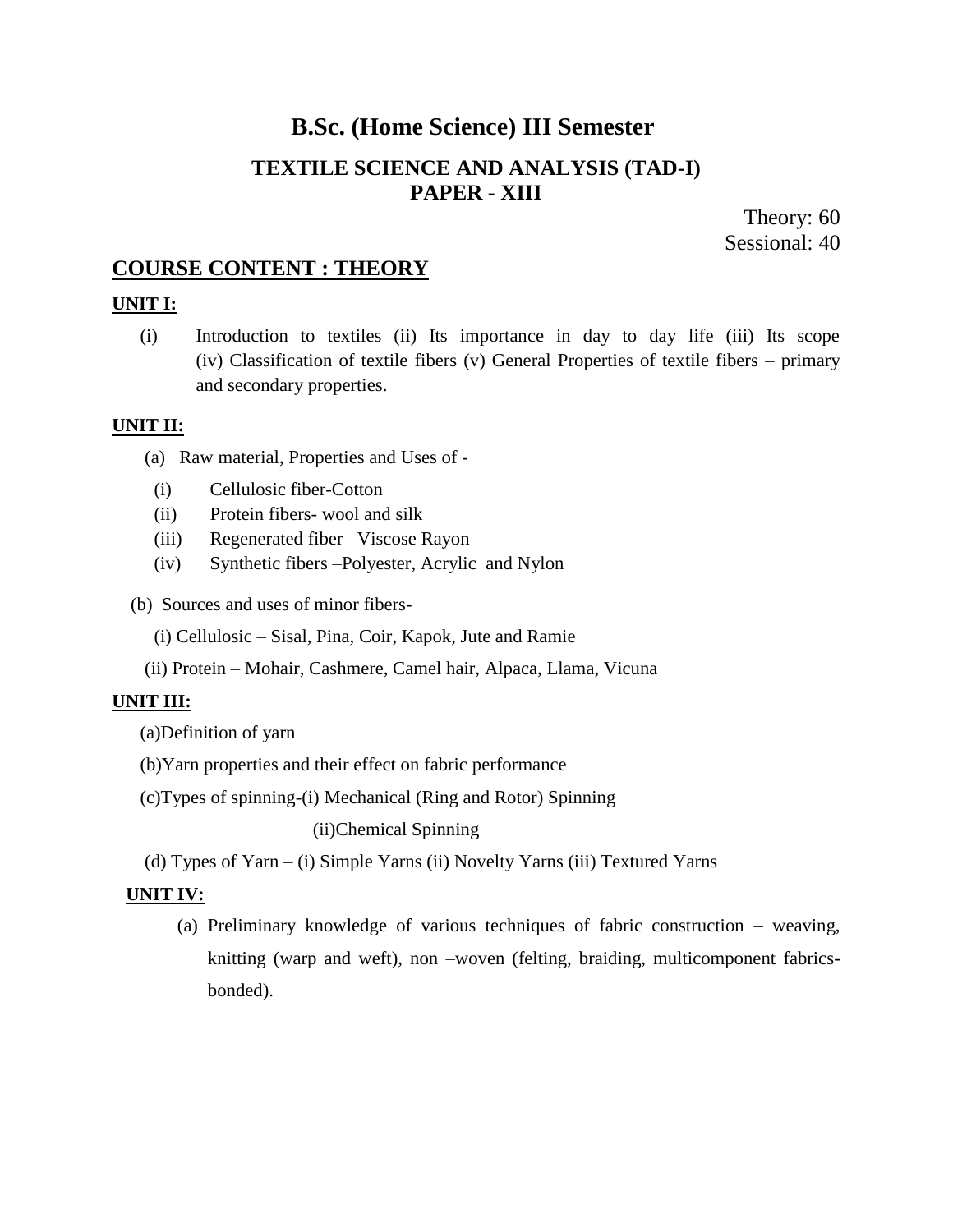- (b) Study of Hand loom parts and their uses, basic steps of weaving.
- (c) Types of weaves –basic and decorative

### **UNIT V:**

- (a) Variety of fabrics available in the market and their characteristic features.
- (b) Fabric faults /defects as related to stages of manufacture and their classification.
- (c) Selection of fabrics for various end- uses keeping in mind: purpose, serviceability, maintenance, durability, economy, storage and appearance.
- (d) Selection of clothes keeping in view: age, sex, personality, figure, occupation, occasion and season.
- (e) Appropriate labels on fabrics and garments.
- (f) Storage of various clothing.

### **REFERENCES**

- 1. Textiles by Hollen and Saddler.
- 2. Textiles Fiber to fabric by Peter Corbman.
- 3. Corbmen P Bernard: Textiles fiber to fabric
- 4. Hess KP: Textiles, fibres and their uses
- 5. Gupta & Bajaj: Rui se Nylon tak
- 6. Charu Arora: Introduction to Clothing and Textiles

………………………………………………………………….

### **Sessional:**

- 1. Identification of pure fabrics by visual, burning, microscopic and chemical tests.
- 2. Yarn Analysis twist direction, ply, staple/filament, yarn structure.
- 3. Laboratory tests on fabrics Fabric count and balance of cloth.
- 4. Collection and study of 15 samples of yarns.
- 5. Collection and study of different weaves-basic and decorative.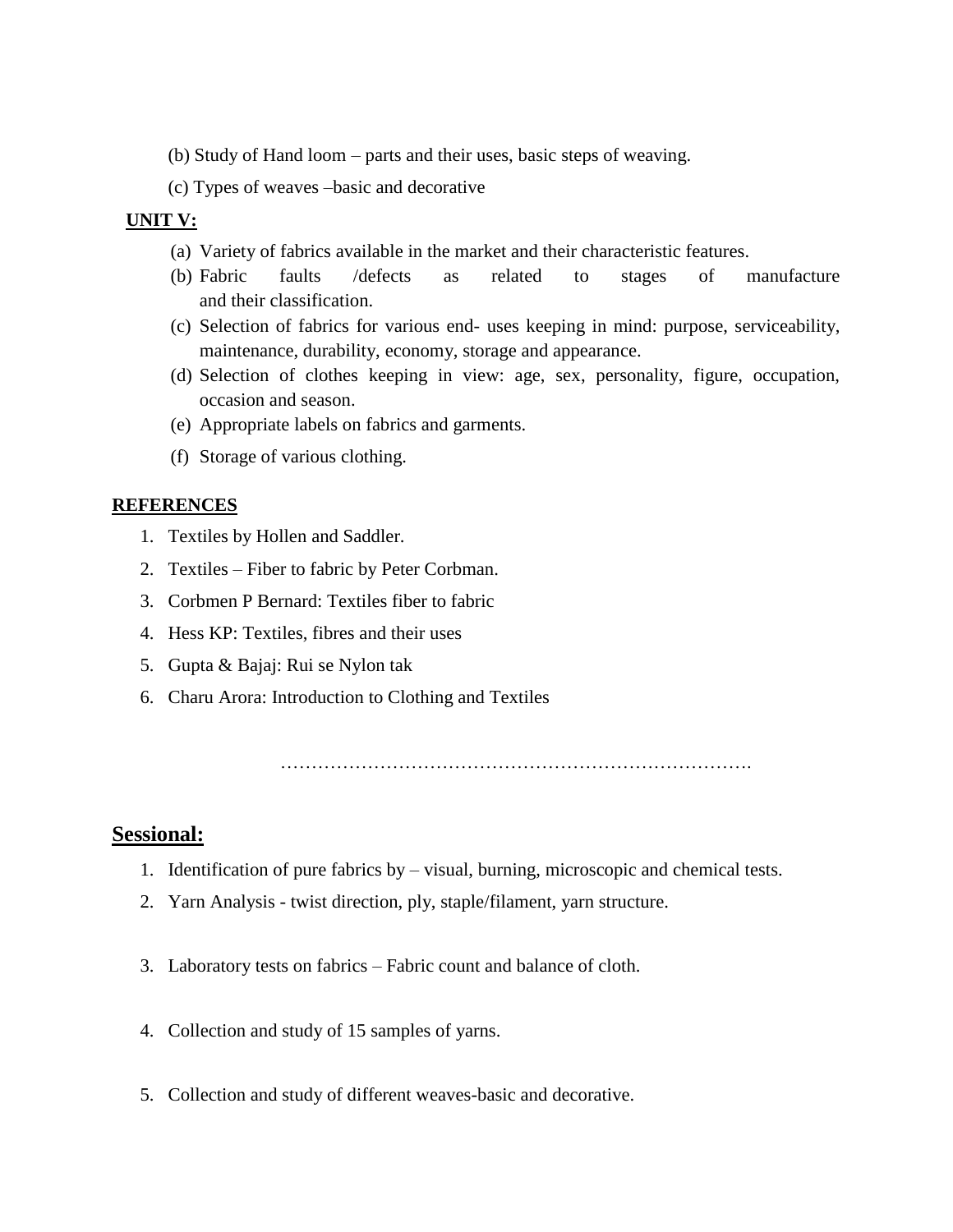- 6. Collection of 5 fabric samples made with different techniques of fabric construction.
- 7. Collection of various types of fabric samples based on application (Apparel for various age groups and occasions, Upholstery and Furnishings, household use-towels, blanket, bed sheets) and their analysis.
- 8. Collection of 5 different fabrics labels.
- 9. Collection of 5 different garment labels.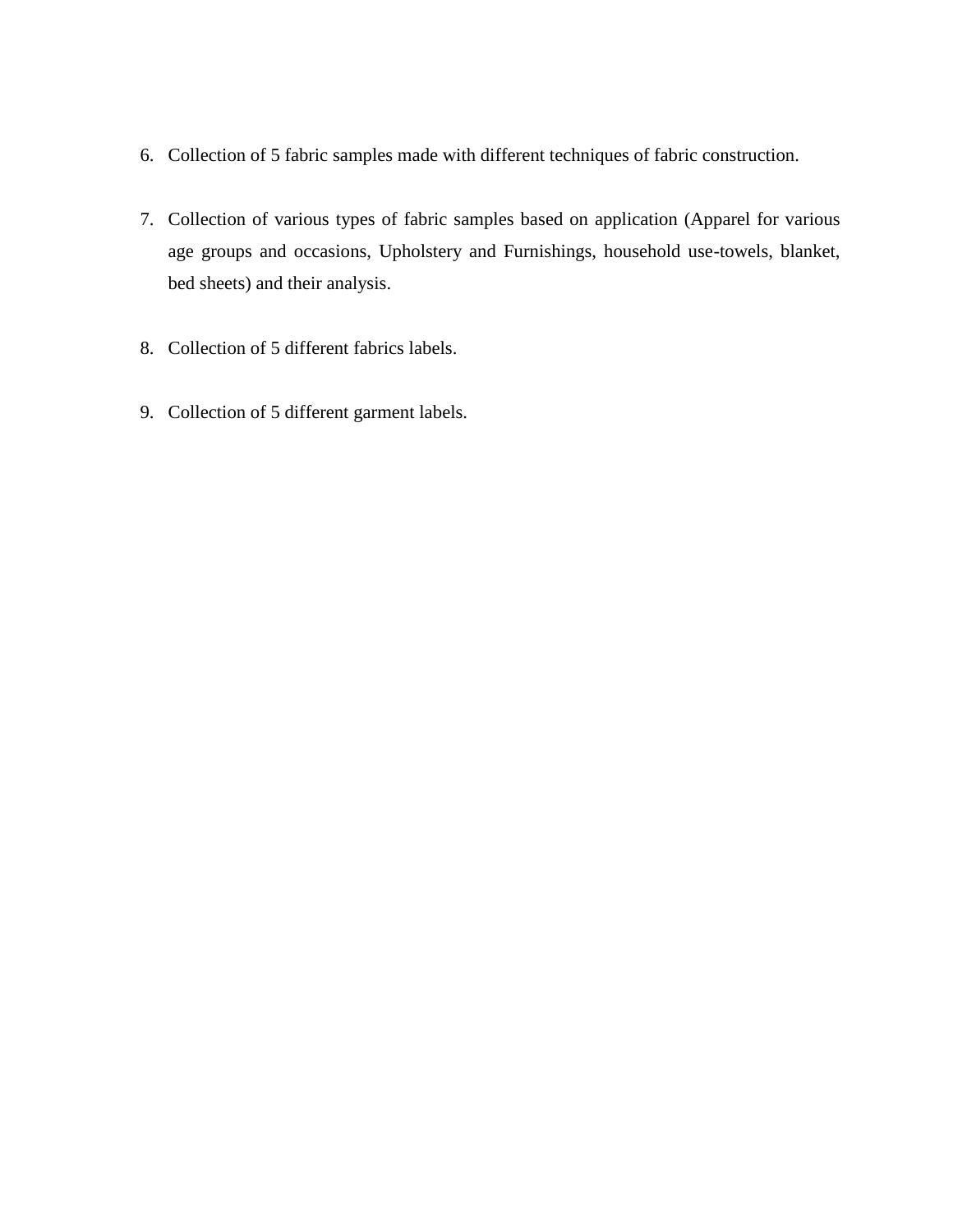### **B.Sc. (Home Science) III Semester Family Finance and Consumer Education (FRM I) PAPER XIV**

Theory: 60 Marks Sessional: 40 Marks

### **Unit – I: Family Finance**

- (a) Meaning, Definition and importance of family finance.
- (b) Standard of Living: Meaning, Definition, types and factor determining.
- (c) Causes of low standard of living and remedial measures.

### **Unit – II: Family Income**

- (a) Meaning, definition and sources of income.
- (b) Types of Income: Money income, Real income, Psychic income and their importance.

### **Unit – III: Budget & Saving**

- (a) Budget Meaning, Definition, Types, Characteristics, Advantages and Disadvantages.
- (b) Saving Meaning, Importance and methods to save.

### **Unit – IV: Consumer Education**

- (a) Meaning, Definition, Objectives and need of consumer education in India.
- (b) Meaning, Definition and characteristics of consumer.
- (c) Consumer rights and responsibilities in today"s world.

### **Unit – V: Consumer and the Market**

- (a) Basic concept of market and types of market.
- (b) Consumer choice: Factors influencing consumer decisions.
- (c) Problems of consumer.

### **Sessional Work**

- a. Study on income and expenditure pattern of various income groups.
- b. Visit to Saving Institutes.
- c. Problems of consumer- small survey report.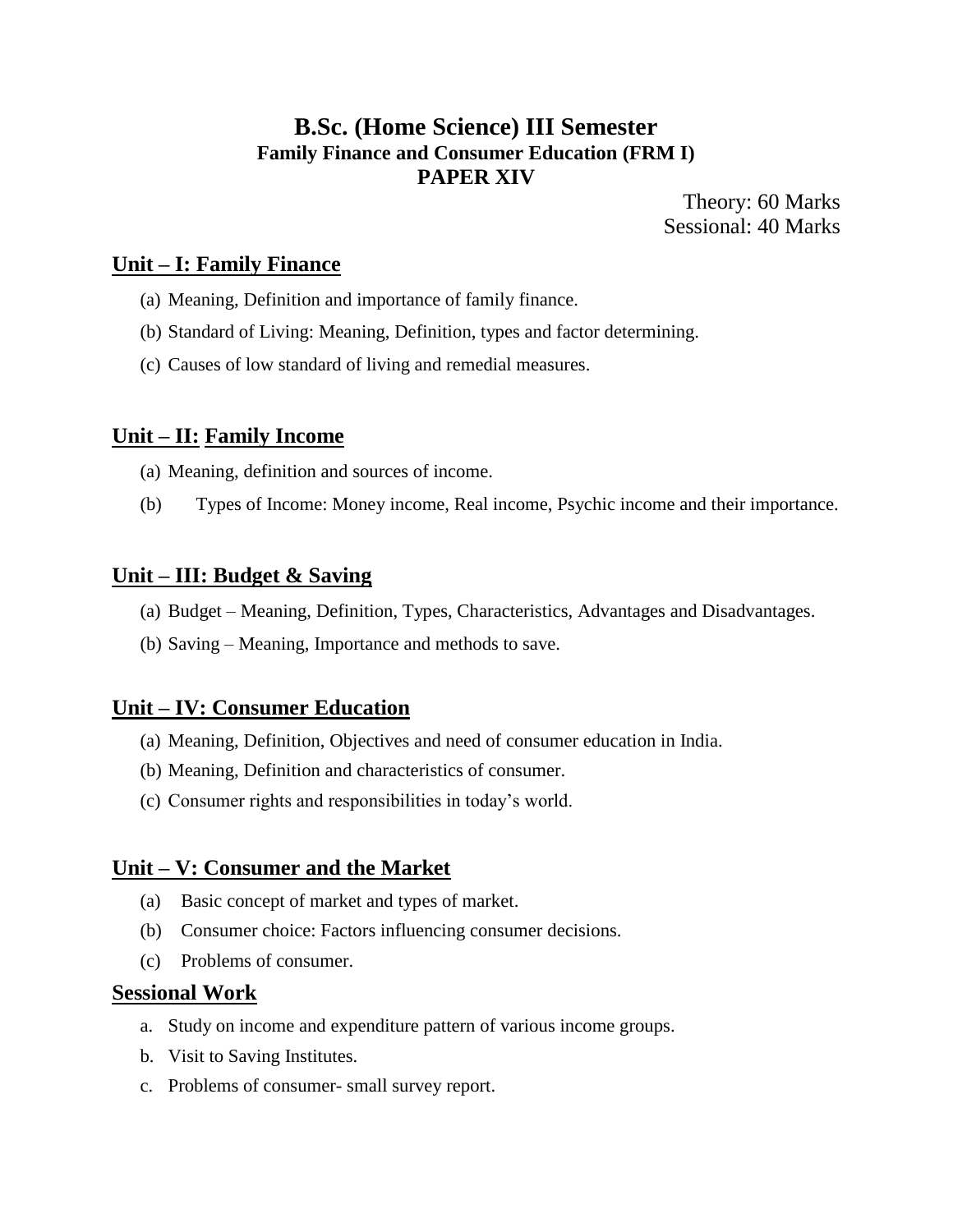### **Reference Books**

- a. Family Finance: H.F. Bigelow
- b. Elements of Modern Economics: Meyere
- c. Fundamentals of Economics: J.K. Mehta
- d. Modern Economics: M.L. Seth.
- e. The Economics of Consumption: L.J. Garelen.
- f. Management in Family living: Nickell and Dorsey
- g. Management for Modern Families: Gross and Crandall
- h. Paribaric Vitt: Saraswati Verma and Asha Pandey.
- i. Home management and family finance :- Dr. Maneesha Shukul and Prof. Veena Gandotra
- j. Consumer Economics :- Dr. Saxena And Saxena
- k. Premovthy seetharman and Mohini Seth Consumerism strategies and practices.
- l. Satya Sundaram "Consumer protection in india."
- m. Journals of Consumer education.
- **n.** Veena gonaotra & ami divatia "Consumer education."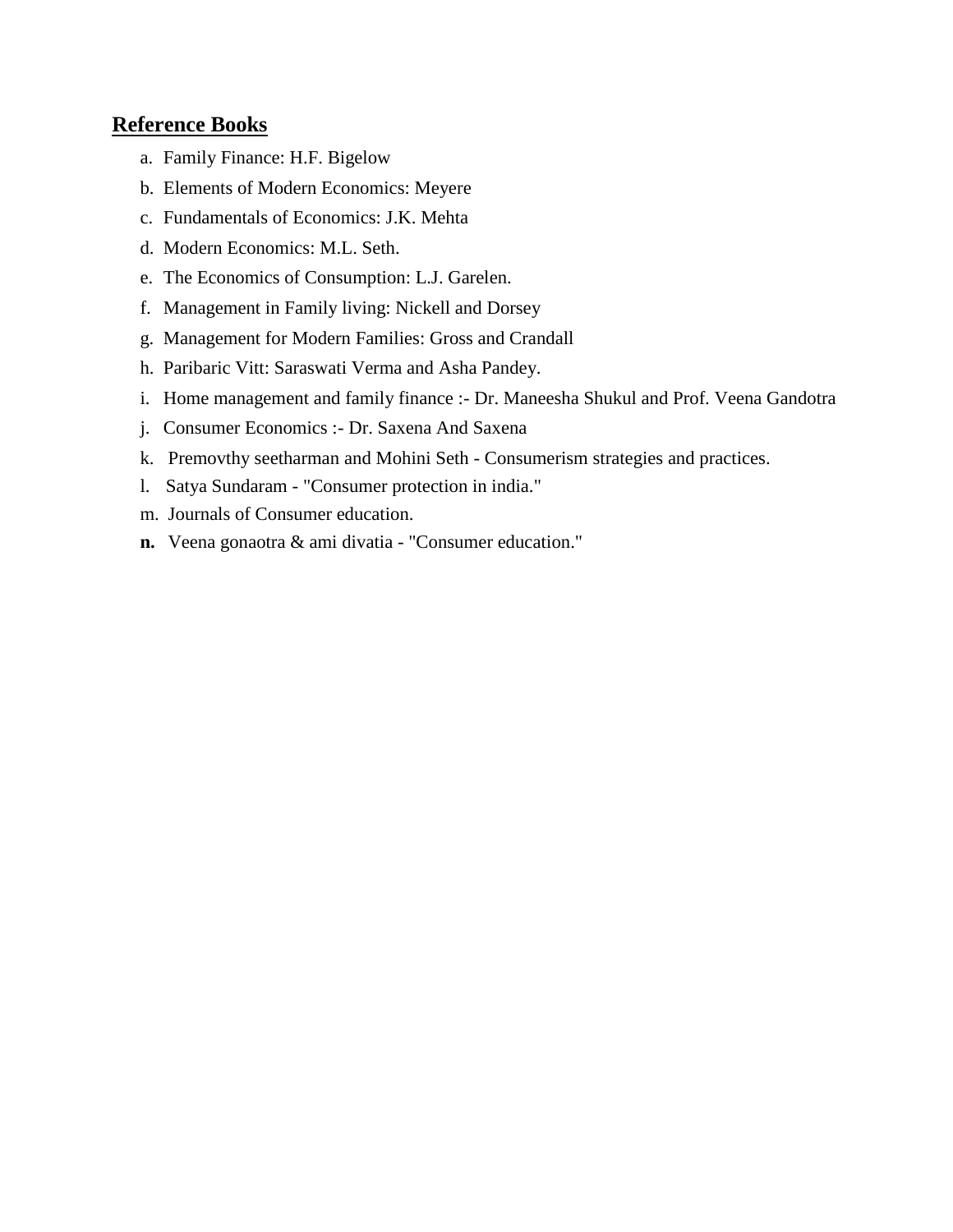# **B.Sc. (Home Science) III Semester EXTENSION EDUCATION AND COMMUNITY DEVELOPMENT (ECM-1) PAPER - XV**

Theory: 60 Marks Practical: 40 Marks

### **I. Extension Education**:

1. Meaning, philosophy, objectives, functions, elements and scope of Extension Education.

2. Difference between Formal education and non-formal education.

3. Difference between Extension education, adult education, social education and functional literacy.

4. Role of Home Science Extension Education in National development.

5. Role and qualities of Extension Personnel.

# **II. Historical Perspective:**

1. Extension activities in India-pre-independence and post-independence (NES)

# **III. Community Development and Panchayati Raj:**

1. Community-Meaning ,characteristics and types.

2. Community development –concept, elements, faiths, philosophy & objectives.

3. Community development Programme- origin, principles, Organizational setup and functions of the programme at various levels.

**4.** Types of Community Development Programme in India: Integrated type, Adaptive type, and Project type.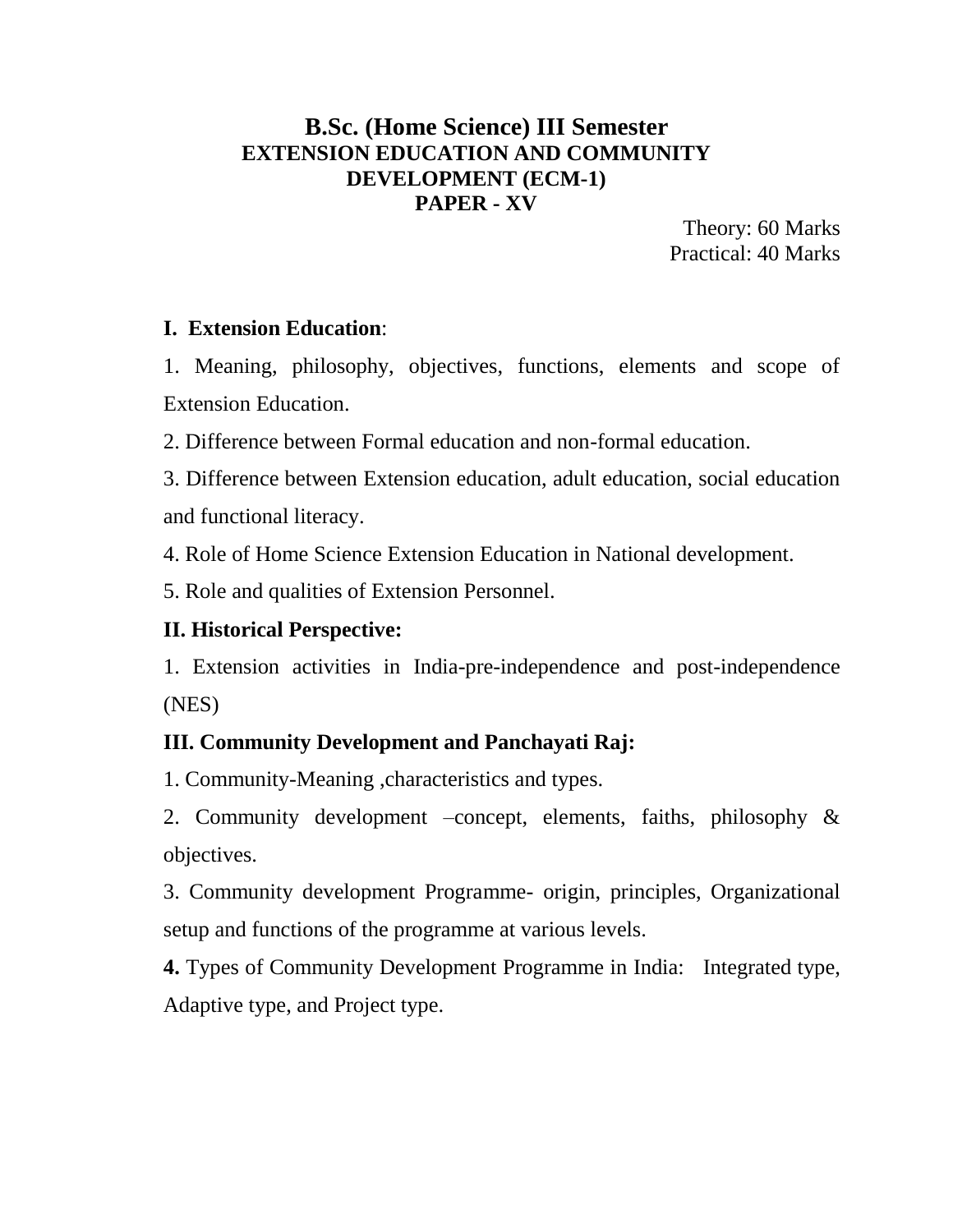Institutions for Community Development in India: School; Panchayat**-**Panchayati Raj System – origin,  $73<sup>rd</sup>$ Amendment Act; Cooperatives; youth clubs; mahila mandals,SHGs

# **IV. Support Structures and their functions:**

- 1. GO"s and NGO"s
- 2. Central Social Welfare Board.
- 3. State Social Welfare Board.
- 4. National Level Voluntary Agencies like DRDA, CAPART, KVK"s, KVIC and NIPCCD.
- 5. Local Level Voluntary Agencies, people"s organizations at grass roots.
- **V. Extension Teaching Models** Social Education Model; Social Action Model; Indigenous Model; Empowerment model.

# **Sessional :**

- 1. Visit and survey of nearby slum and rural areas to get acquainted with their social and cultural problems and other specific problems.
- 2. Submission of project related to the survey.
- 3. Preparation of activities under various extension teaching models.

# **References**

- 1. Directorate of Extension Education,
- 2. A. S. Sandhu, "Agricultural communication"
- 3. G. L. Ray, "Extension and Management Communication" Naya Prakash.
- 4. S. K. Wag mare, "Teaching Extension Education"
- 5. P. Dhama & O.P. Bhatnagar, "Education & Communication for Development" Oxford IBH Publishing Co. Pvt. Ltd, New Delhi.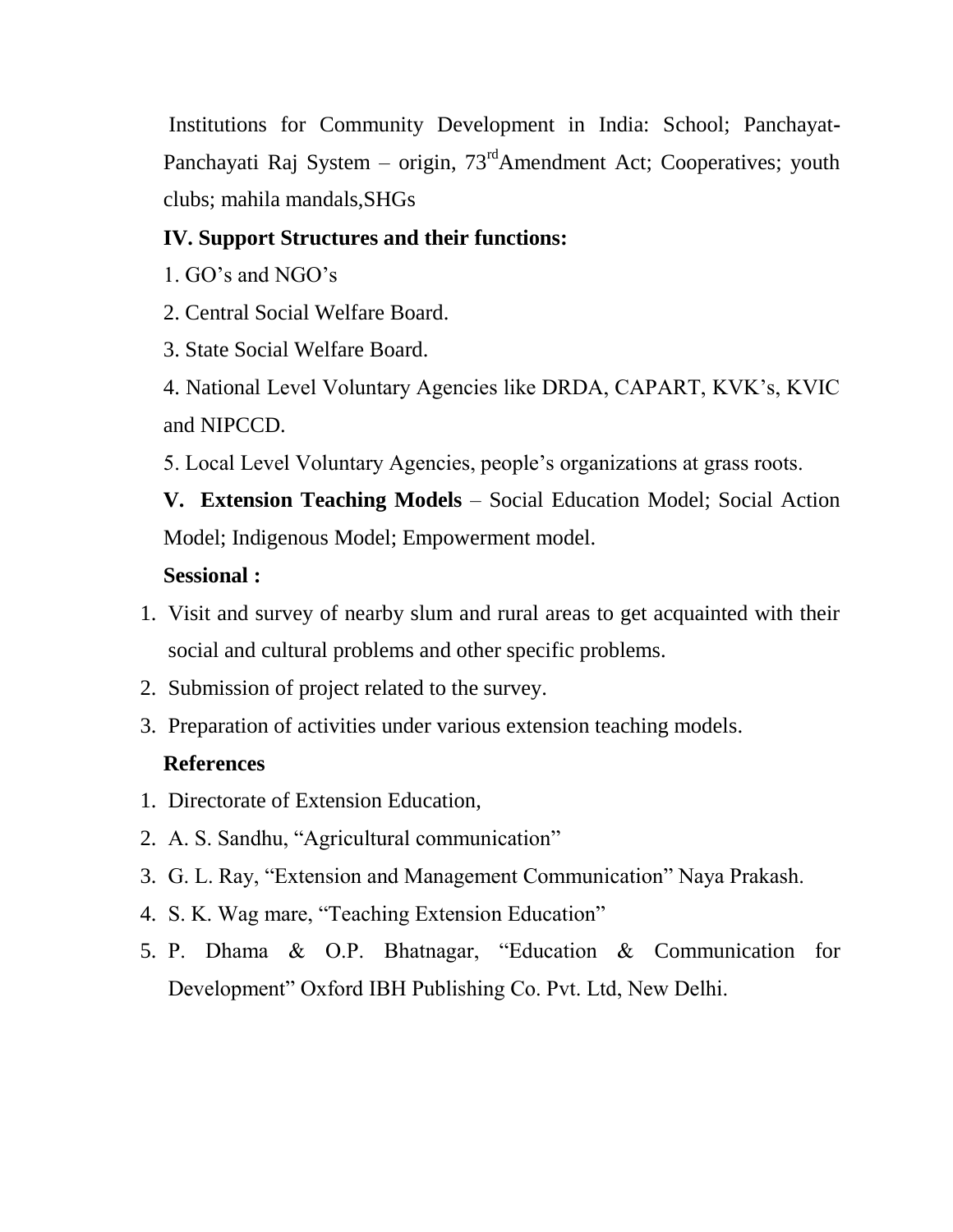# B.Sc. (Home Science)

# **Fourth Semester**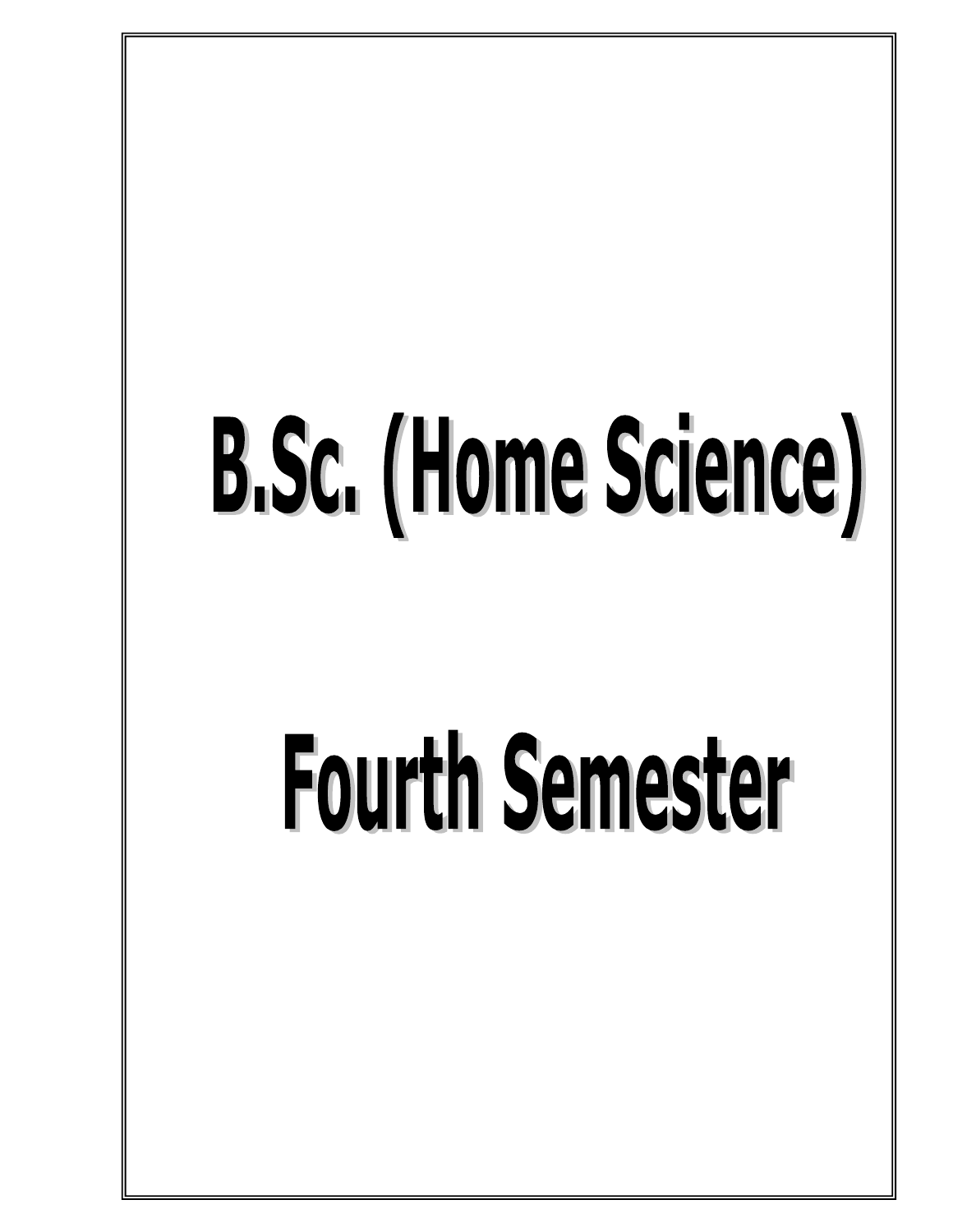# **B.Sc. (Home Science) IV Semester EARLY CHILDHOOD CARE AND EDUCATION PAPER - XVI**

Theory: 60 Marks Sessional: 40 Marks

### **Unit I – Introduction**

- (a) Meaning and importance of early childhood education
- (b) Recent trends and achievements in ECCE
- (c) Curriculum for ECCE
	- (i) Meaning of Curriculum
	- (ii) Basic Principles of Curriculum Construction
	- (iii) Formation of Curriculum

(iv)Types of Curriculum

# **Unit II – Play**

- (a) Play as means of development and learning.
- (b) Theories of Play Surplus energy theory, relaxation theory, Recaptitulation theory
- (c) Types of play
- (d) Development stages of play
- (e) Functions of play in language and cognitive development.
- (f) Teachers role in promoting and fostering play

# **Unit III Principles of programme planning**

- (a)Known to Unknown, Simple to complex and concrete to abstract
- (b)Programme planning : goals and objectives
- (c)Formal, non-formal and integrated learning approaches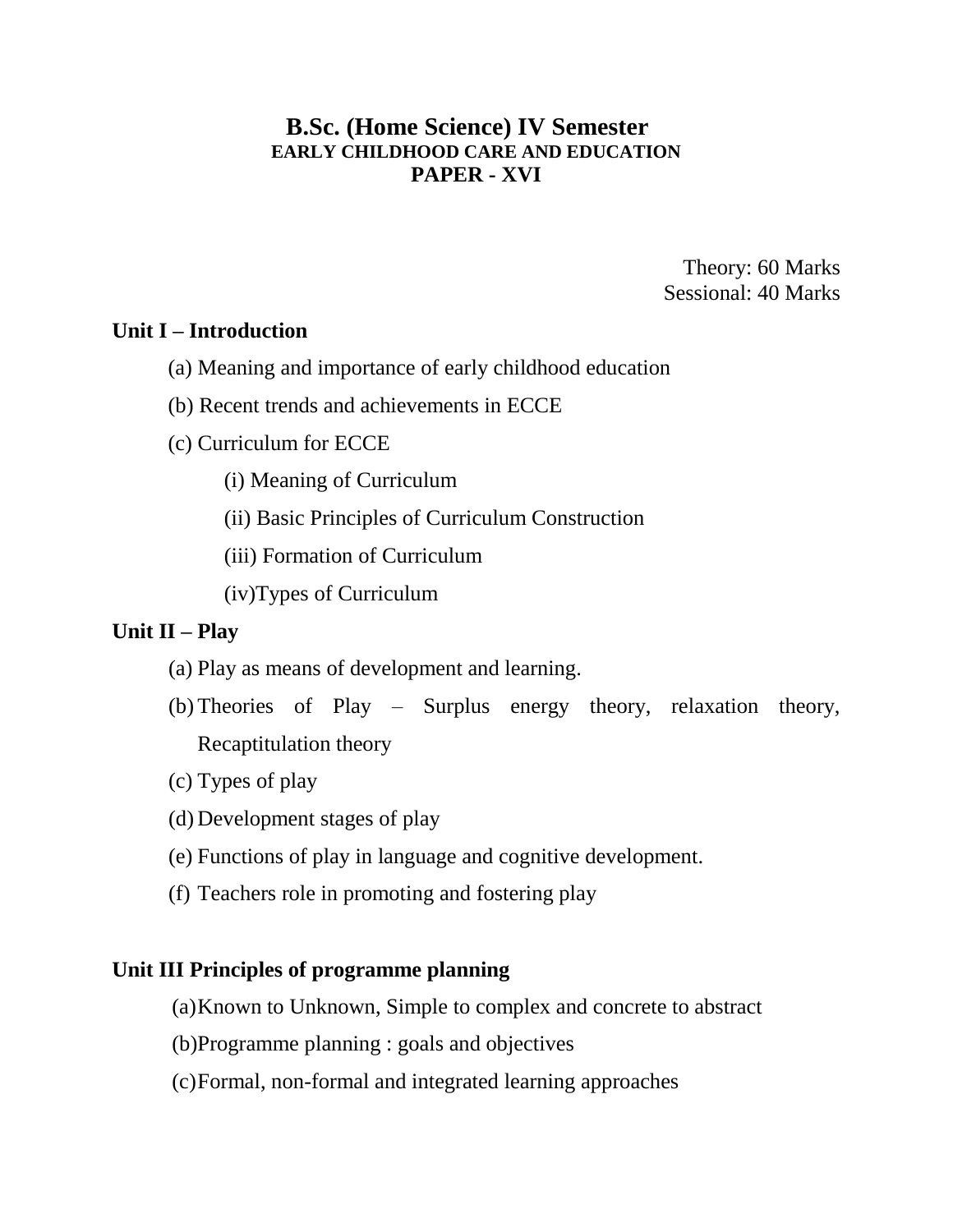**(d)** Role of teacher in guiding children's development and learning.

# **Unit IV – Literature for Children – Understanding need for literature for children**

- (a) Types of literature and criteria for selection
- (b) Books for preschoolers: (i) Picture books (ii) Story books,
- (iii) Information books (iv) Concept books
- (v) Number and Alphabet books
- (c) Techniques of storytelling :- (i) Reading of story books,
- (ii) Narration with the help of aids like flash cards, flannel board puppets, Modulation and speech, use of gestures, role play.

# **Unit – V Activities in the pre-school**

- (a) Creative activities :- (i) Painting (ii) Drawing
	- (iii) Tearing cutting (iv) Pasting, (v) Collage
	- (vi) Modeling (Dough, clay, plasticine sand and mud.)
- (b) Music and dance (i) their educational values (ii) Role of teacher in organizing the activities
- (c) Science Experiences
- (d) Activities to develop mathematical concept.
- (e) Nature study and field Trips :- (i) Planning of field trips

(ii) Preparation of field trips and its importance

# **Practical**

- 1. Preparation of the material to be used with children in school. Each student to use at least 5 material.
- 2. Organizing of activities for children.
- 3. Preparation of rhymes books, science activities, games.
- 4. Collecting national folk songs for children.
- 5. Visit to at least four nursery school.
- 6. Organizing pre writing activities.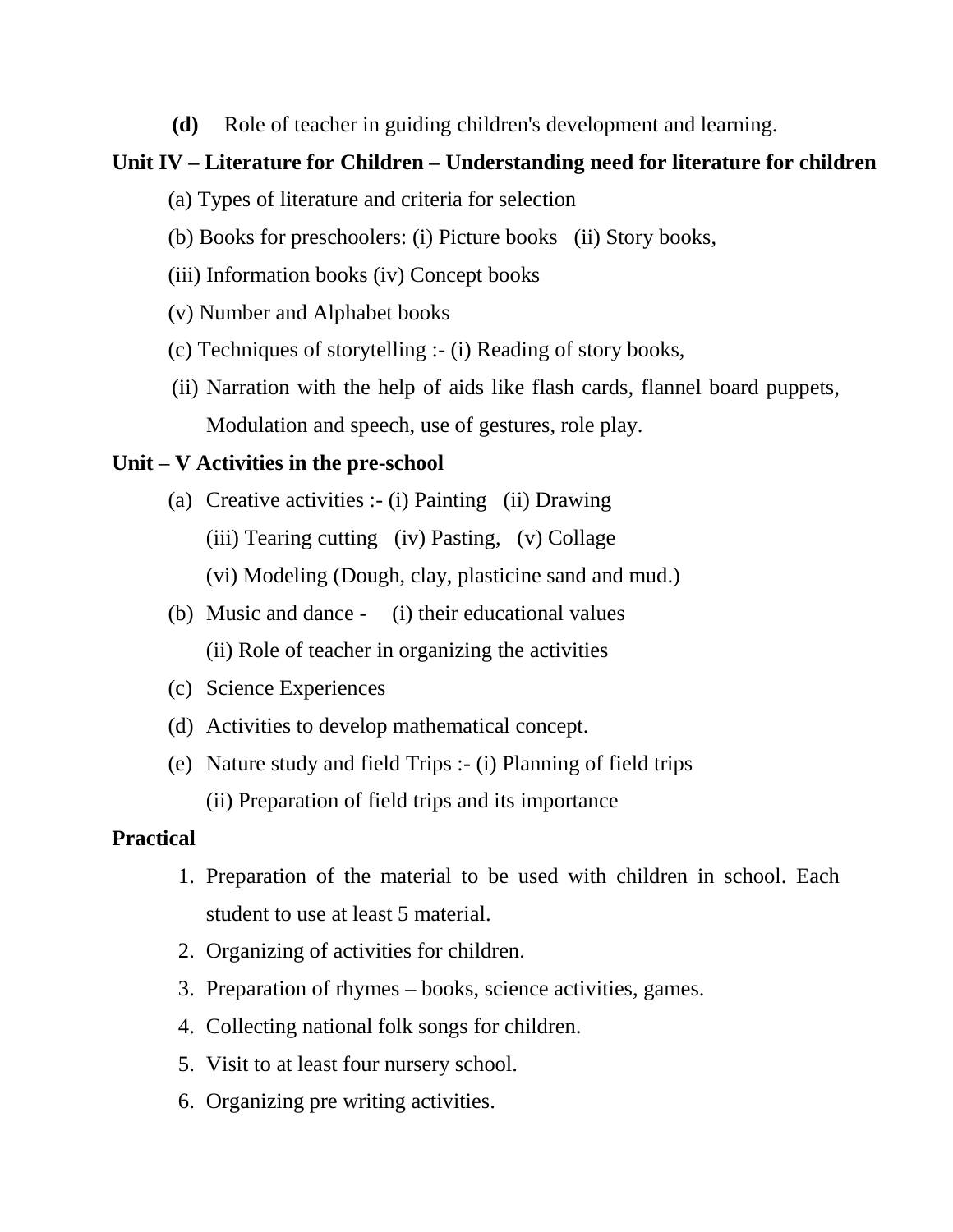### **References**

- 1. Spodek B. 1978. Teaching in the Early Years (Second Edition) Prentice Hall Inc. Inglewood Cliffs New Jersey.
- 2. Jain K. 2003. Preschool Education, Mohit Publication, New Delhi.
- 3. Green M.M. and Woods E.L. 1969. A nursery School Handbook for Teachers and parents. Universal Books, Delhi, Kanpur.
- 4. Read K.H. 1967. The Nursery School. A Human Relationship Laboratory, Oxford Publishing Co.
- 5. Grewal J.S. 1984. Early Childhood Education, National Psychological Corporation, Agra.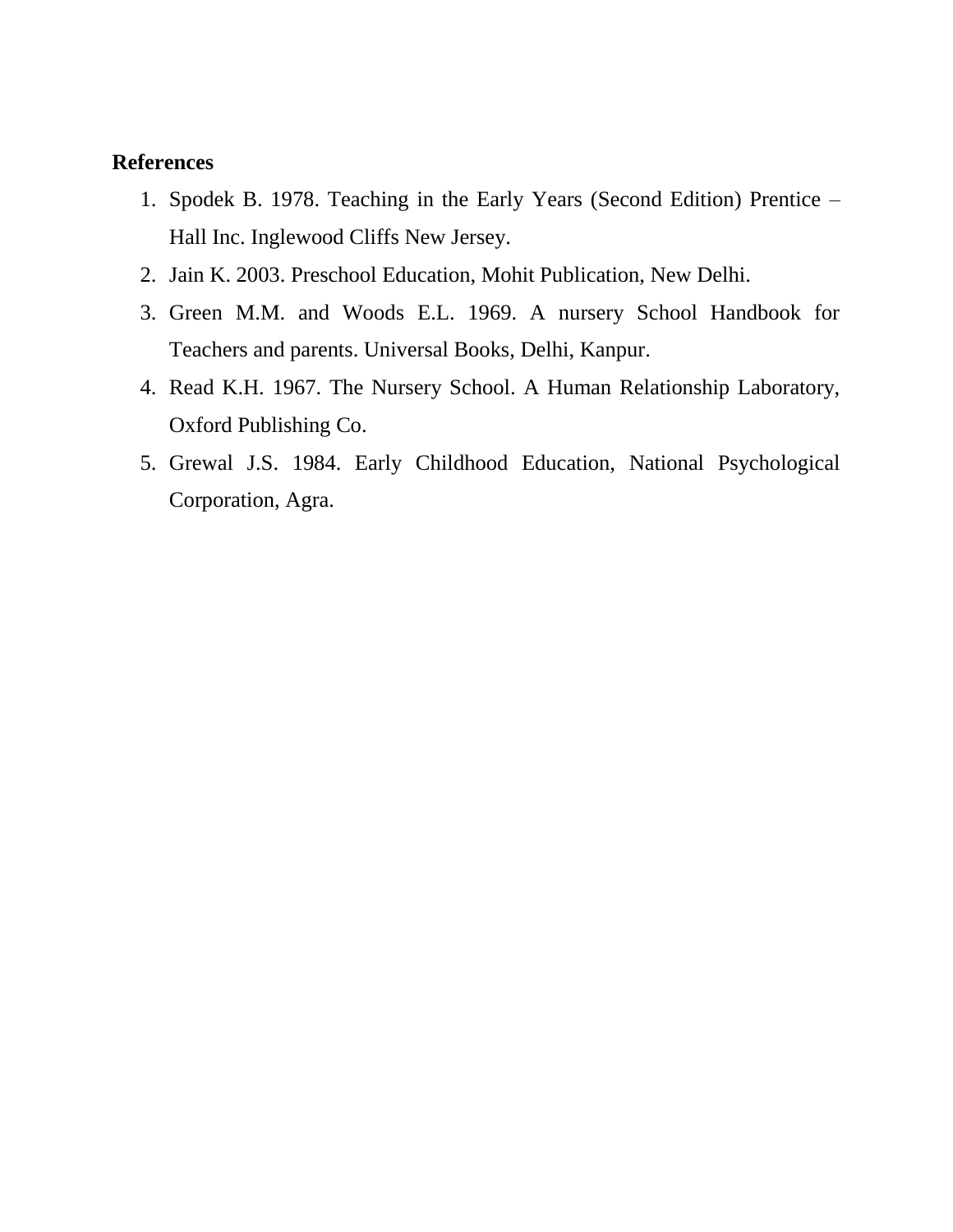# **B.Sc. (Home Science) IV Semester NUTRITION FOR THE FAMILY**

# **PAPER XVII**

Theory: 60 Practical: 40

# **Unit I- Basic concepts of meal planning**

- 1. Food groups and concept of Balanced Diet
- 2. Food exchange list
- 3. Concepts of Dietary reference intake
- 4. Factors affecting meal planning and food related behavior.
- 5. Dietary guidelines for Indians and food pyramid.

# **Unit II-Nutrient Requirements**

- 1. Concepts of minimum nutrient requirements and Recommended Dietary Allowances and excess / deficiency of nutrients
- 2. Energy Metabolism-
	- Concepts of energy balance
	- Components of energy expenditure and factors affecting the same
	- Physiological fuel factors
	- Method of assessing energy needs

# **Unit III- Nutritional during the Adult Years**

Physiological changes, RDA, Nutritional guidelines, nutritional concerns and healthy food choices in the following groups:

- 1. Adults Male and Female
- 2. Pregnant Women- physiological changes in pregnancy, nutritional needs, effect of nutritional status on pregnancy outcome, optimal weight gain and its components, nutrition related problems in pregnancy.
- 3. Lactation- Physiology of lactation, nutritional needs of nursing mother, feeding the baby.
- 4. Elderly- life expectancy, physiological changes in elderly, nutritional and health concerns in old age and their management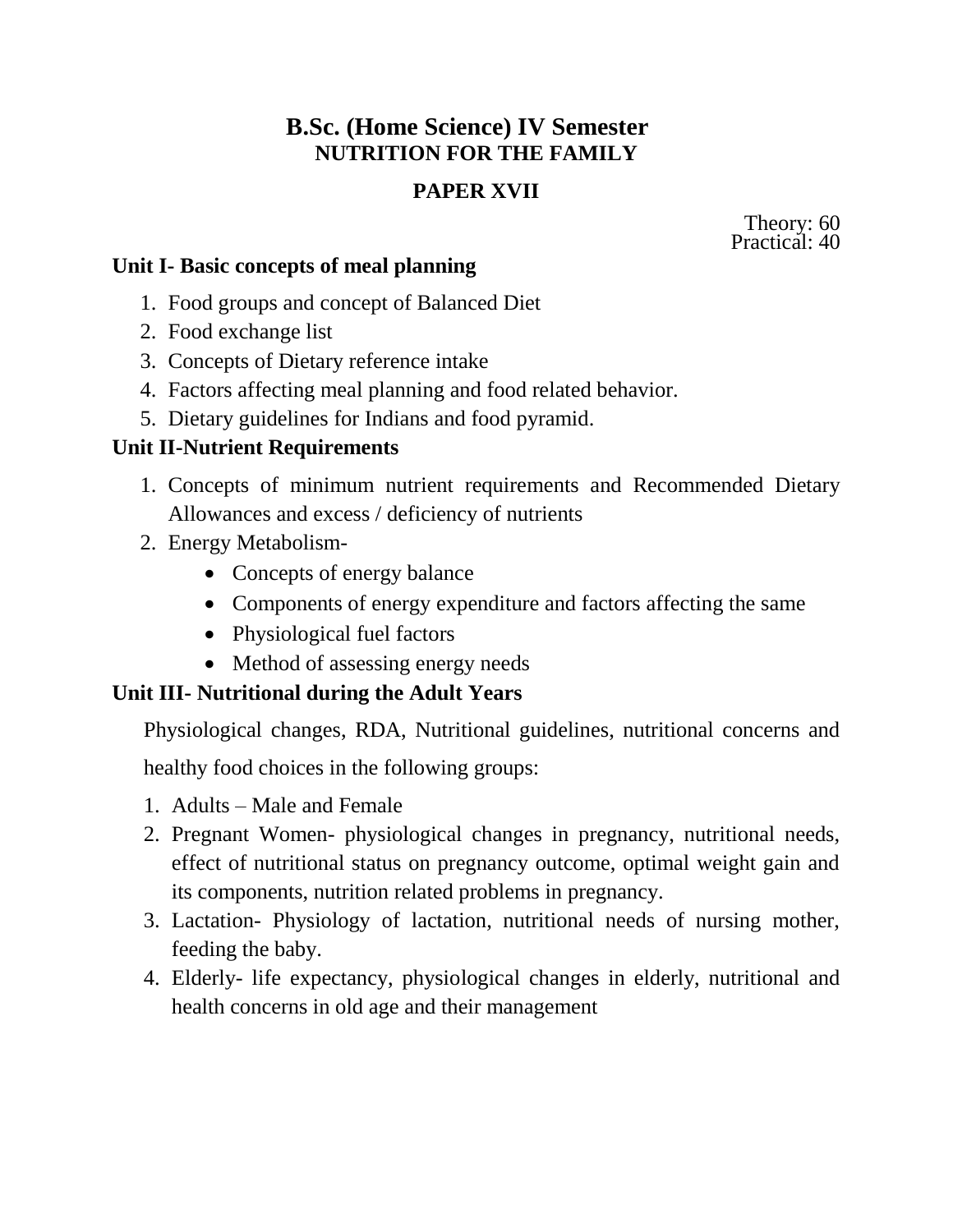# **Unit IV-Nutrition during Childhood**

Growth and development, growth reference/standards, RDA, nutritional guidelines, nutritional concerns and healthy food choices in the following groups:

- Infants
- Preschool children
- School children
- Adolescents

# **Unit V-Nutrition for special Conditions**

- 1. Nutrition for physical fitness and sports
- 2. Feeding problems in children with special needs.

# **Reference:**

- Bamji MS, Krishnaswany K, Brahma GNV(2009). Textbook of Human Nutrition, 3<sup>rd</sup> Edition.
- Khanna K., Gupta S, Passi SJ, Seth R, Mahna R and Puri S (1997). Textbook of Nutrition & Dietetics. Phoenix Publishing House, New Delhi
- Stacy Nix (2009). William's Basic Nutrition and Diet Therapy,  $13<sup>th</sup>$  Edition. Elsevier Mosby.

# **Practicals:-**

- 1. Identification of nutrient rich sources of foods, their seasonal availability and price, study of nutrition labeling on selected foods.
- 2. Use of food exchange list
- 3. Planning, preparation and evaluation of adequate diets using food exchange list to suit different socioeconomic groups for:
	- Young adult
	- Pregnant and lactating women
	- Preschool child
	- School age child and adolescents
	- Elderly
- 4. Planning Complementary food for infants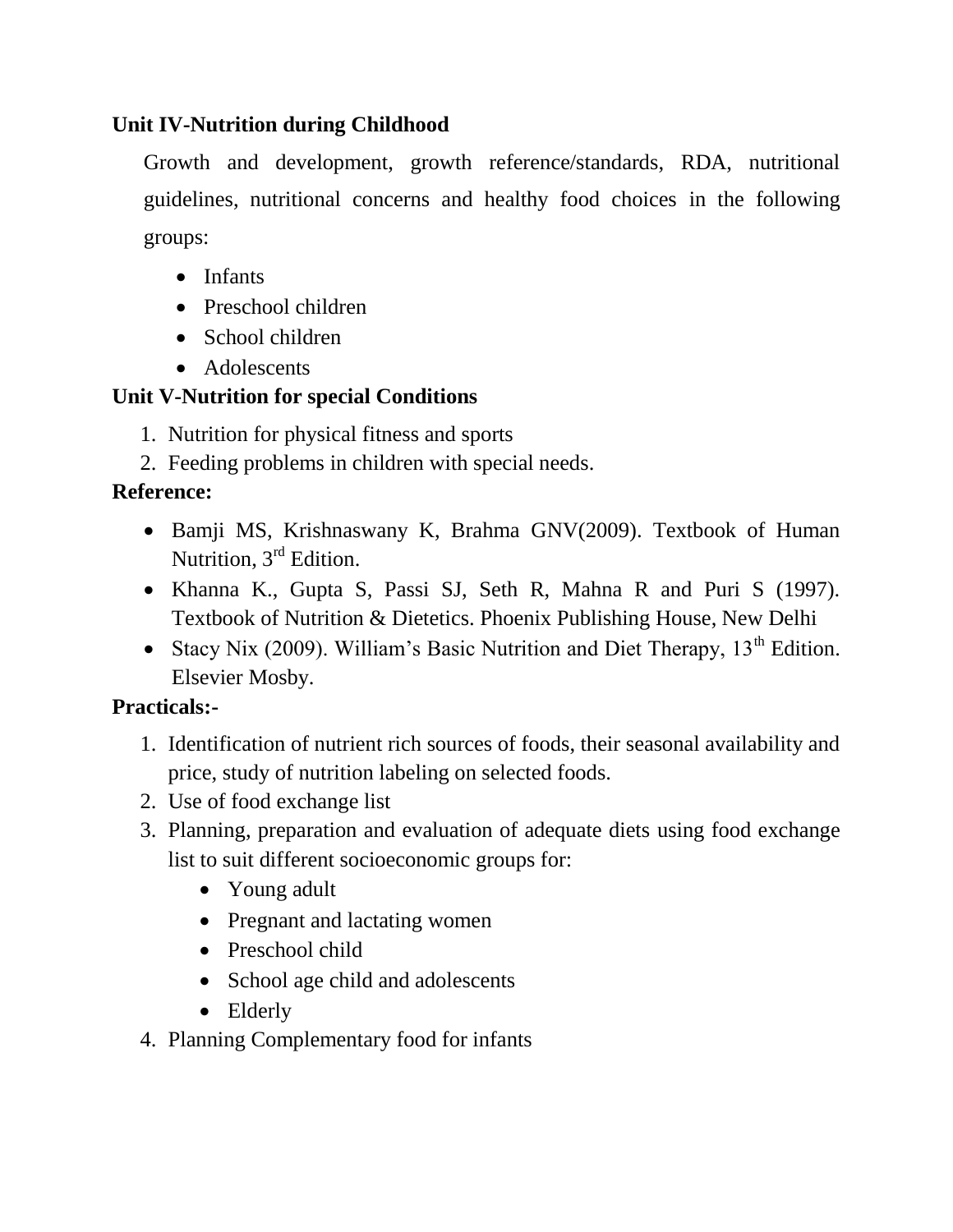# **B.Sc. (Home Science) Fourth Semester WET PROCESSING OF TEXTILE (TAD-II) PAPER XVIII**

 Theory: 60 Sessional: 40

# **COURSE CONTENT : THEORY**

# **UNIT I:**

- (a) Definition, purpose and classification of finishes (according to purpose, method and durability)
- (b)Process and uses of-
	- (i)Basic finishes-Bleaching, Mercerization, Calandering, Sanforization, Tentering, Singeing
	- (ii) Functional Finishes- Crease Resistance, Water Proof and Water repellant,

Flame proof and flame retardant, antistatic, soil proof, Mildew proof.

### **UNIT II:**

(a) Water - Sources, uses, types; hardness of water – types, causes and techniques of removal of hardness.

(b) Soaps and detergents – Kinds, composition and properties.

### **UNIT III:**

- (a) Blues Types, composition, uses and action of blues.
- (b) Stiffening agents Types, properties, sources, preparation and application of various stiffening agents.
- (c) Bleaches Classification and their uses, optical brighteners.

(d) Additional laundry reagents –Uses of Washing soda, borax, acetic acid, ammonia, oxalic acid, solvents (petrol, acetone, carbon tetrachloride), absorbents (common salt, talcum, French chalk)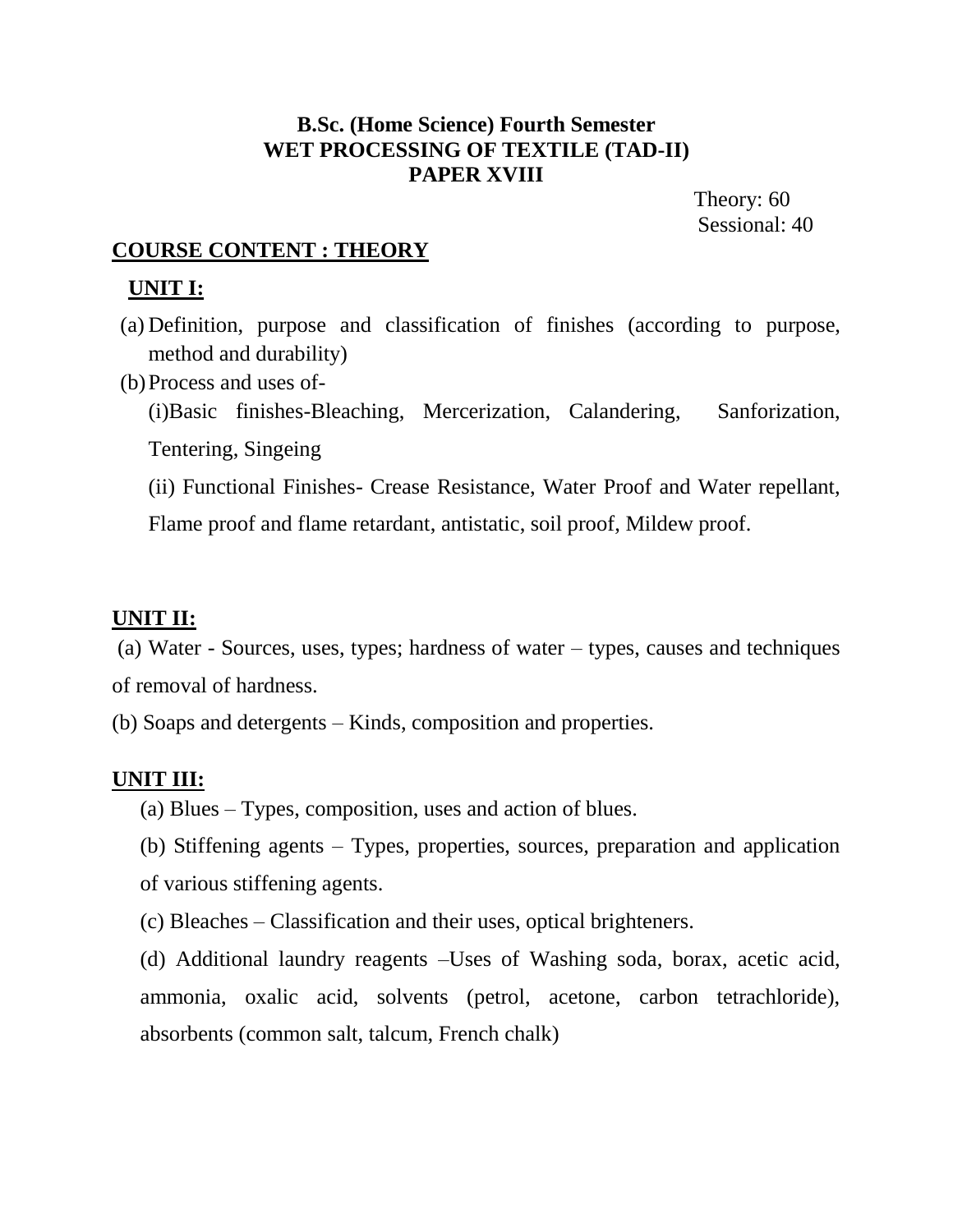### **UNIT IV:**

 $(a)$  Dyes  $-$ 

(i) Natural dyes – Sources

(ii) Synthetic dyes – Classification, types and uses of acid, basic, direct, azoic, sulphur, disperse, vat, Pigment.

(iii) Health hazards caused by synthetic dyes.

(iv) Methods of dyeing – Solution, fiber, yarn, fabric and piece dyeing, resist (batik and tie & dye)

(b)Methods of Printing -

 (i) Direct- Block, screen, stencil (ii)Transfer Printing (iii) Discharge Printing

(iv) Polychromatic and digital Printing

(v) Automatic Printing: Roller, screen, duplex, discharge, photographic

### **UNIT V:**

(a) Stains – Definition, classification, identification, and general precautions observed during stain removal (b) Dry cleaning – Definition, principle, dry cleaning agent and their use, comparison with wet cleaning, advantages and disadvantages, spot cleaning.

(b) Disinfecting the fabric

(c) Textiles and Environment – Health Hazards to workers and consumer, toxicity of chemicals used in textiles (during growth, manufacture, finishing and use), textiles as a source of air and water pollution.

### **REFERENCES:**

1. Trotman ER: Dyeing and chemical technology of fibers.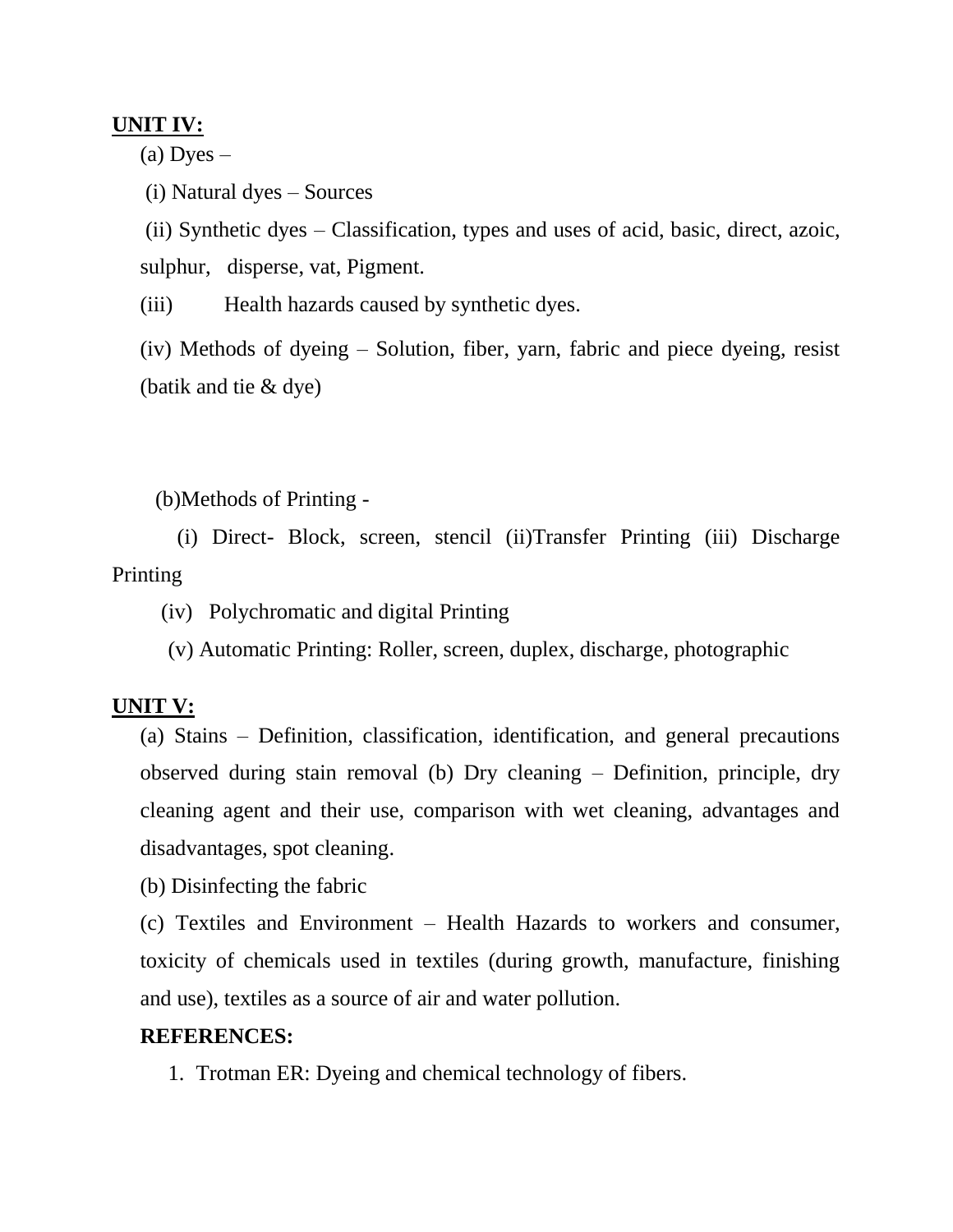- 2. J. Hall "the standard hand Book of textiles", Woodhead publication, 2004
- 3. J. E. Smith "Textile processing-printing, dyeing, Abhishek publishing,2003.
- 4. Kate Broughton, Textile Dyeing", Rockport publishers, 1996.
- 5. W.S. Murphy, "Textile Finishing", Abhishek publication,2000.
- 6. Roshi Robinson, "shibori for textile Artists", Batsford London.

…………………………………………………………………………..

### **Sessional:**

1. Removing individual stains by Home and lab methods (blood, wax, chewing gum, chocolate, coffee, egg, fruit, grass, ice-cream, medicine, Ink pen, ball-pen ink, iron-rust, mildew, lipstick, oil, perspiration, urine, paints).

 2. Home dyeing – (a) Making sample of tie and dye using various techniques of tying.

(b) Making sample of Batik

- 3. (a) Making sample of screen printing
	- (b) Making sample of stencil printing
	- (c) Making one article using combination of any of the above methods of dyeing and printing.
- 4. Collection of 5 fabric samples having different finishes basic, mechanical, texturizing, chemical.

………………………………………………………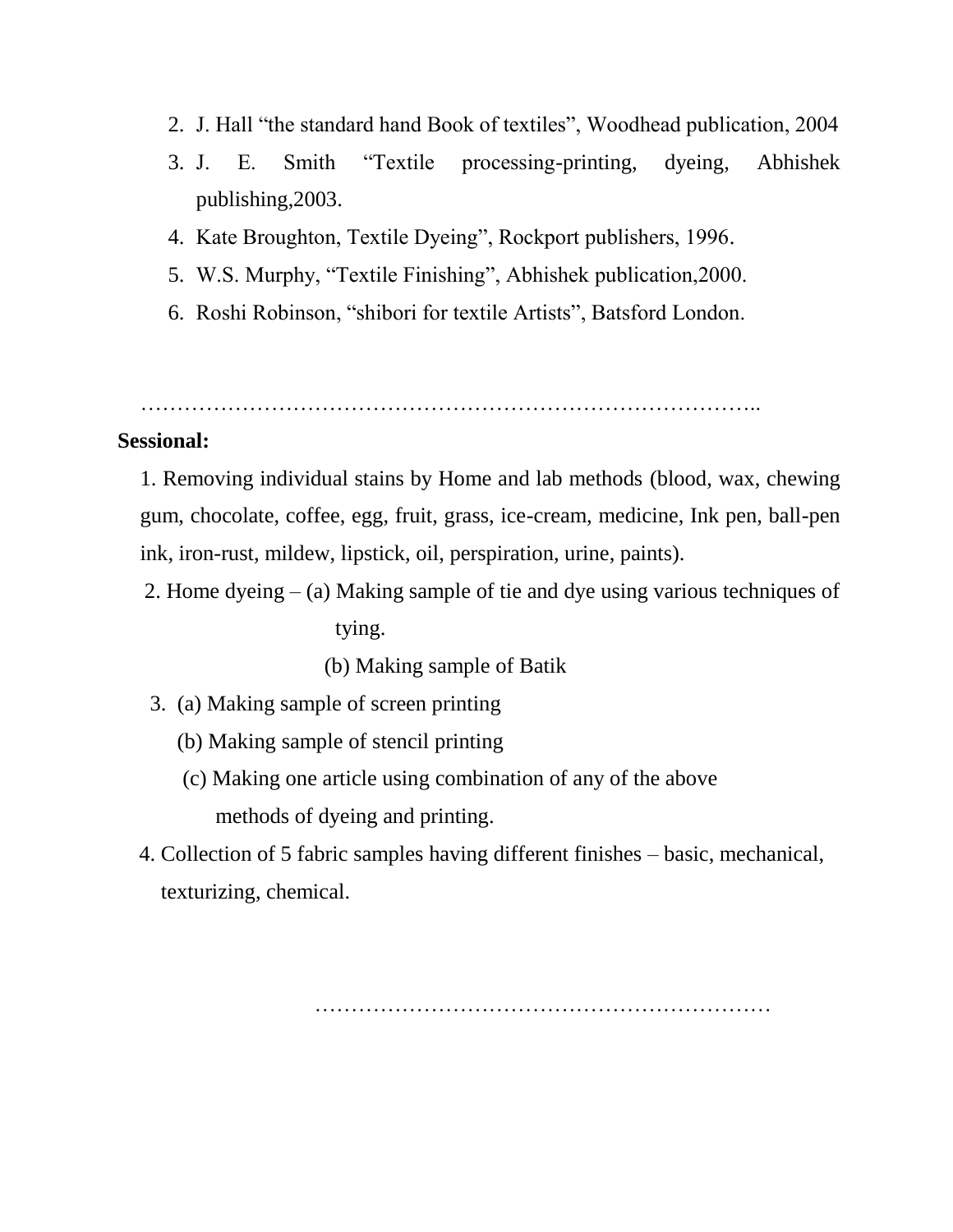# **B.Sc. (Home Science) Fourth Semester CONCEPTS AND PRINCIPLES OF HOME MANAGEMENT (FRM-II) PAPER - XIX**

Theory: 60Marks Sessional: 40Marks

# **Unit – I: Introduction of Home Management**

- (a) Definition, Philosophy and Concepts of Home Management.
- (b) Importance and factors affecting home management.
- (c) The management process Planning, organizing, controlling and Evaluation.
- (d) Management cycle.

# **Unit – II: Systems approach to Management**

- (a) Meaning and Definition.
- (b)Managerial unit- The family and its environment as system.

# **Unit – III: Decision making**

- (a) Its importance and role.
- (b)Decision making process.
- (c) Classification of decisions.
- (d)Factors affecting decision making.

# **Unit – IV: Motivational Factors of Management**

- (a) Values Origin, Classification and Characteristics.
- (b)Goals Types and Characteristics.
- (c) Standards Types, Conventional of flexibility standard & Quantitative and Qualitative Std.
- (d)Interrelatedness of values, Goals & Standard.

### **Unit – V: Family Resources**

(a) Family resources – Classification, Characteristics and Objectives of use of resources.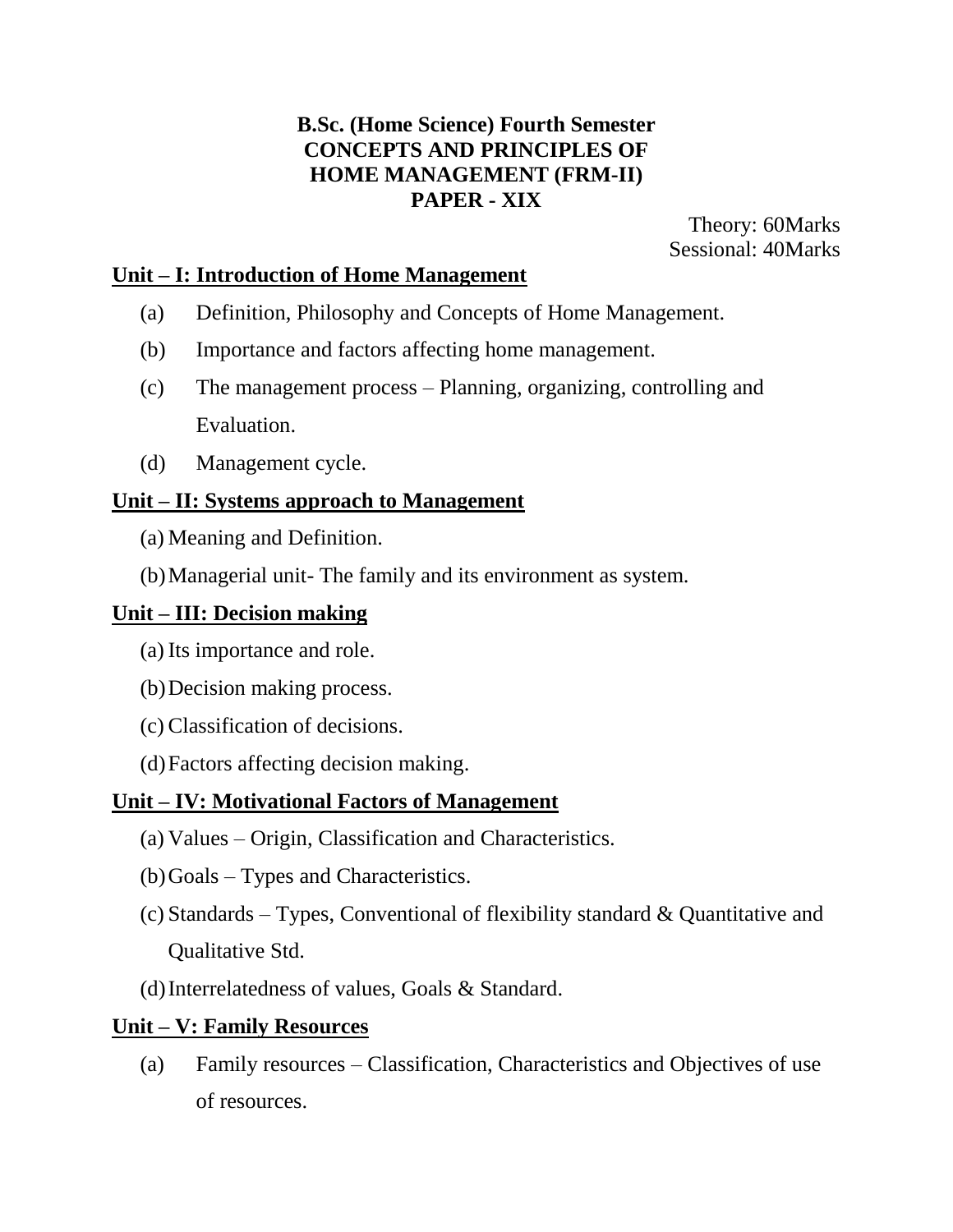(b) Factors affecting resources- Scarcity, utility, accessibility exchange, transferability, substitution, Manageability, Interchangeability.

### **Sessional work**

- a. Identification of values and goals.
- b. Identification of resources.

### **References**

- a. Home management for Indian families : M.K. Mann
- b. Management for modern families : Gross and Crandall
- c. Management in daily living : hoodyear and Khlor
- d. Management in family living : Nickell and Dorsey
- e. Home management and family finance : Maneesha Shukul and Gandotra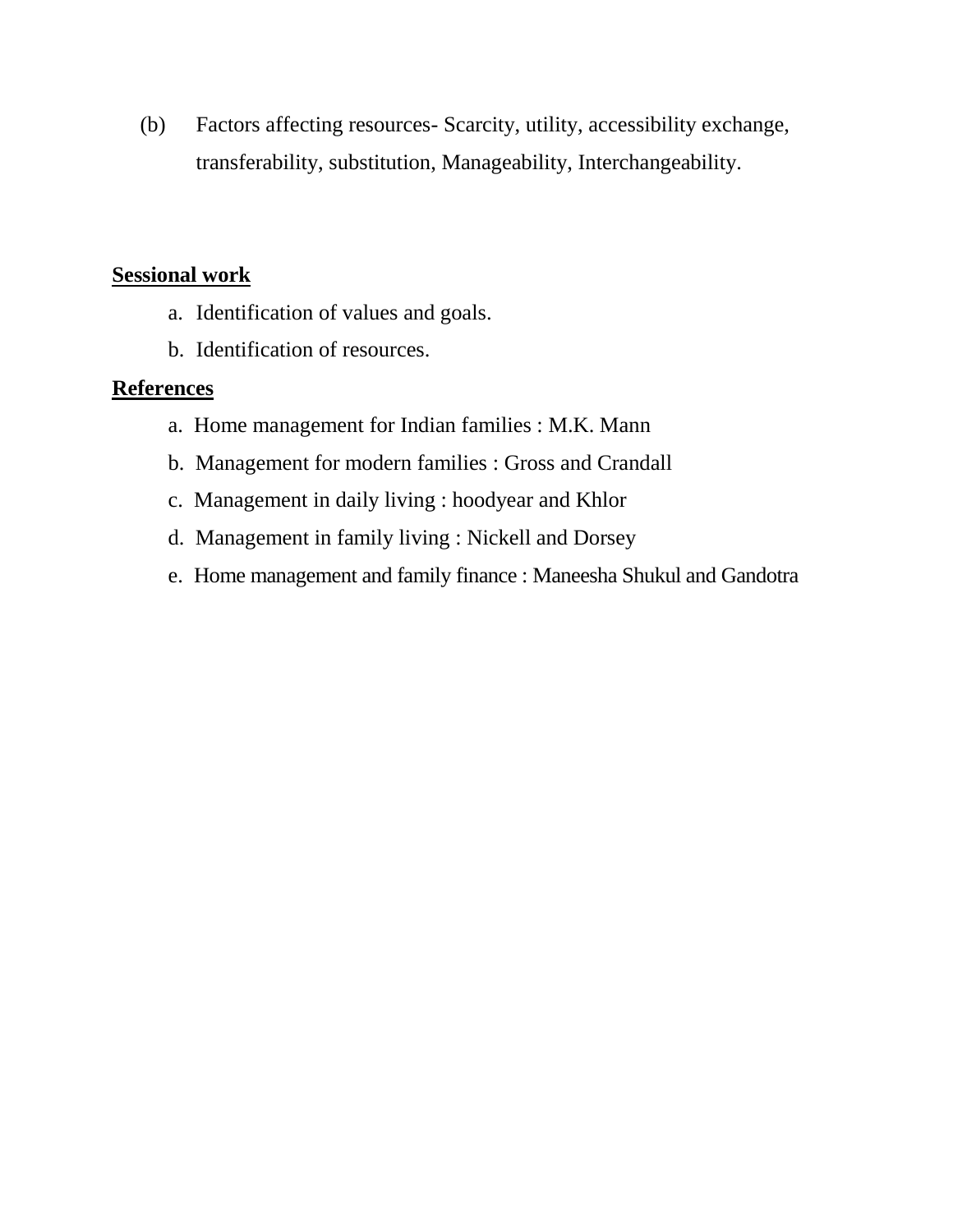# **B.Sc. (Home Science) Fourth Semester TEACHING METHODS AND MEDIA (ECM-II) PAPER - XX**

 Theory: 60 Marks Sessional: 20 Marks Practical: 20 Marks

I. Teaching Learning Process – meaning, principles, characteristics, factors affecting teaching and learning. Adult learning-Characteristics of adult learner and factors affecting adult learning.

II. Approaches in Extension Education: individual, group and mass.

III. Methods of Extension Education according to approaches – concept, use, importance, selection and limitations.

IV. Audio-visual Aids for teaching learning process – meaning, importance, classification, criteria for selection and use of audio-visual aids.

V. Media – concept, types and importance.

1. Folk media.

- 2. Print media.
- 3. Electronic media.

### **Practical and Sessional**:

- 1. Preparation and use of audio-visual aids display, distribution and use with teaching methods.
- 2. Preparation and presentation of any one media.

### **References:**

- 1. Directorate of Extension Education,
- 2. A. S. Sandhu, "Agricultural communication"
- 3. G. L. Ray, "Extension and Management Communication" Naya Prakash.
- 4. S. K. Wag mare, "Teaching Extension Education"
- 5. P. Dhama & O.P. Bhatnagar, "Education & Communication for Development" Oxford IBH Publishing Co. Pvt. Ltd, New Delhi.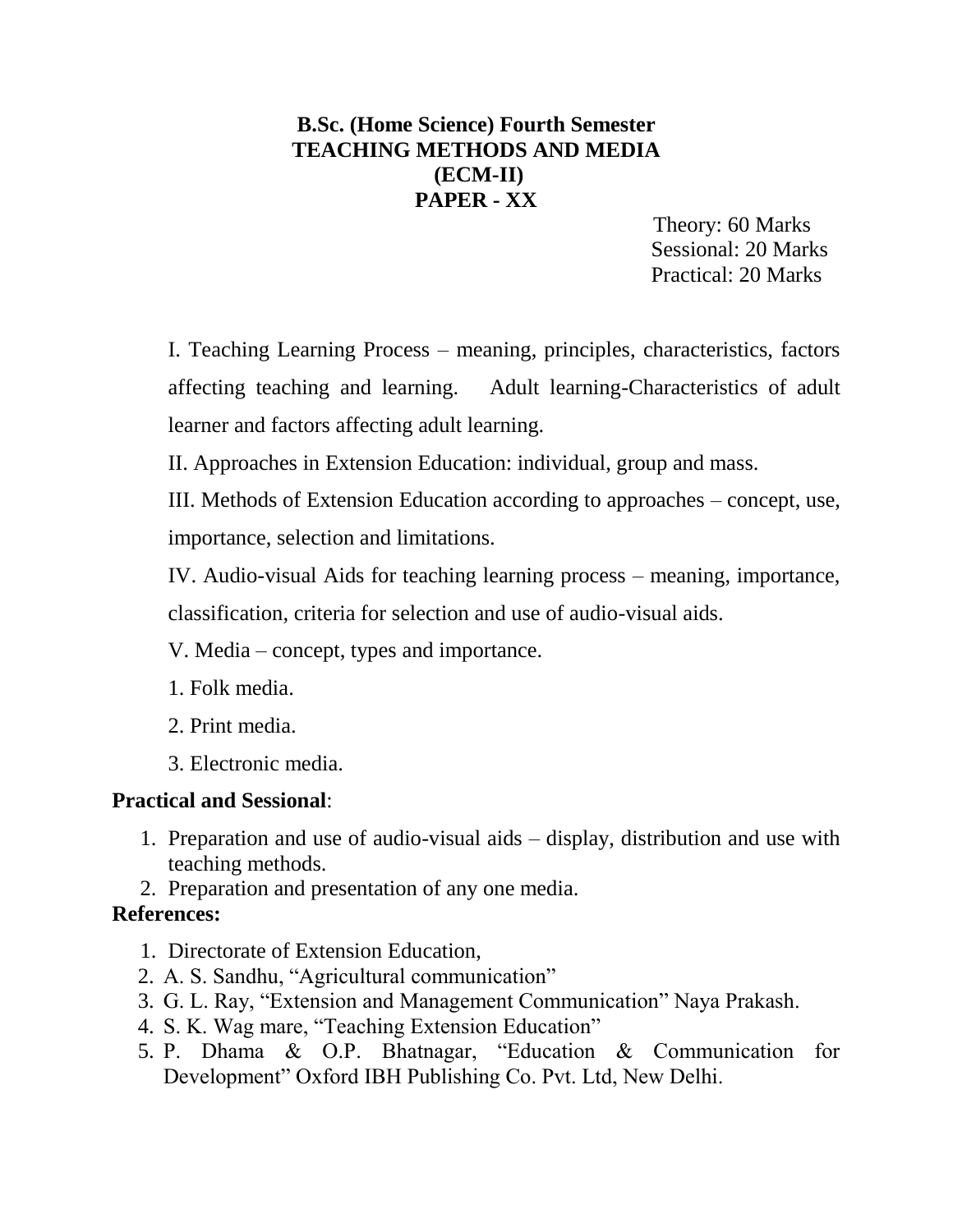# B.Sc. (Home Science)

# **Fifth Semester**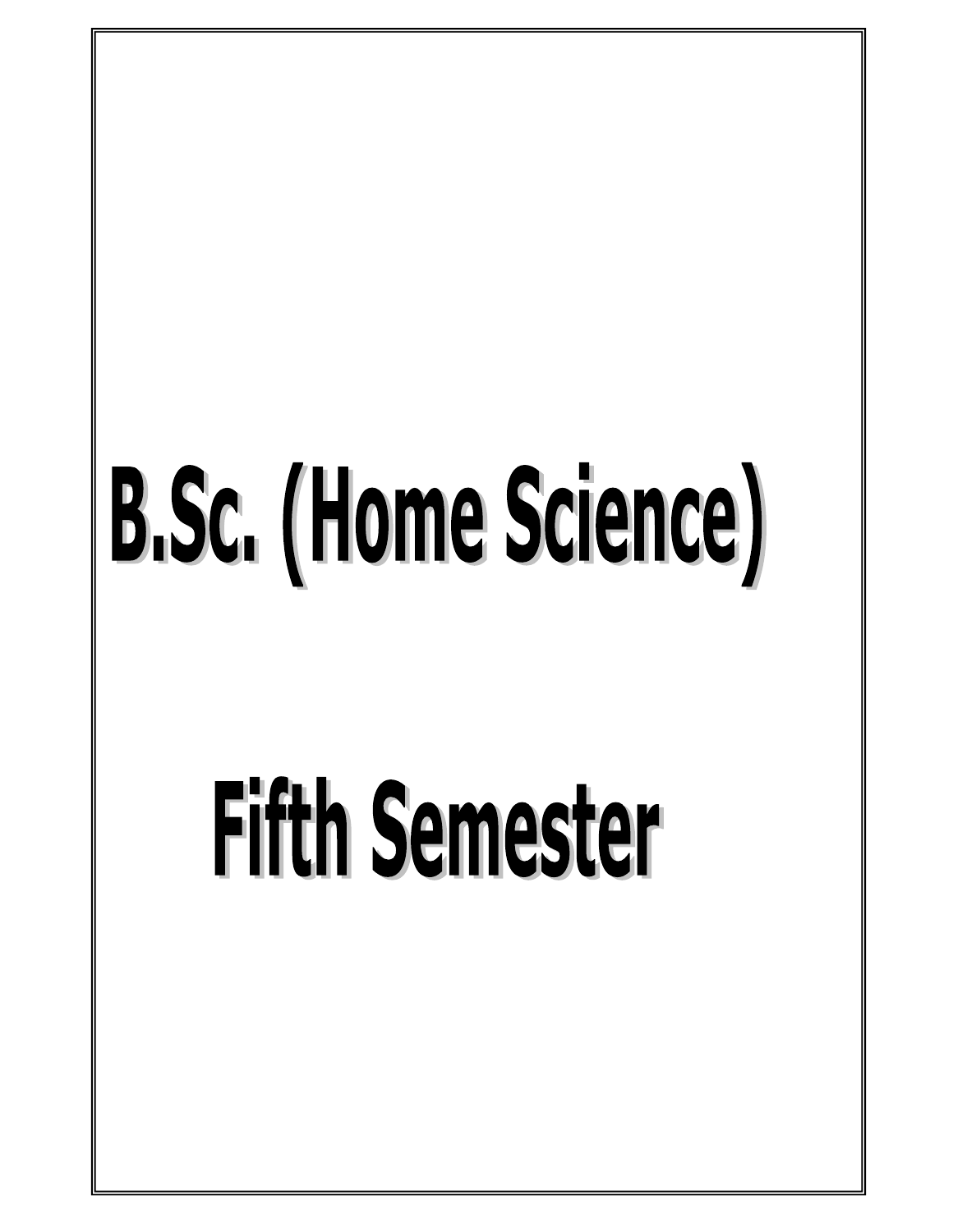### **B.Sc. (Home Science) Fourth Semester HUMAN DEVELOPMENT-II (HDFS II) PAPER XXI**

Theory: 60 Marks Sessional: 40 Marks

### **Unit I – Puberty and Adolescence (11 to 21 years)**

- (a) Development tasks and characteristics. Physical development: Puberty, growth spurts, primary and secondary sexual characteristics, secular trends.
- (a) Identity: Definition, Identity status, Factors influencing Identity development.
- (b) Social relationships and heterosexual relationship, Importance.
- (c) Adolescent"s Emotions: Meaning, Causes, expression, characteristics of emotional maturity.
- (d) Problems Drug and Alcohol abuse, STD, HIV AIDS, Teenage pregnancy.

### **Unit II – Young Adulthood (20 to 35 years)**

- (a) Definition of an adult, its characteristics, Development task of a young adult.
- (b) Responsibilities and adjustments-educational, occupational, marital and parenthood.
- (c) Choosing a Career Stages, factors affecting selection for career.

### **Unit III – Middle Adulthood (35 to 55 years)**

- (a) Characteristics, Developmental tasks, physical changes.
- (b) Reproductive Changes- Menopauses, climetric syndrome and associated health risks.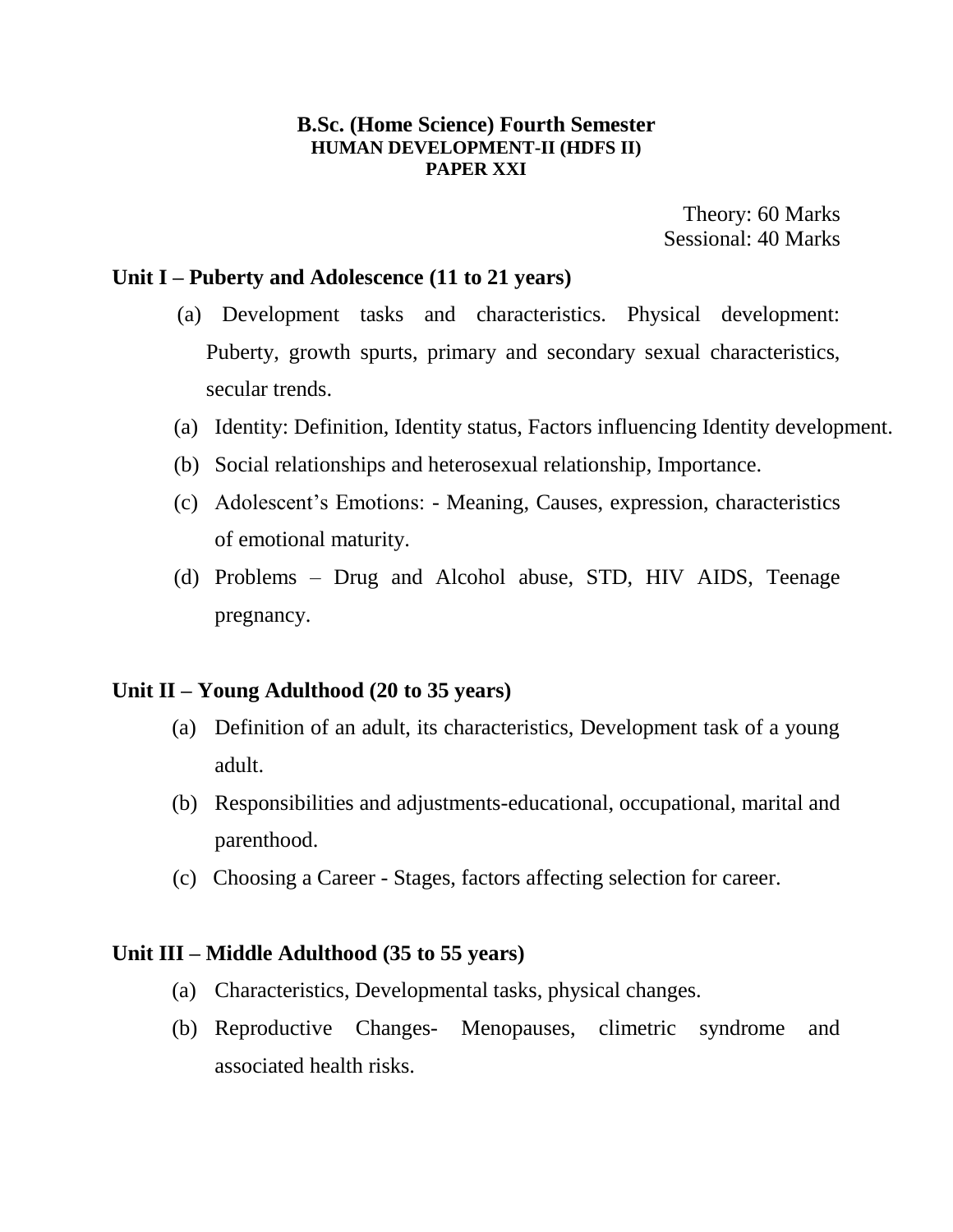- (c) Stresses in middle age- family, workplace, occupation and coping strategies.
- (d) Preparation for retirement- physical, social, financial and occupational

# **Unit IV – Late adulthood (55– 65 years) and Old Age (65 years onwards)**

- (a) Characteristics, developmental tasks, physiological changes and health problems, cognitive, memory and personality changes.
- (b) Retirement effect of retirement (emotional, economic, self and family), changes in relationship with family.

### **Unit V – Old Age**

- (a) Issues: Old age homes, elderly abuse, loneliness and post parental status.
- (b) National Policies and legal provisions for elderly.
- (c) Death Preparation and coping strategies.

### **Sessional**

- 1. Case study of any one stage.
- 2. Visit to old age home/Widow Home.
- 3. Establishing one day camp for the aged to give them opportunity of association and submitting a report of the same.
- 4. Assessment of problems of any two stages.
- 5. An intervention to study middle crises and retirement blues and submitting its report.

### **References**

- 1. Monaster G.J. 1977. Adolescent Development Life Tasks. Mc.Graw Hill.
- 2. Ambron S.R. 1978. Child Development (IInd Edition) Holt, Renehart and Winston.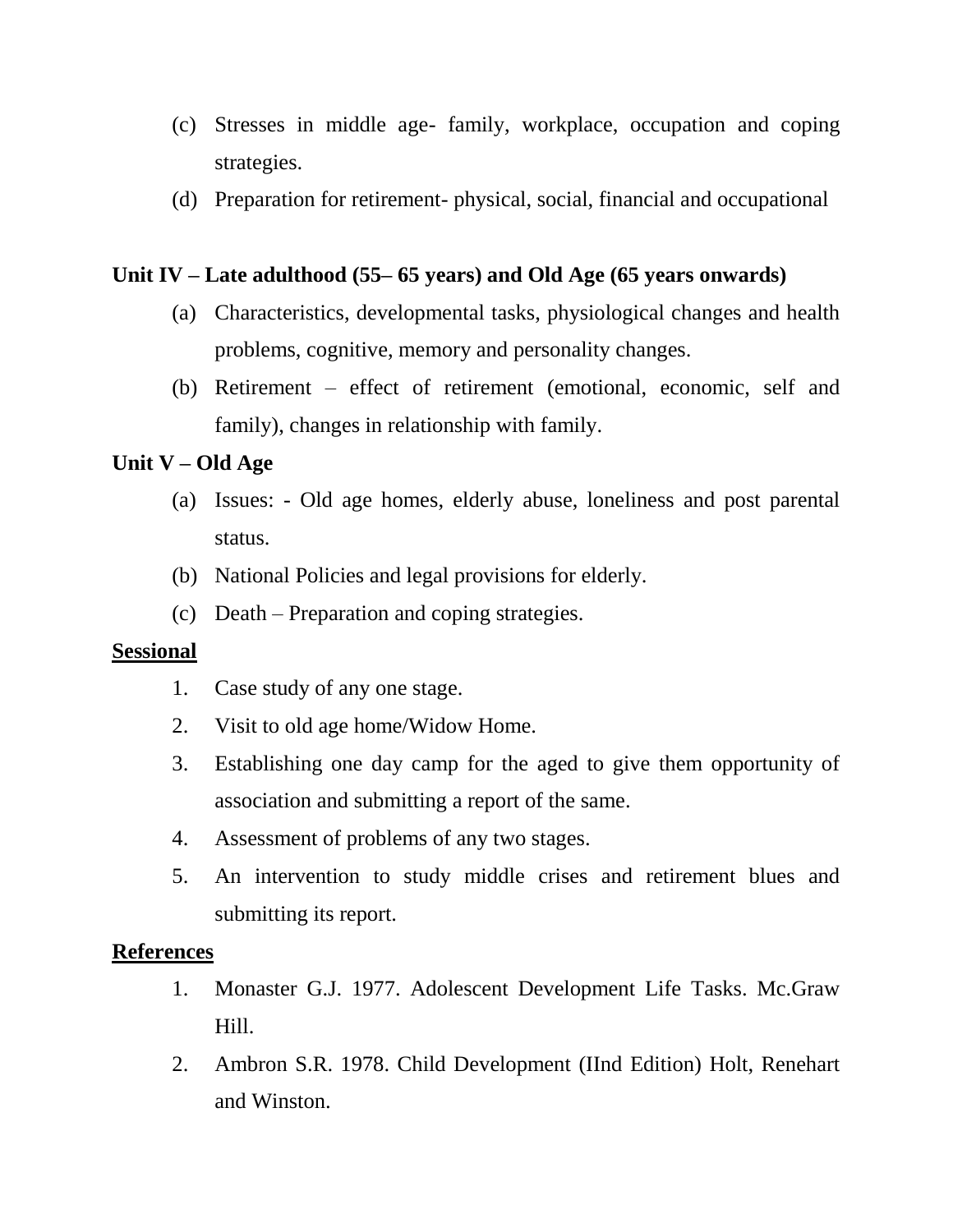- 3. Papalia D.E. Olds S.W. 1975. A childs World-impact Through Adolescence, Mcgraw Hill Co.
- 4. Boeknek G. 1980. Human Development Brook and Cole Publishing Company.
- 5. Perkins V.H. 1975. Human Development Wadword Publishing Company California.
- 6. Rayner E. 1971. Human Development (IInd Edition) George Allen and Unwin.
- 7. Mussen P.H. Conger J.J. Kagan J and Huston A.C. 1984. Child Development and Personality (VI Edition) Harper and Row Publishers.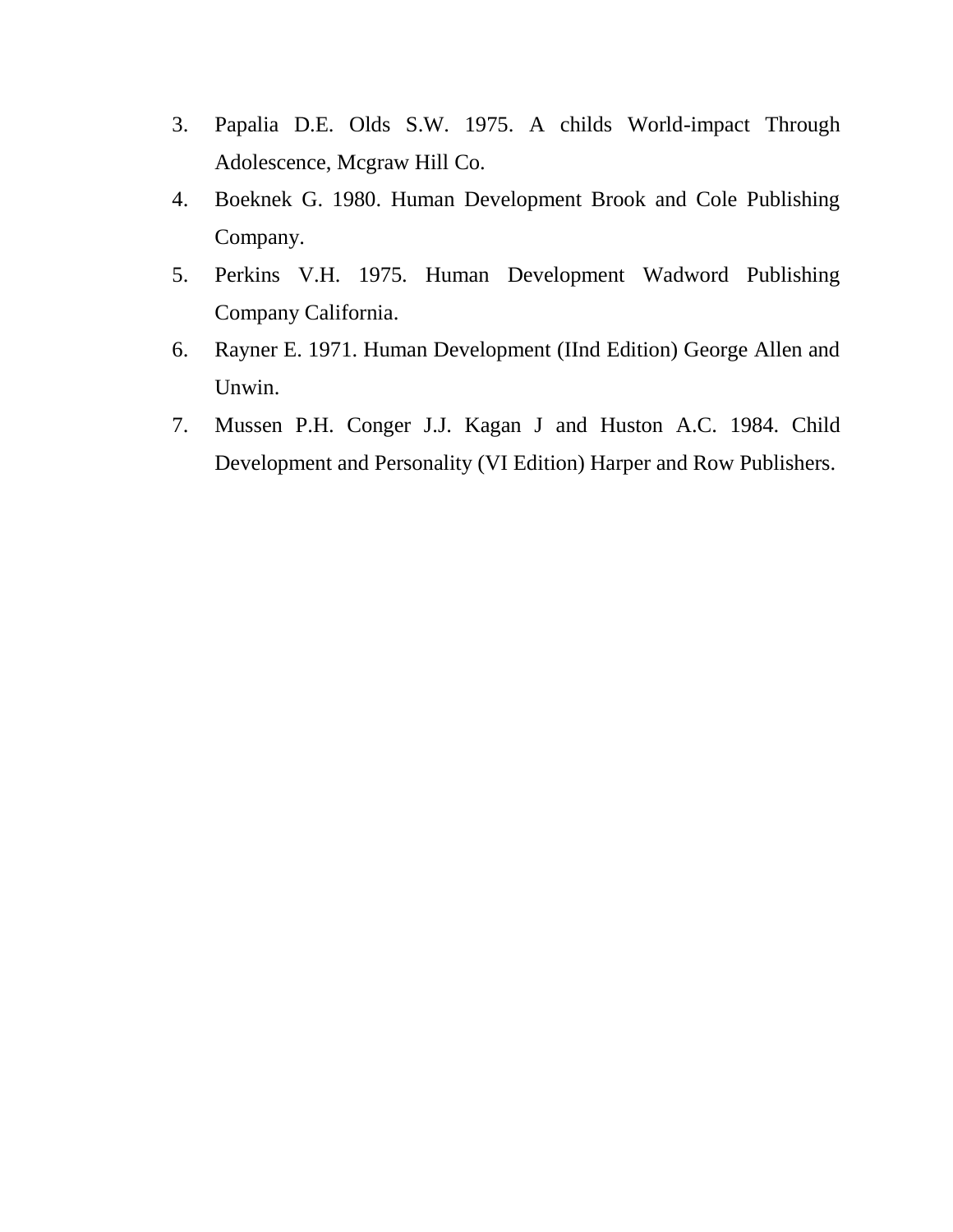# **B.Sc. (Home Science) Fourth Semester DIET THERAPY**

# **PAPER XXII**

Theory-60

Practical-40

# **Unit I-Principles of Diet therapy and Nutrition care process**

- 1. Principles of diet therapy
- 2. Assessment of patients nutritional needs
- 3. Team approach in health care
- 4. Planning, implementation and evaluation of nutrition care
- 5. Dietary counselling in Nutrition care

# **Unit II- Therapeutic adaptation of normal diet**

- 1. Qualitative and quantitative adaptation
- 2. Progressive diets- clear fluid, full fluid, soft and regular
- 3. Introduction to enteral and parenteral nutrition

# **Unit III- Weight Management**

Etiology, clinical features, diagnosis, complications, nutritional and lifestyle

modifications and dietary counseling in weight management

- 1. Overweight and obesity
- 2. Underweight
- 3. Eating disorders- Anorexia nervosa and bulimia

# **Unit IV- Nutritional management of common disorders**

Etiology, clinical features, diagnosis and nutritional management of the following

:-

- 1. Infections and fevers- short term and long term (Typhoid, Tuberculoses and HIV/AIDS)
- 2. Stomach disorder- Gastritis and Ulcers
- 3. Small and large intestine disorders- Diarrhoea, Constipation, Lactose intolerance, Steatorrhoea, Celiac disease
- 4. Liver disease- infective hepatitis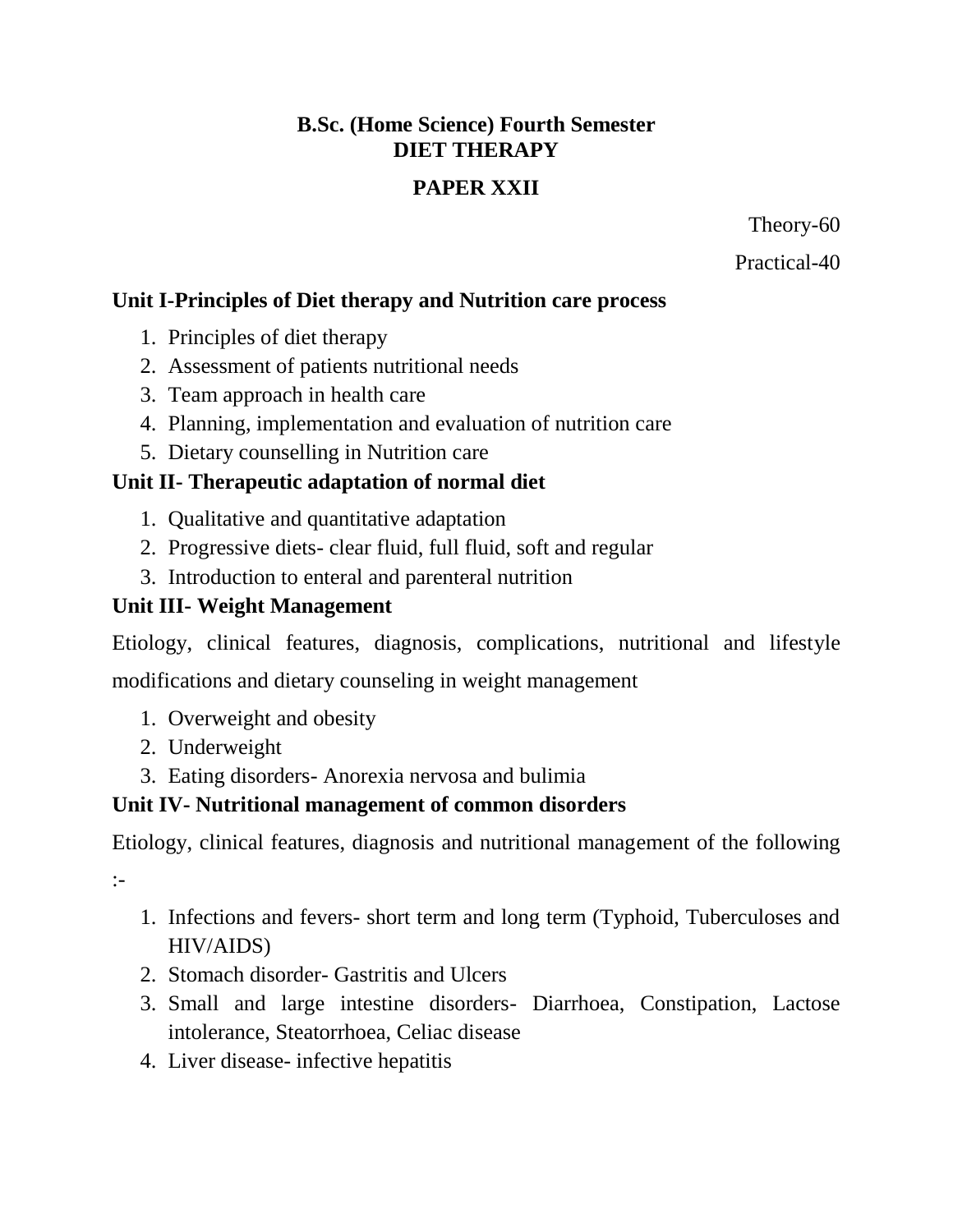# **Unit V- Cardiovascular and common metabolic disorders**

Etiology, clinical features, diagnosis, complication, nutritional management, lifestyle modification and dietary counselling in:-

- 1. Cardiovascular disorders- Hypertension, Hyperlipidemia and Atherosclerosis
- 2. Diabetes Mellitus- Type 1 and Type 2
- 3. Gout

# **References :**

- Bamji MS, Krishnaswany K, Brahma GNV(2009). Textbook of Human Nutrition, 3<sup>rd</sup> Edition.
- Joshi SA. 2010. Nutrition and Dietetics.  $3<sup>rd</sup>$  edition. Tata Mc. Graw-Hill Education Pvt ltd.
- Khanna K., Gupta S, Passi SJ, Seth R, Mahna R and Puri S (1997). Textbook of Nutrition & Dietetics. Phoenix Publishing House, New Delhi

# **Practical's:-**

1. Planning, calculation, preparation, service and evaluation of diet for patients suffering from following disorder

A) Therapeutic diets

- i) Normal Diet with a 3 day cycle menu
- ii) Soft diet
- iii) Liquid diet- clear and full fluid
- 2. Diet in fever- acute & chronic
- 3. Diet in Diarrhoea, Constipation
- 4. Diet in infective hepatitis
- 5. Diet in Overweight / Obesity and underweight
- 6. Type 2 diabetes
- 7. Cardiovascular disorders- Hypertension, Atherosclerosis
- 8. Designing and preparation of a dietary counselling aid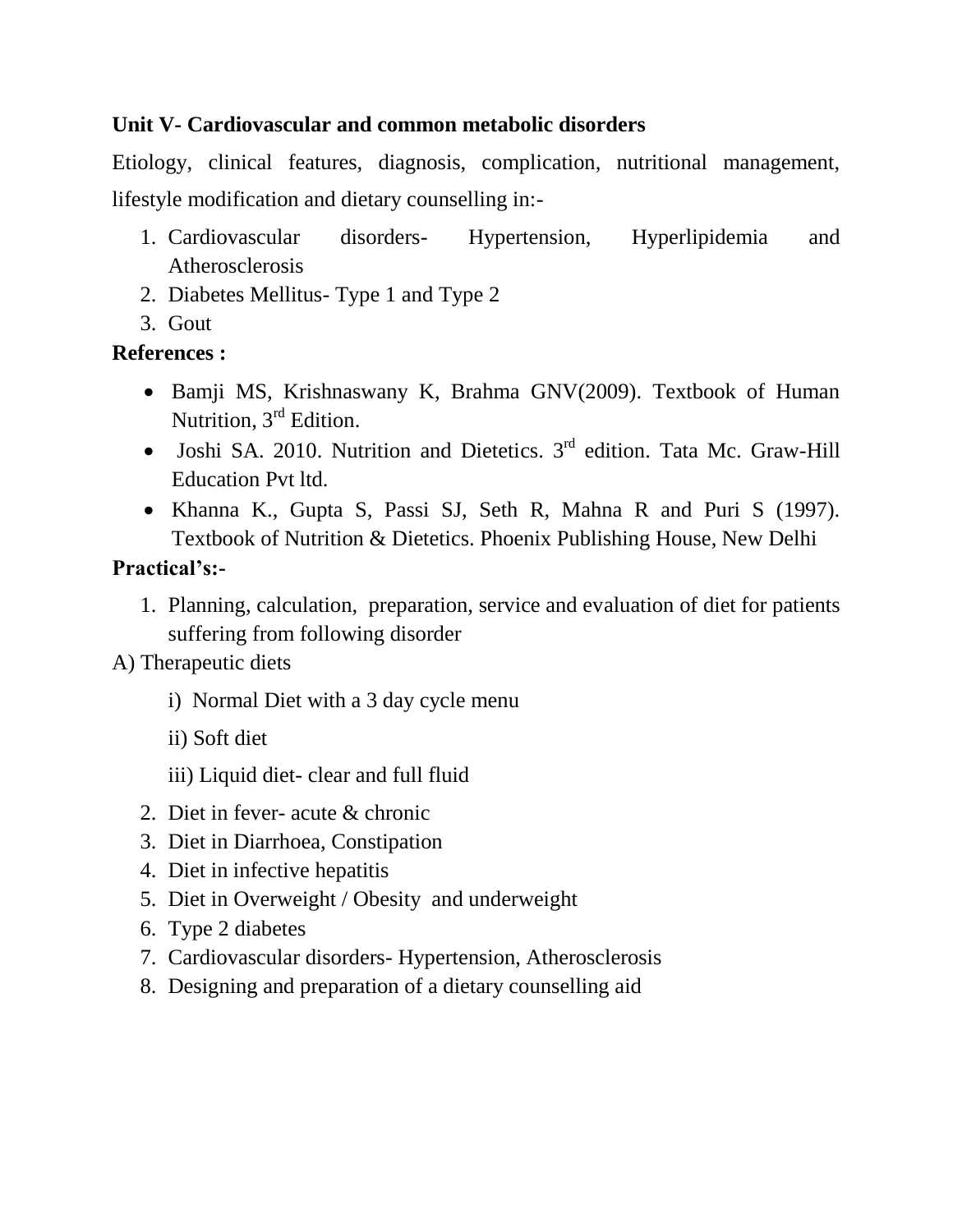### **B.Sc. (Home Science) Fifth Semester TEXTILE DESIGN AND GARMENT CONSTRUCTION (TAD III) PAPER XXIII**

 Theory: 60 Sessional: 40

# **COURSE CONTENT : THEORY**

# **UNIT I:**

(a)Origin and functions of clothing

(b) Theories of clothing- theory of modesty, immodesty, protection, adornment, combined need theory.

- (c) Psychological and Sociological aspects of clothing.
- (d) Clothing needs of the family at its various stages.

# **UNIT II:**

(a)Types of Design-Structural & Applied

- (b) Elements of Design as applied to Textiles and Apparel
- (c) Principles of Design as applied to Textiles and Apparel

# **UNIT III:**

- (a) Fabrics with Traditional Embroidery of different states- Phulkari, Kantha, Kasuti, Kutch & Sindhi, Kasidakari, Chikankari and Zardozi.
- (b)Traditional woven fabrics- Brocades, Baluchars, Patola, Ikat, Pochampalli, Carpets and Shawls of Kashmir.
- (c) Traditional painted /printed and dyed fabrics- Sanganeri, Bhagru, Kalamkari, Madhubani, and Bandhani.

# **UNIT IV:**

- (a) Textile Design, motifs and their features –Natural, Stylized, Geometric and Abstract.
- (b)Repeats and layouts.

# **UNIT V:**

- (a) Fashion –Definition, Origin and Evolution.
- (b)Fashion Cycle, Terminology, Elements and Principles.
- (c) Theories of Fashion adoption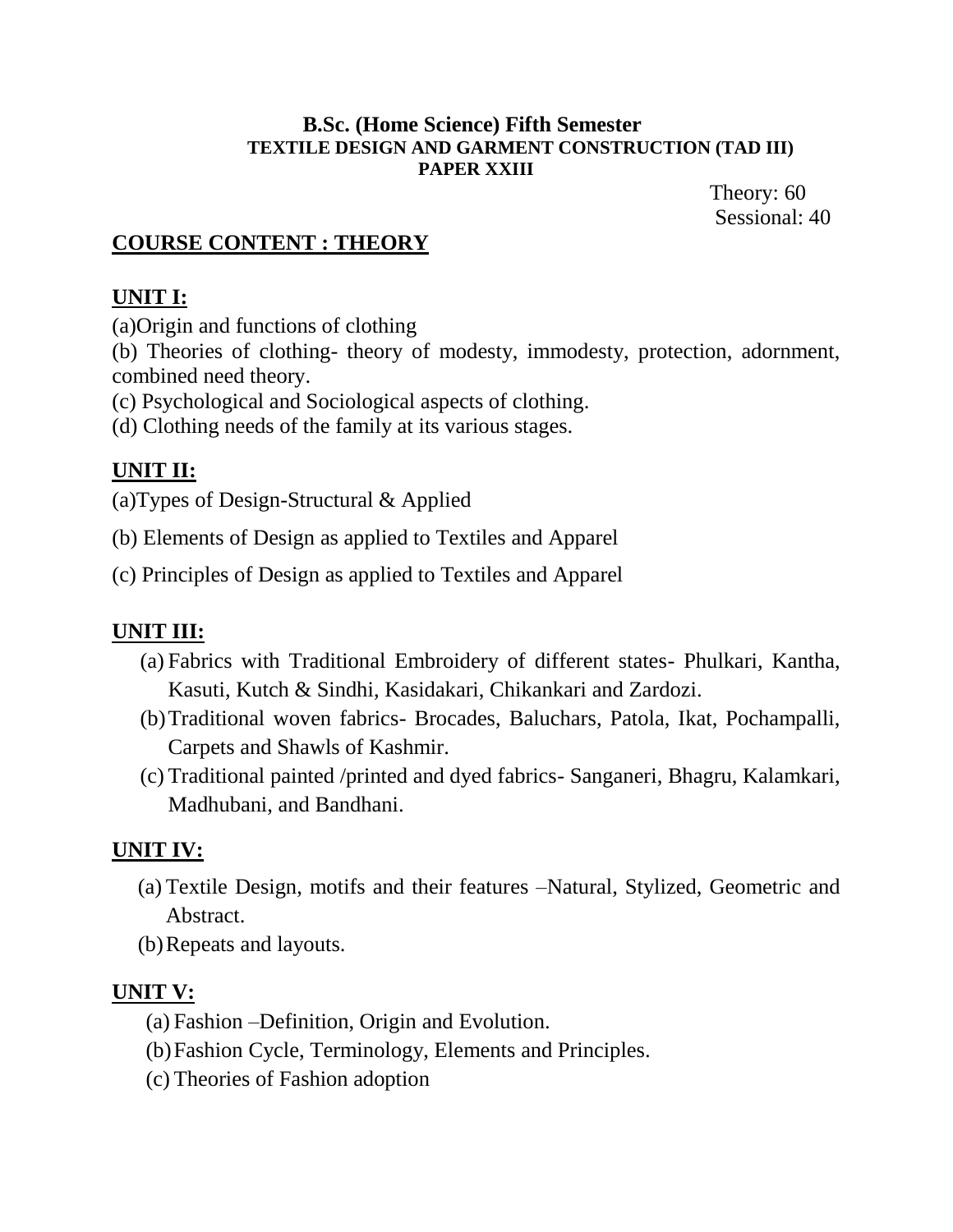(d)Career options in Fashion Industry.

### **REFERENCES:**

- 1. Helen J Armstrong, Pattern Making for fashion design, prentice Hall
- 2. Harold Carr & Barbara Latham, The technology of manufacture, Oxford pub. USA, 1994
- 3. Gerry Cooklin, Introduction to Clothing Manufacture, Blackwell Science, UK, 1991

……………………………………………………………………….

### **Sessional:**

- 1. Making samples of basic stitches of clothing constructions (total 58)………….14practicals
	- (a) Basic stitches (5) Basting (even and uneven), Hemming (visible and invisible), Back stitch.
	- (b) Seams (6) Plain, lap, french, run and fell, counter seam and counter hem.
	- (c) Seam Finishes (6) Pinking, turn and machine, turn and baste, turn and hem, over casting and blanket stitch.
	- (d) Plackets (6) Continuous, two piece, kurta placket, frock/shirt placket, zip, zip with cover.
	- (e) Fasteners (2)–of Overlap and underlap.
	- (f) Neckline Finishes(7) Piping (on square, round, v-shape neckline) Facing (square, round, v-shape and fancy shaped neckline)
	- (g) Fullness (8) Darts (Single and double), Tucks (pin, broad, cross and shell), Gathers and Shirring.
	- (h) Knitting samples(2)–Basic-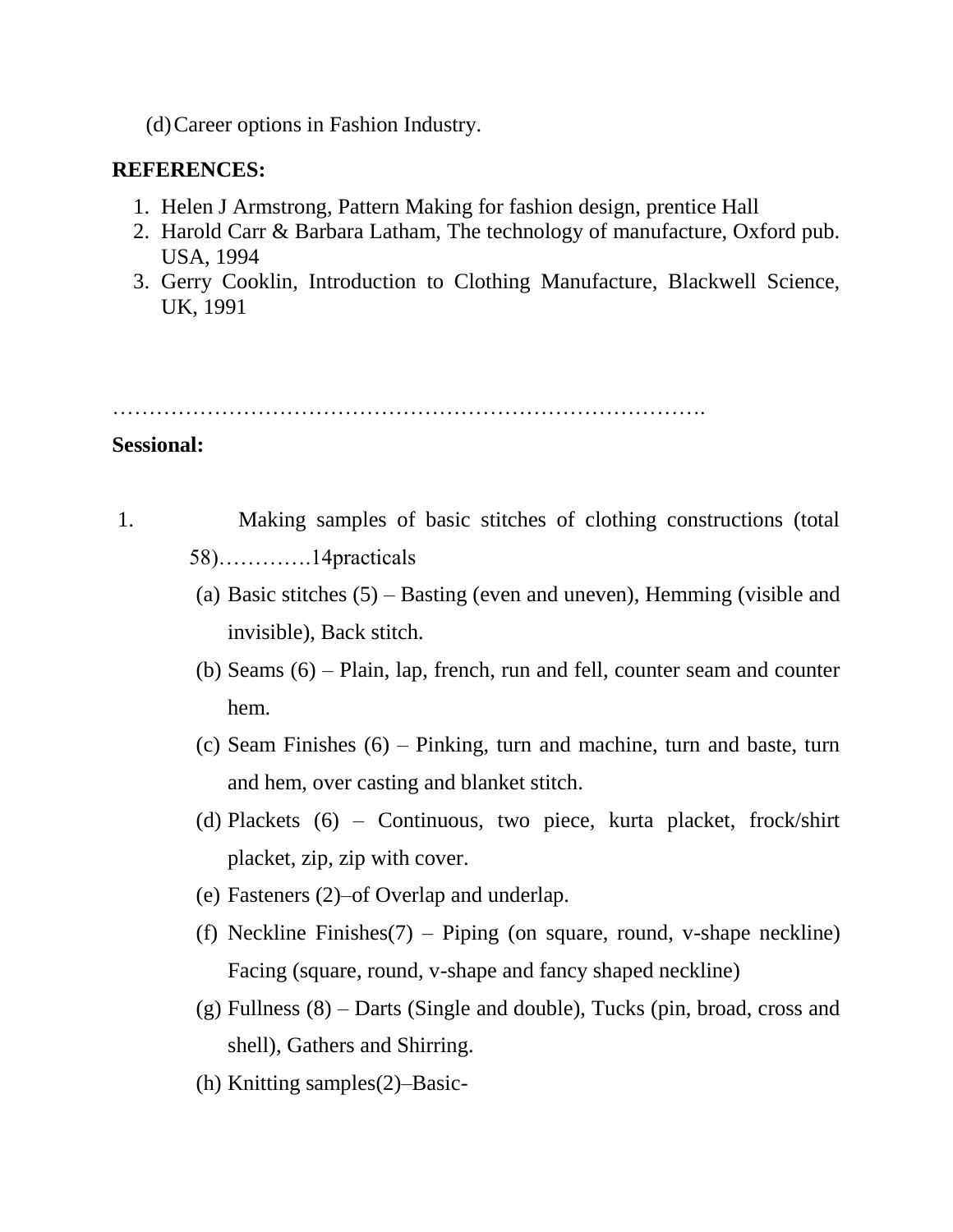- (i) Darning and patch(3)- plain and printed
- (j) Pocket (2)– patch with flap and side seam pocket.
- (k) Cuff(1)- Simple
- (l) Embroidery sample with at least 20 stitches (1)
- (m) Smocking sample with 8 stitches(1)
- 2. Drafting of basic sleeve block.
- 3. Drafting of child's basic bodice block and
	- (A) Its adaptation to
		- a. (i) 'A' line frock (ii) simple gathered frock…………………………..8 practicals
		- b. (i) "A "– line romper (ii) romper with bib and bloomer……………….8 practicals

(B)Drafting and stitching instruction of all of the above and stitching of any one from (a) and one from (b).

……………………………………………………………………………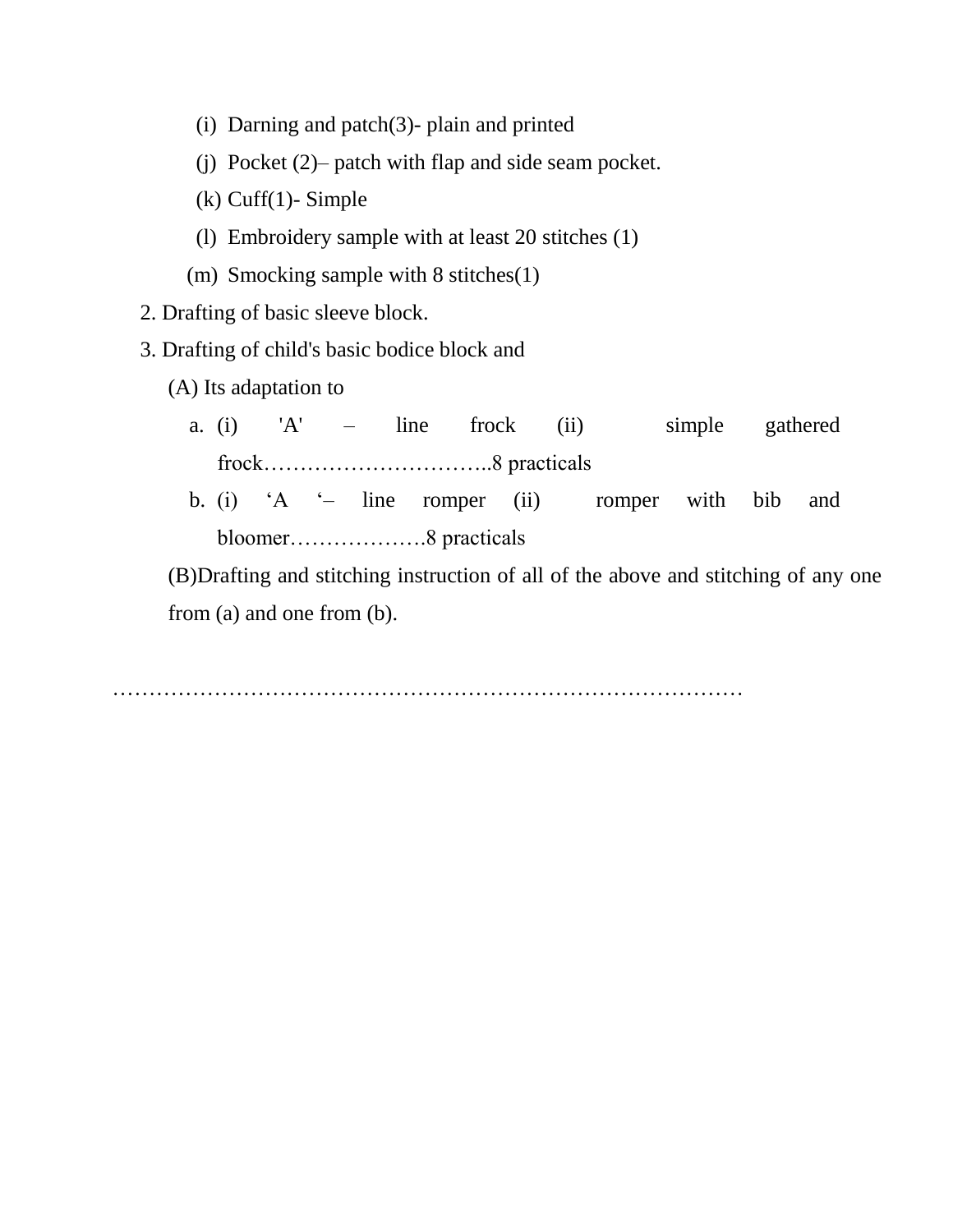# **B.Sc. (Home Science) Fifth Semester FAMILY HOUSING (FRM-III) PAPER - XXIV**

Theory: 60 Marks Practical: 40 Marks

# **Unit – I: Housing**

- (a) Housing needs and importance.
- (b) Housing scenario in India.
- (c) Causes of shortage of housing.
- (d) Renting and ownership housing: advantages and disadvantages.

# **Unit – II :HousePlanning**

- (a) Selection of site: Natural features, neighborhood and social consideration, availability of external and utility services.
- (b)Principles underlying planning of house.
- (c) Vastu Shastra.
- (d)Planning units of the house: Private, Work, Recreational, Service area.

# **Unit – III: Types of House Plans**

Meaning and characteristics of:

- (a) Site plan.
- (b)Floor plan.
- (c) Cross section plans.
- (d)Elevation plans.
- (e) Perspective plans.

# **Unit – IV: Construction and Building Material**

- (a) Construction features of a house(brief description).
- (b)Building Materials

# **Unit – V: Housing Legislation and Schemes**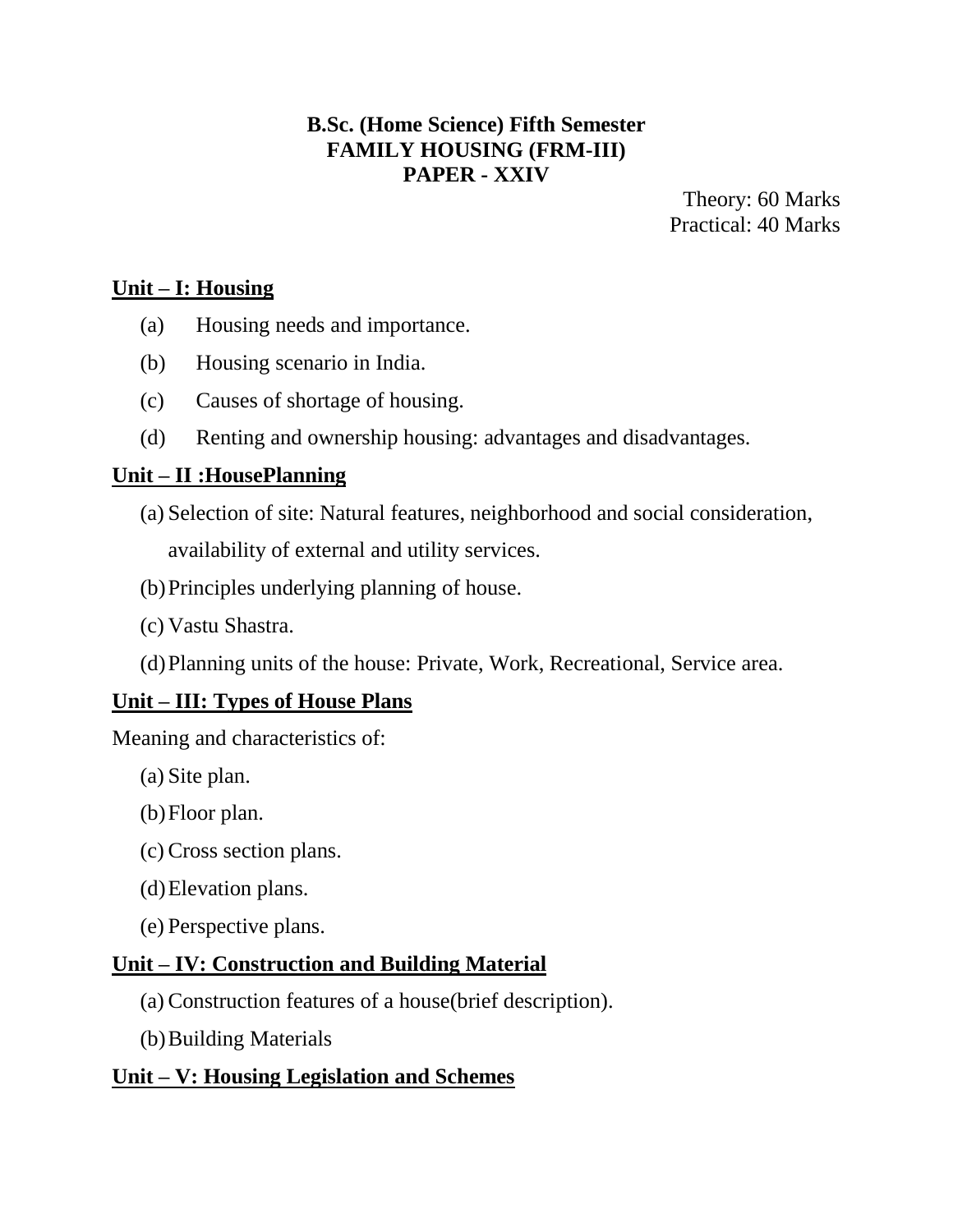- a. Building Codes
- b. Bye-laws
- c. NBO (National building organization).
- d. Governmental housing schemes.

# **Practical Work**

- a. Making different floor plans for various Income levels.
- b. Visit and Observation of a residential building under constructions.
- c. Market survey of different building material.

### **Reference Books**

- a. Modern Ideal Home for Indians R.S. Desh Pandey United Books Co. Poona.
- b. Cheap & Healthy Home for middle class R.S. Desh Pandey, United Books Co. Poona.
- c. The House its use and care T. again, J.B.H. Publishing New Delhi.
- d. Home with Character Craig and Rush.
- e. House Plans of different living Veena Gandotra Sarjoo Patel, Dominant pub & Distributor, New Delhi.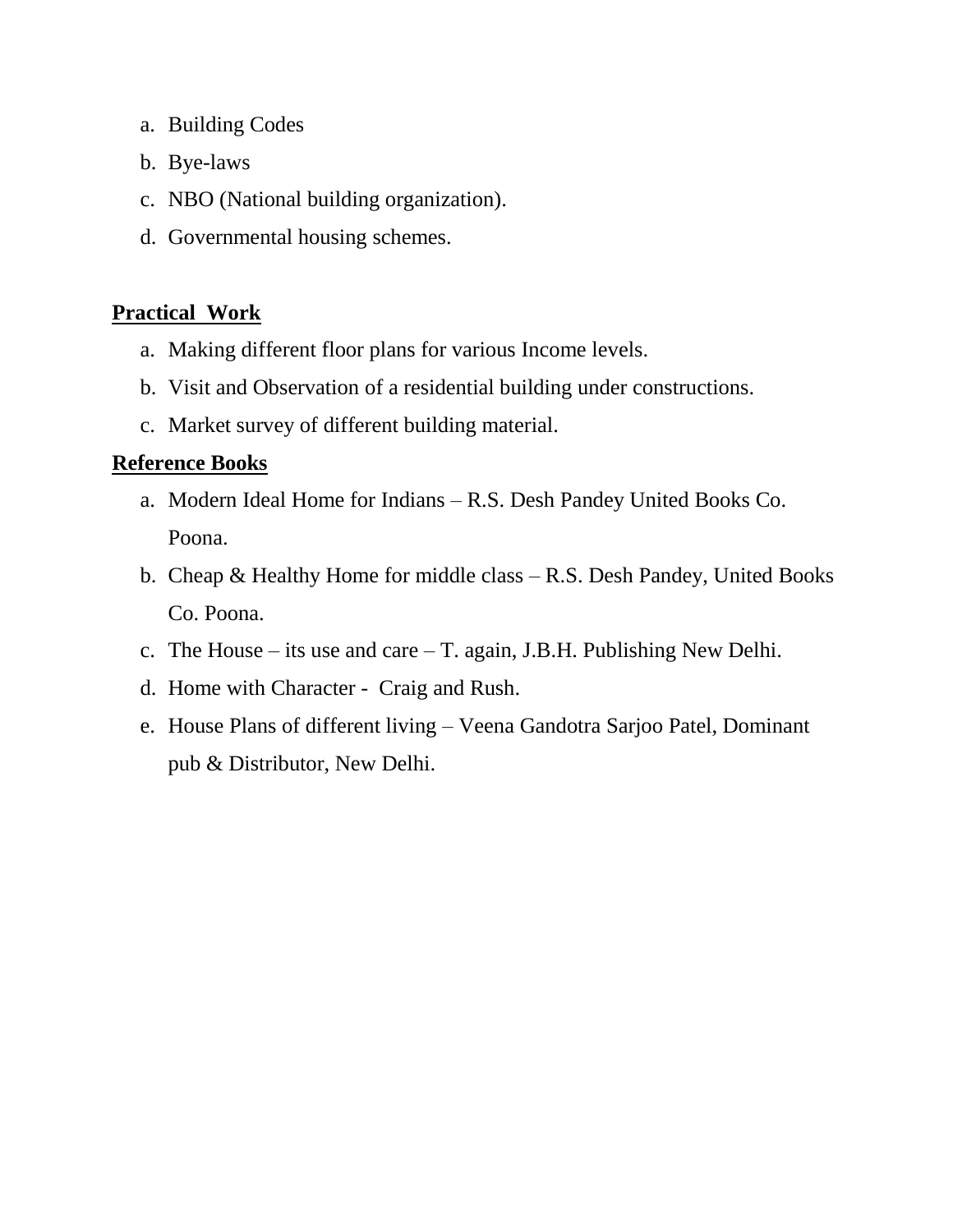# **B.Sc. (Home Science) Fifth Semester PROGRAMME PLANNING FOR FAMILY DEVELOPMENT (ECM-III) PAPER XXV**

Theory  $-75$  Marks

Sessional – 25 Marks

# **I. Programme Planning**:

- 1. Concept, Meaning and Objectives of Programme Planning.
- 2. Need of Programme Planning.
- 3. Principles of Programme Planning
- 4. Participatory planning- Concept, importance and approaches.

### **II. Steps in Programme Planning**:

- A. 1. Meaning and Importance of Plan of Work.
	- 2. Developing a Plan of Work
	- 3. Factors to be considered in preparing the Plan of Work
- B. Programme Execution-
	- 1. Aspects of execution.
	- 2. Steps of Programme Execution.
- C. Programme Evaluation:
	- 1. Concept, Importance, Criteria and types of Evaluation.
	- 2. Steps of Evaluation.

### **III. Leaders and Leadership**:

1. Meaning, qualities and role.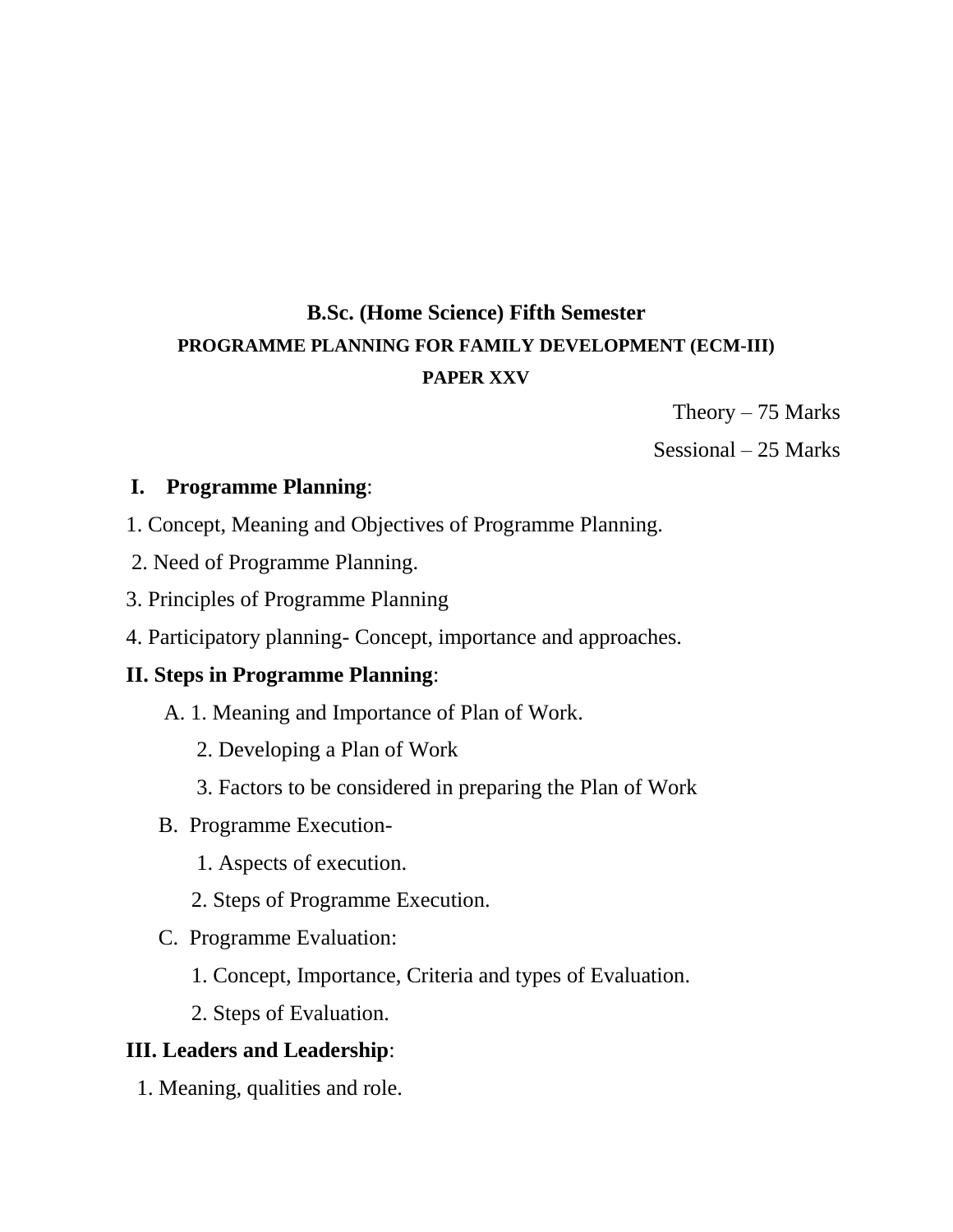- 2. Types of leaders, identification and training of leaders.
- **IV**. **Rural Development Programmes** under Five Year Plans.
- **V. Planning Commission of India in brief –** role and importance.

# **Sessional:**

- a. Visiting community to identify needs of community through PRA techniques.
- b. Development of need-based programmes its implementation and evaluation.
- c. Writing report and its presentation.

# **References**

- 1. Anoop Singh Sandhu, "Extension program planning"
- 2. P. Dhama & O.P. Bhatnagar, "Education & Communication for Development" Oxford IBH Publishing Co. Pvt. Ltd, New Delhi.
- 3. Directorate of Extension Education, "Extension Education in community Development"
- 4. Dr. A. Adivi Reddy, "Extension Education"
- 5. Uham Kumar Singh, "Extension Education" G. L. Ray, "Extension and Management Communication" Naya Prakash.
- 6. S. K. Waghmare, "Teaching Extension Education"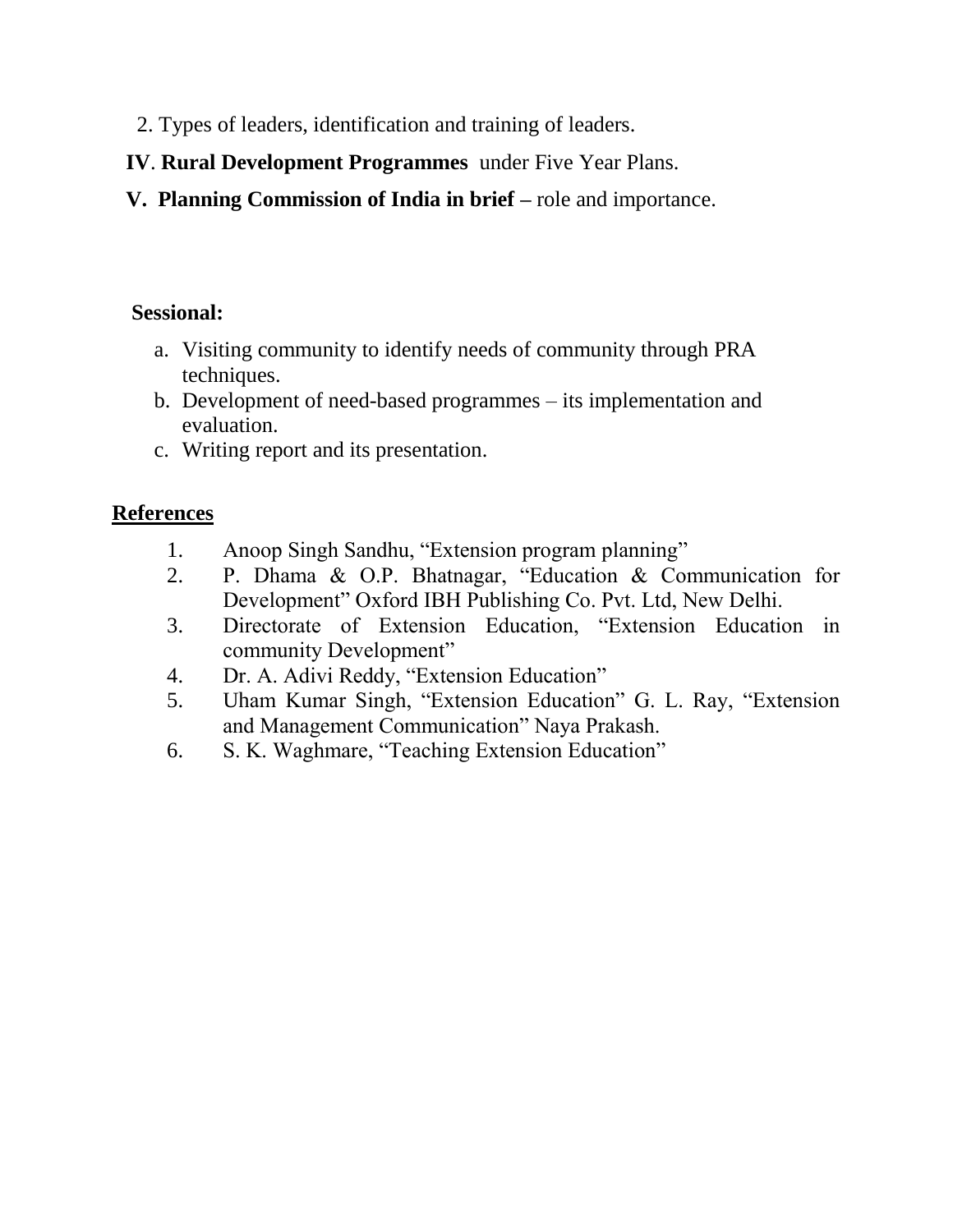# B.Sc. (Home Science)

# **Sixth Semester**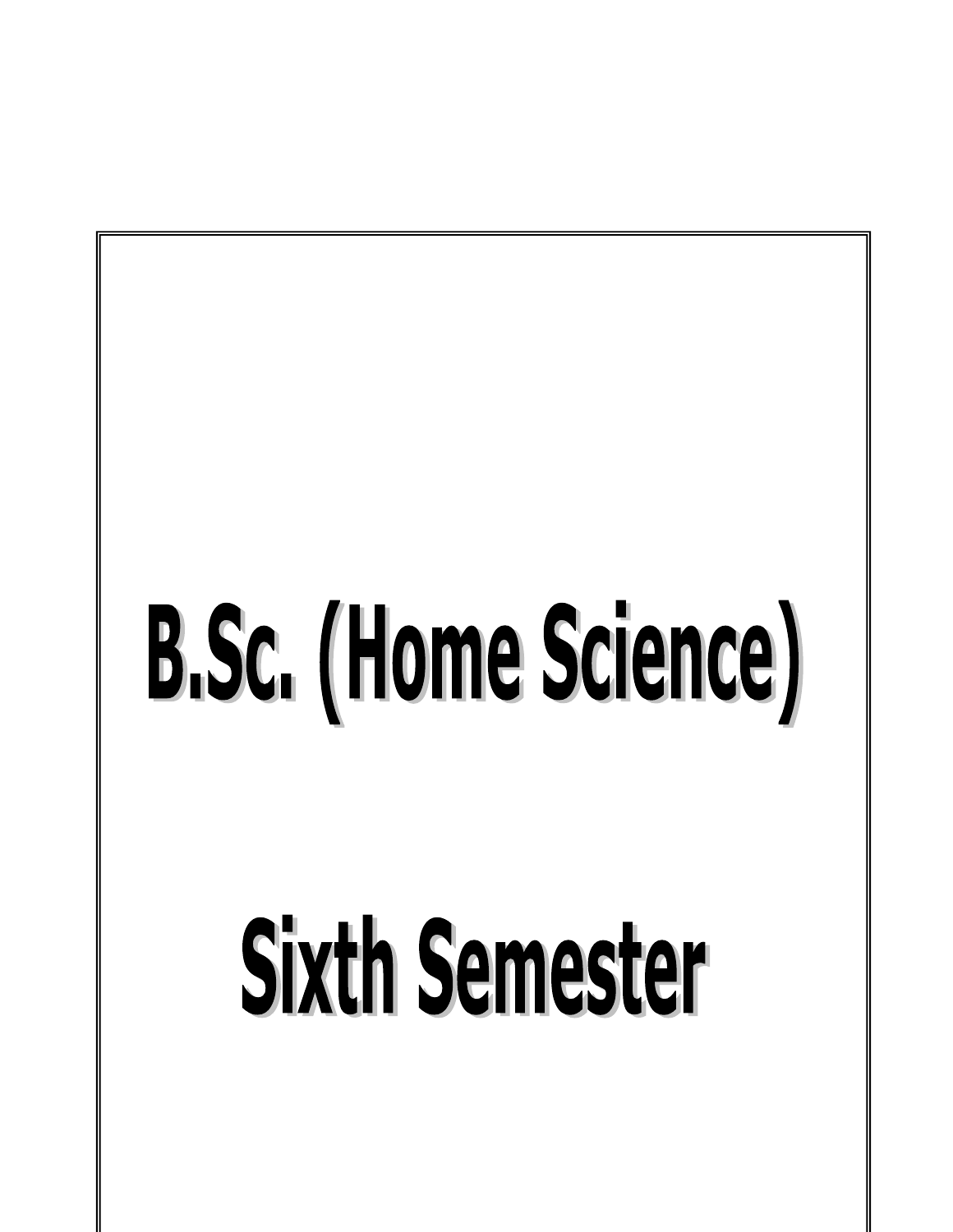# **B.Sc. (Home Science) Sixth Semester MARRIAGE AND FAMILY DYNAMICS PAPER XXVI**

Theory: 60 Marks Sessional: 40 Marks

### **Unit 1- Marriage in Indian Society**

- (a) Meaning, goals, characteristics of marriage, prevalent forms of marriage restrictions on marriage
- (b) Readiness for marriage (i) Psychological (ii) Social (iii) Physiological (v) Economical
- (c) Preparation for marriage (i) Selecting a suitable partner, Theories on mate selection (ii) Premarital association (iii) Premarital guidance and counseling
- (d) Presents trends in marriage

### **Unit II- Marital Adjustment**

- (b) Types of adjustment-physical, financial, in-laws and social
- (c) Marital adjustment at different stages of family life cycle and occupational cycle
- (d) Factors affecting marital adjustment

### **Unit III- Legal laws related to marriage in India :-**

- (a) The Hindu Marriage Act
- (b)Special Marriage Act
- (c) The Dowry Prohibition Act.
- (d)The Child Marriage Restraint Act.
- (e) Christian Act, Muslim Act.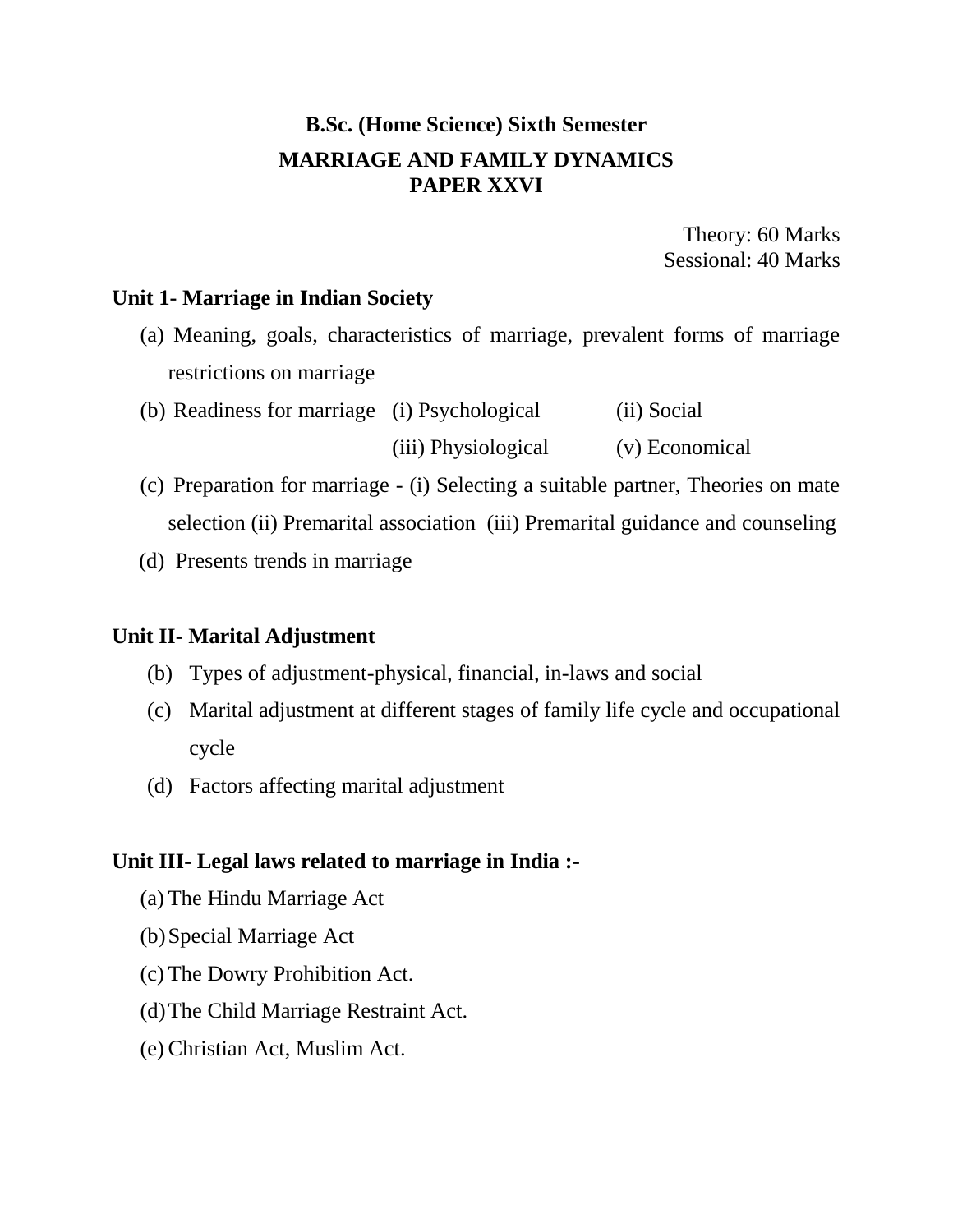### **Unit IV- Family**

- (a) Meaning, definition, structure (Joint family and nuclear family), functions of family, sociological significance of family
- (b)Changes in family structure, factors responsible, advantages and disadvantages of change in family structure, effects of different family structures on changing roles of family.
- (c) Modern trends in family single parent families, childless families, dual earner families, nuclear families, DINK families, liv-in-relationship.

# **Unit V- Dysfunctional families and family counseling**

- (a) Dysfunctional families-
	- (i) Separation and divorce
	- (ii) Violence and distress
	- (iii) Abused families
- (b)Family counseling-
	- (i) Meaning, principles, importance and techniques of family counseling.
	- (ii) Skills, competencies and role of counselor.

### **Sessional work**

- 1. Term paper on any topic from the course.
- 2. Critical analysis of relevant news articles on marriage and family issue.
- 3. Identification of risk family and assessment of their needs.

# **References:**

1. Rice F.P. Marriage and Parenthood. Allyn and Bacon Inc. Toronto.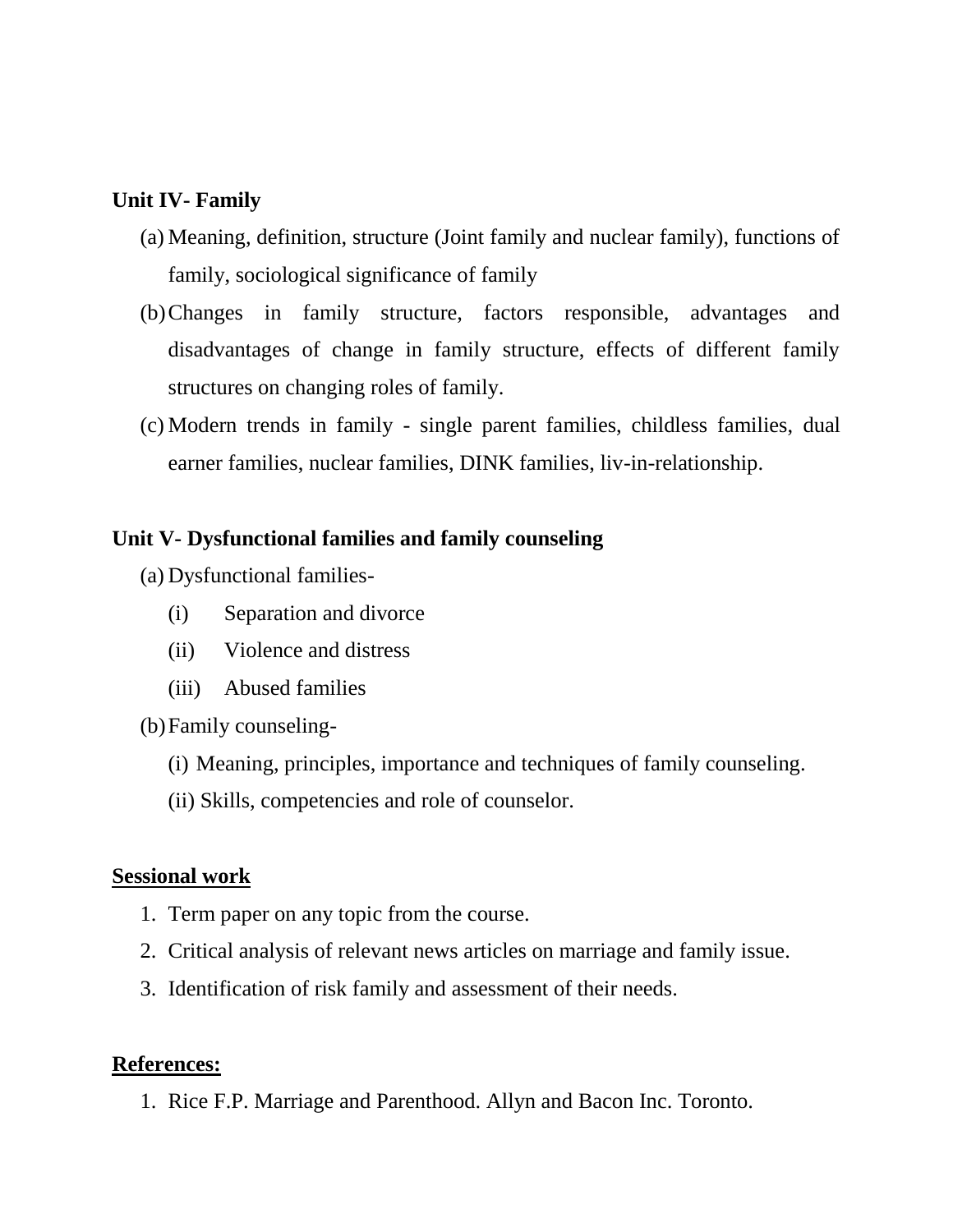- 2. Rice F.P. 1983. Contemporary Marriage. Allyn and Bacon Inc. Toronto.
- 3. Reddy VNK, 1978. Marriages in India. The Academic Press Gurgaon.
- 4. Landis and Landis 1968. Building as Successful Marriage Prentice Hall Enc.
- 5. Duval I.M. 1962 Family Development J.P. Lippincot Co.
- 6. Winch R.F. 1963. The modern Family Holt Rinehart and Winston.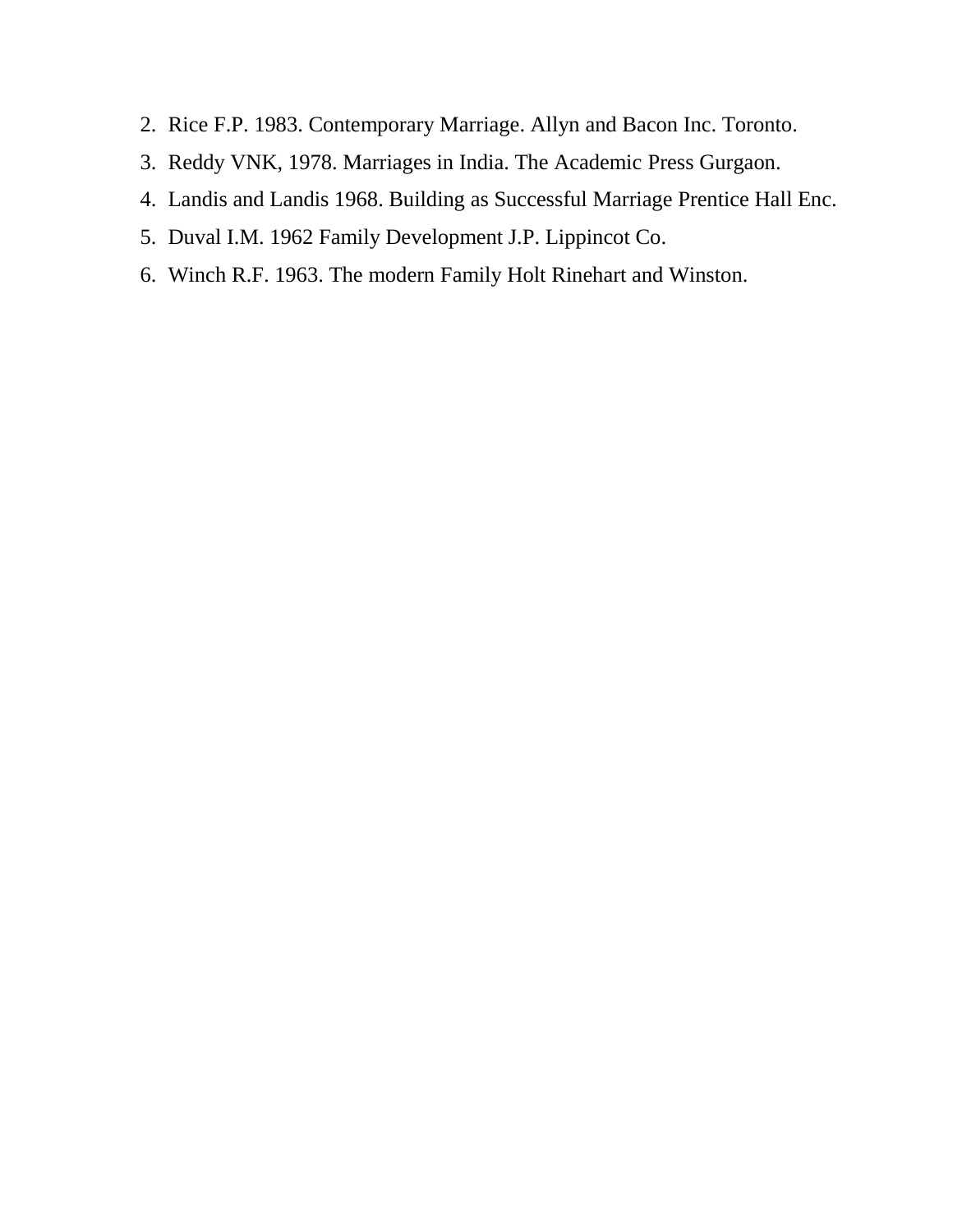# **B.Sc. (Home Science) Sixth Semester COMMUNITY NUTRITION PAPER XXVII**

Theory- 60

Internal -40

# **Unit I- Introduction to Community Nutrition**

- Concept and Scope of community nutrition
- Food related behavior factors affecting food habits, relation to knowledge, attitude, beliefs and practices in food behavior.

# **Unit II-Assessment of Nutritional status**

- 1. Direct methods anthropometry, biochemical and clinical examination
- 2. Indirect methods- dietary surveys, vital statistics

# **Unit III- Nutritional problems and their implications**

Etiology, prevalence, clinical features and preventive strategies of :-

1. Under nutrition-

-PEM

- Nutritional anemia

-Vitamin A deficiency

-Iodine deficiency disorder

2. Fluorosis

# **Unit IV- Nutrition Policy and Programmes in India**

- 1. National nutrition Policy
- 2. Objectives, target group and intervention strategy of
	- a. ICDS
	- b. Mid day meal programme
	- c. National programmes for prevention of anaemia, Vitamin A deficiency and Iodine deficiency disorder

# **Unit V- Nutrition Education**

1. Objectives, principles and scopes of nutrition and health education and promotion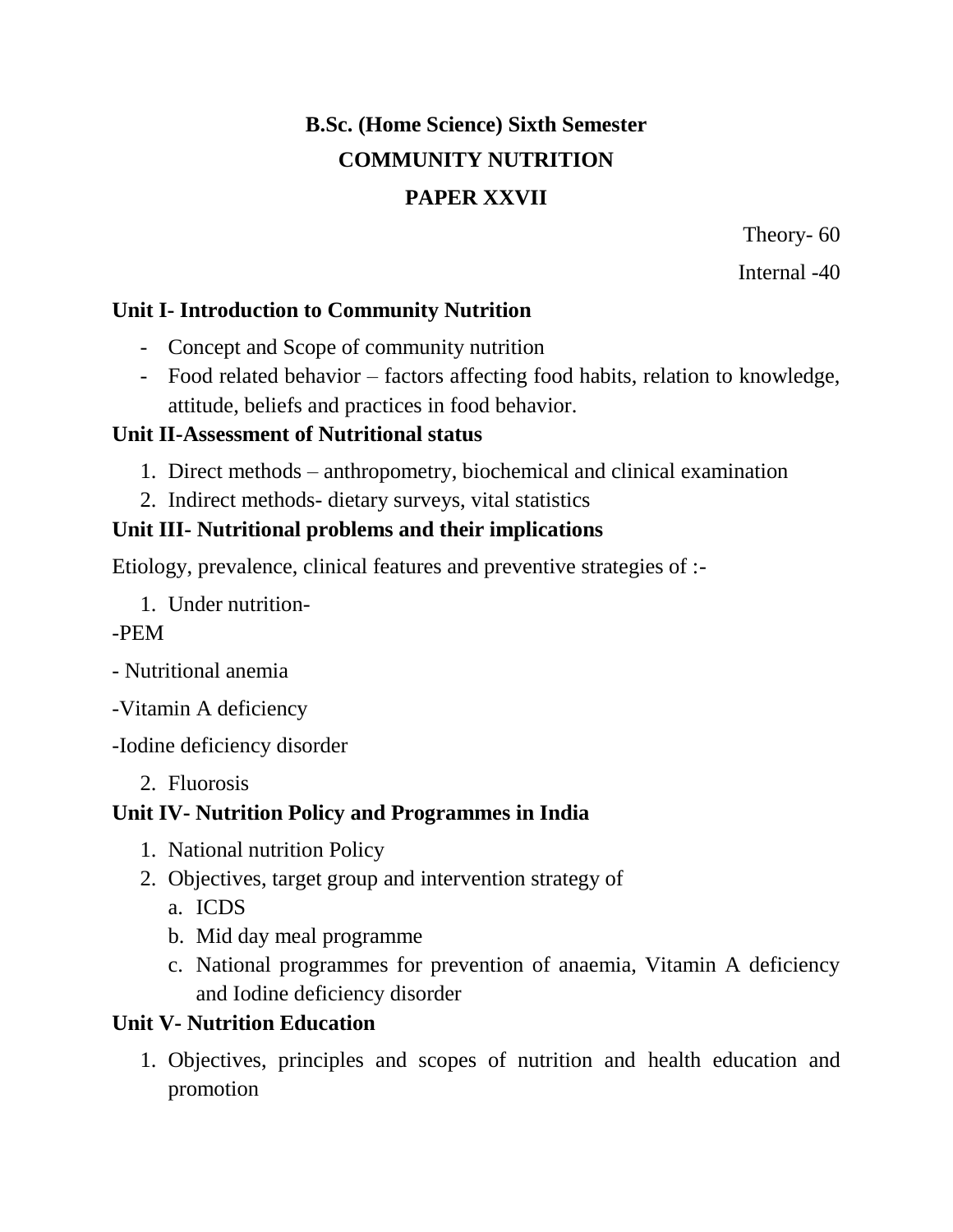- 2. Behaviour change communication concepts, objectives and approaches.
- 3. Methods and aids for imparting nutrition education

# **References:-**

- Bamji MS, Krishnaswany K, Brahma GNV(2009). Textbook of Human Nutrition, 3<sup>rd</sup> Edition.
- Park K (2009). Park textbook of Preventive and Social Medicine,  $20<sup>th</sup>$ Edition. M/S Banarsidas, Bhanot Publishers, Jabalpur, India.
- Wadhwa A and Sharma S. (2003). Nutrition in the community  $-A$  textbook. Elite publishing House Pvt . Ltd. New Delhi

# **Internal :**

- 1. Planning and demonstration of low cost nutritious recipes for infants, preschoolers, pregnant/ lactating mothers.
- 2. Development of suitable aids for nutrition education programs.
- 3. Assessment of nutritional status
	- a. Anthropometric measurements- weight, height and MUAC.
	- b. Plotting and interpretation of growth charts of children below 5 years
	- c. Identification of clinical signs of common nutritional disorders
	- d. Dietary assessment-24 hour recall
- 4. Planning and conducting a nutrition promotion activity
- 5. Visit to an ongoing nutrition and health promotion programme.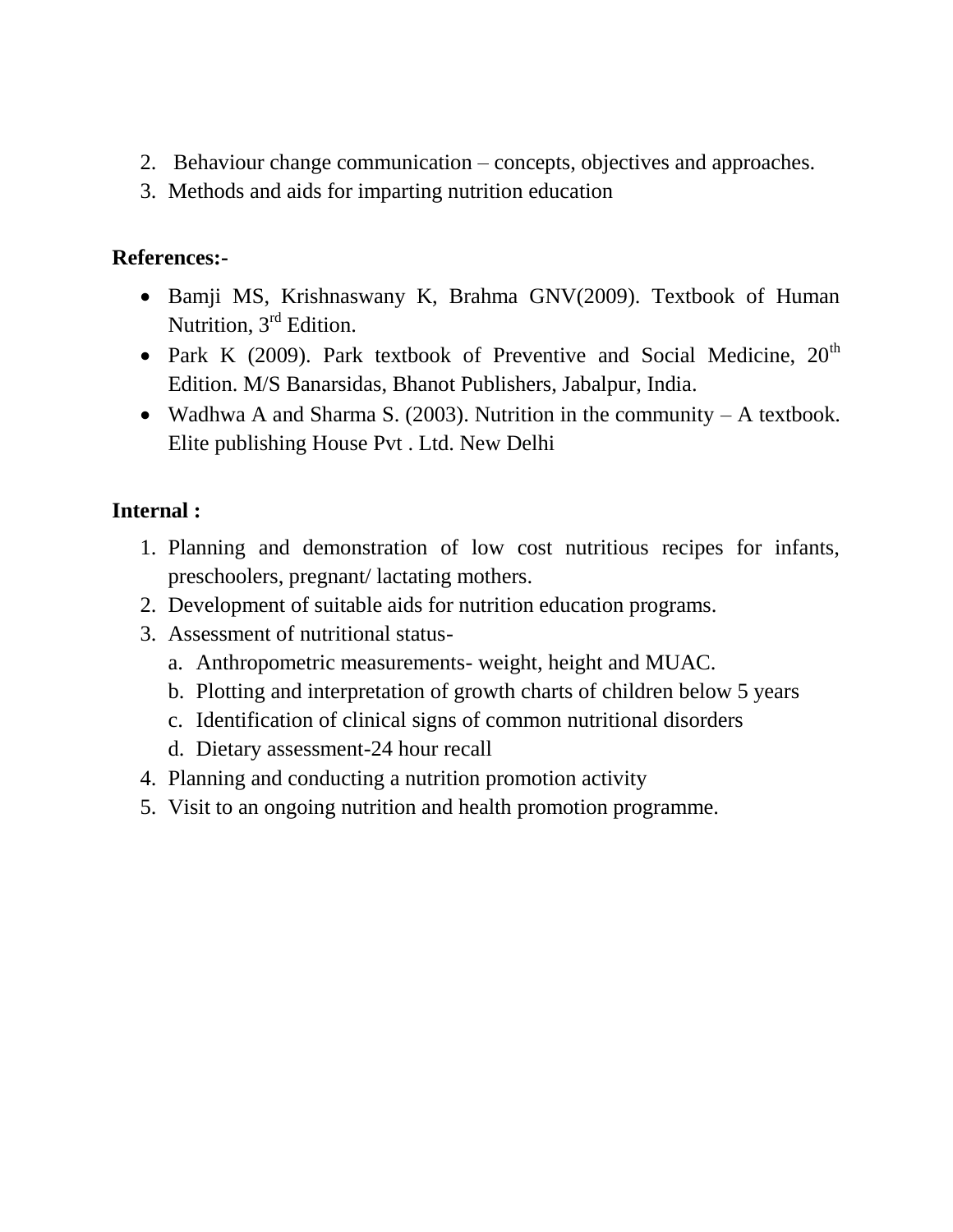## **B.Sc. (Home Science) Sixth Semester TEXTILE DESIGN AND APPAREL CONSTRUCTION (TAD-IV) PAPER - XXVIII**

 Practical: 60 Sessional: 40

### **TAD-IV A: Textile Design (Practical)**

- 1. Learning Traditional and Contemporary embroidery stitches.
- 2. Sketching of designs with different motifs (Natural, Stylized, Geometric and abstract.)
- 3. Development of design- Motif, design, pattern, repeat- drop repeat (full drop, ¼, ½, 2/3, ¾ drop, ), brick and mirror (vertical and horizontal) repeat.
- 4. Sketching of Croquets and Garment details- Necklines and collars, Sleeves with details, Fullness (pleats, gathers, darts, tucks), frills, flounces, ruffles, fringes, variety of fasteners.
- 5. Sketching of- ladies wear (skirts, pants, blouse, Top), Men"s wear (Shirt, Trousers), Unisex garments (coat, jackets, Kurta) .
- 6. Sketching of-different lines to see the effects produced by them.
- 7. Making of different Colour schemes and to study the effect produced by different colours and colour schemes..
- 8. Collection of different types of Stripes, Checks, plaids. Effects produced by each and by mixing of these.
- 9. Collection of different types of textures (Stretch fabrics, velvet, leather, fur and lace, non – woven). Effects produced by each and by mixing these textures.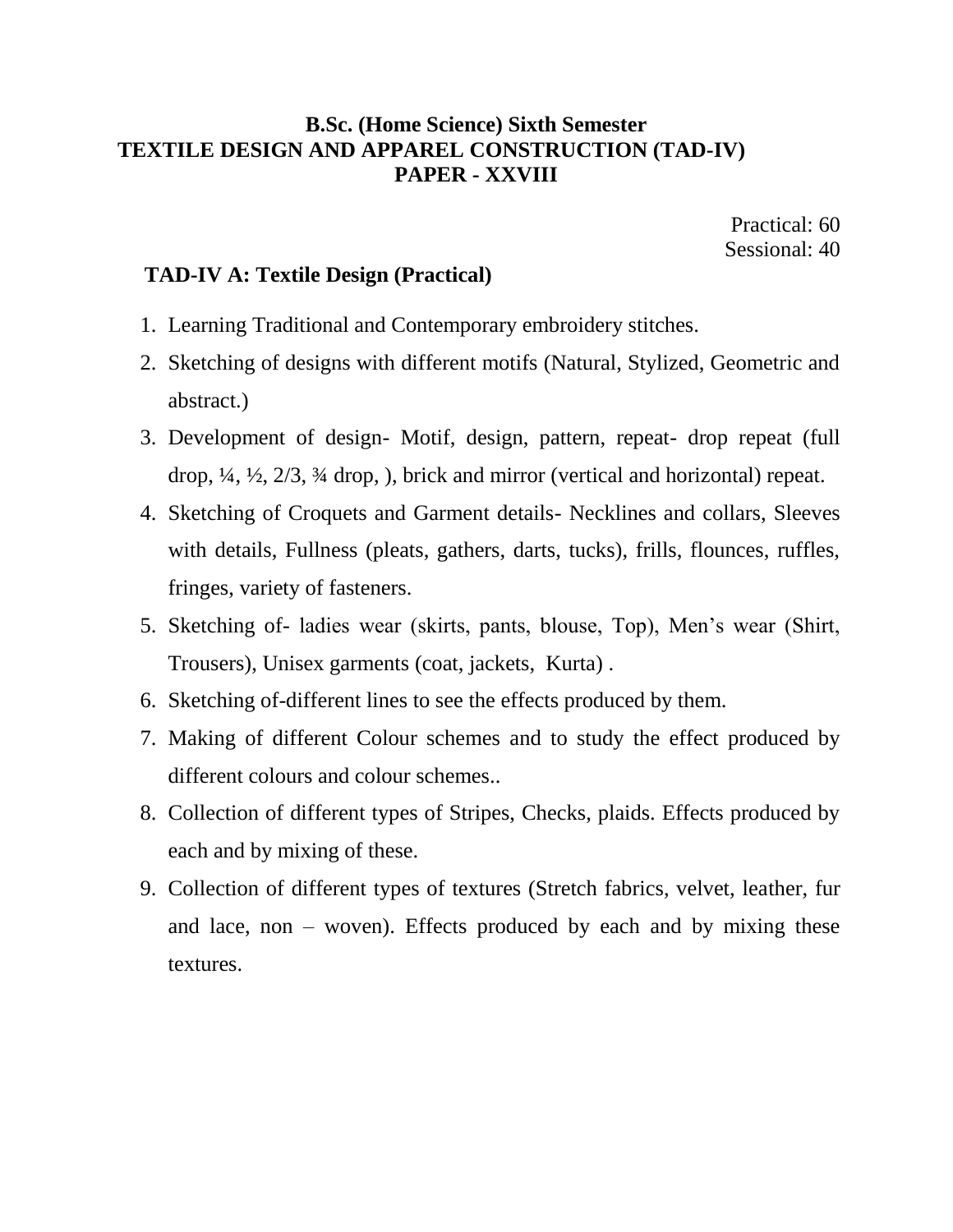# **B.Sc. (Home Science) Sixth Semester INTERIOR DESIGN AND HOME DECORATION (FRM-IV) PAPER - XXIX**

Theory: 60 Marks Practical: 40 Marks

### **Unit – I: Interior design and Home decoration**

- a. Meaning of interior design.
- b. Factors affecting interior design.
- c. Interior design : Traditional and modern overview.

### **Unit – II: Design**

- a. Objectives of design
- b. Type of design- Structural and Decorative.
- c. Elements of design- Line, Form, Texture, Space, Patter, Light and Colour.
- d. Principles of design- Proportion, Balance, Rhythm, Emphasis, Harmony

### **Unit – III: Colour**

- a. Colour Theory Chemist, Physicist and Psychologist.
- b. Colour System- Prang colour system and Munsell colour system.
- c. Dimensions of colours ; Hue, value and Chroma.
- d. Colour Wheel Primary, Binary, Intermediate, Teritary and Quarternary colour, Warm and Cool colour and their effect.
- e. Colour Schemes Similar and contrasting colour schemes, Planning of colour schemes for different areas in the house.

### **Unit – IV: Furnishing**

- a. Furnishings: Classification of furnishing–Curtain, Draperies, Upholstry, Carpet.
- (i) Factors influencing the selection of furnishings for the home-family needs and

preference, availability, climatic condition, income, home maker taste etc.

- (ii) Windowtreatment.
- b. Light: Natural and artificial light, lighting in various rooms and for different activity centers.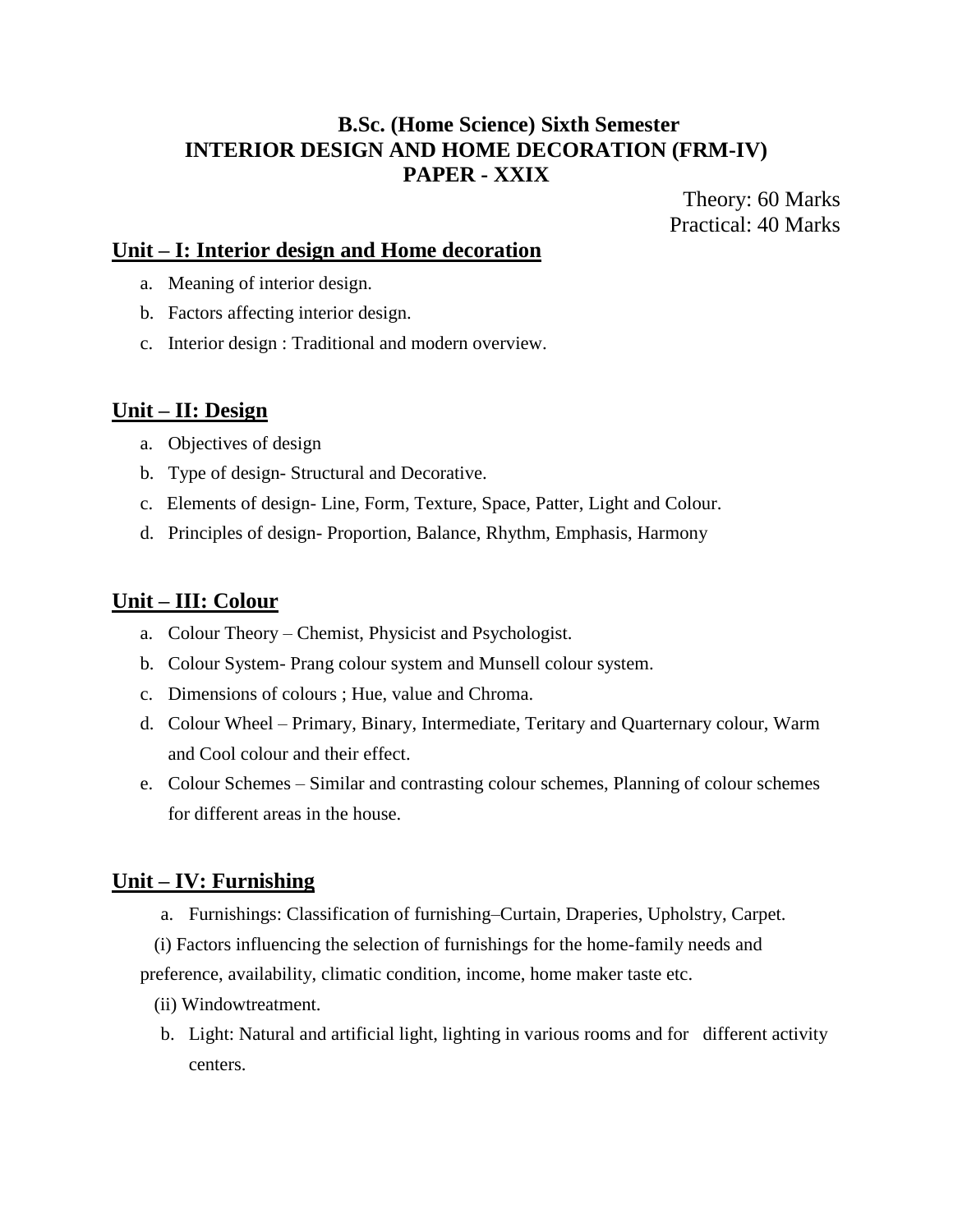#### **Unit – V: Flower arrangement**

- a. Equipments used in Flower arrangement.
- b. Types of Flower arrangement using elements and principles of art and design.

# **Practical Work**

- a. Making any one decorative article for the home i.e. bed cover, table net, cushion cover, lampshade etc.
- b. Floor decoration with flower, rice powder, chalk powder and poster colours. (Alpana, Mandana, Rangoli).
- c. Artificial flower making and their arrangements.

# **Reference Books**

- a. Art in everyday Goldstein and Goldstein
- b. Home with characters Craig and rush
- c. Home furnishing A.H. Rull Grah Vyavastha awam grah Kak G.P. Sherry.
- d. Grah Prabandh Sharma and Verma
- e. Interior Architecture J. Rosemary Riggs
- f. Colours in your home Tersa Eve Legh
- g. Colour Forecasting Tracy Dianne

…………………………………………………………………

# **TAD-IV B: Apparel Construction (Practical)**

1. (a) Drafting of petticoat – 4 paneled and 6-paneled (b) Stitching of any one of these.

2. Drafting of various collars – Flat peterpan collar, raised peterpan collar, cape collar, baby collar, shawl collar, T-shirt collar, Chinese band collar and sailors collar……………………….2 practicals.

3. Drafting of basic sleeve block and its adaptation to different sleeves.

(a)Set in sleeves: puff and its variations, gathered and its variations, long and short cap, flared, leg-o-mutton.

(b)Modified sleeves – loose and tight magyar, loose and tight reglan, kimono, saddle sleeve……………………………………………………………2 practicals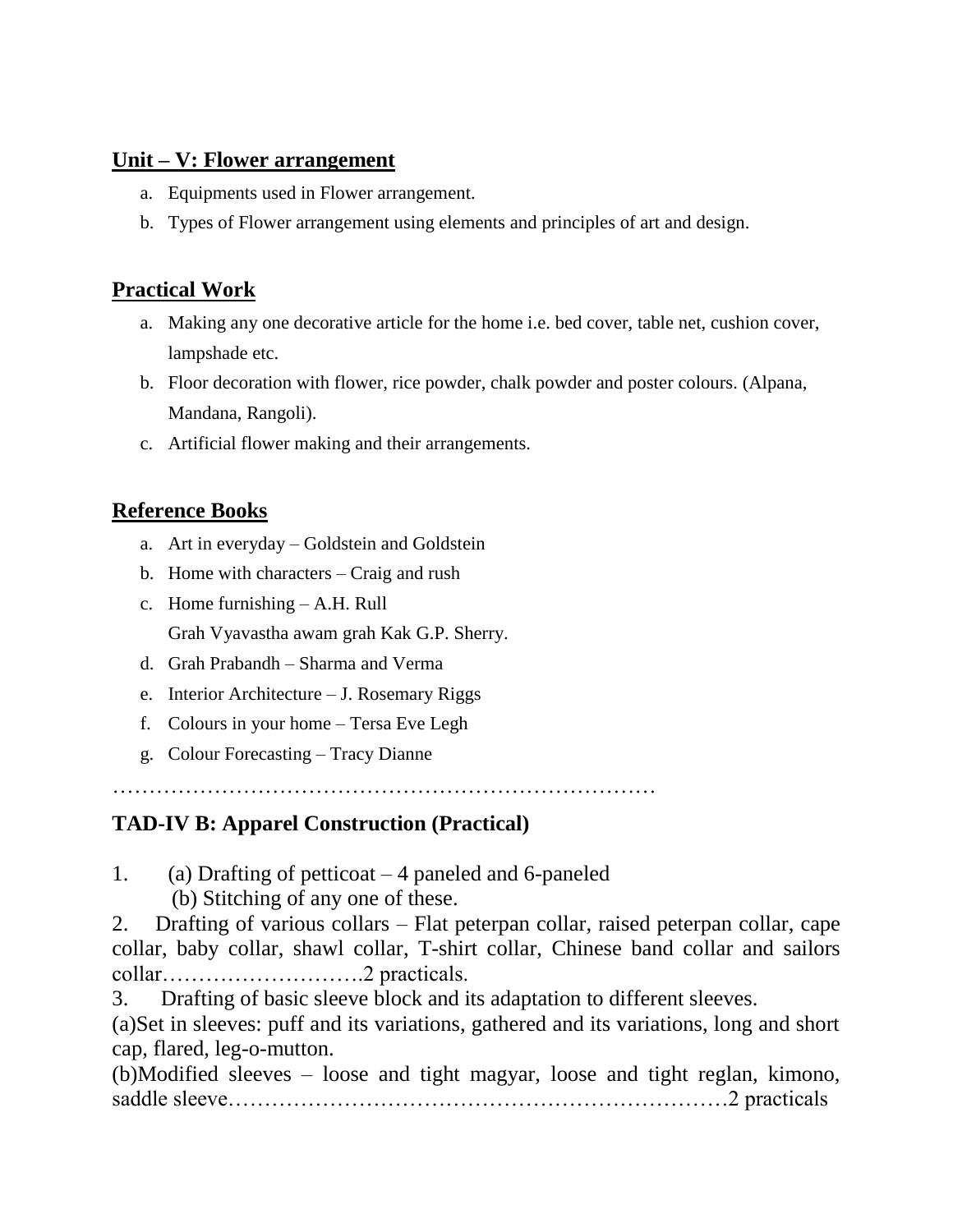4. (a) Drafting of adult's bodice block and sleeve block.

- (b) Its adaptation to: Ladies Shirt (Kameez) / Kurti /Top
	- (c) Stitching of anyone of these garments.
- 5. (a) Drafting of  $-$  (i) salwar and (ii) churidar pyjama
- (b) Stitching of any one of these.
- 6. Exhibition

…………………………………………………………………………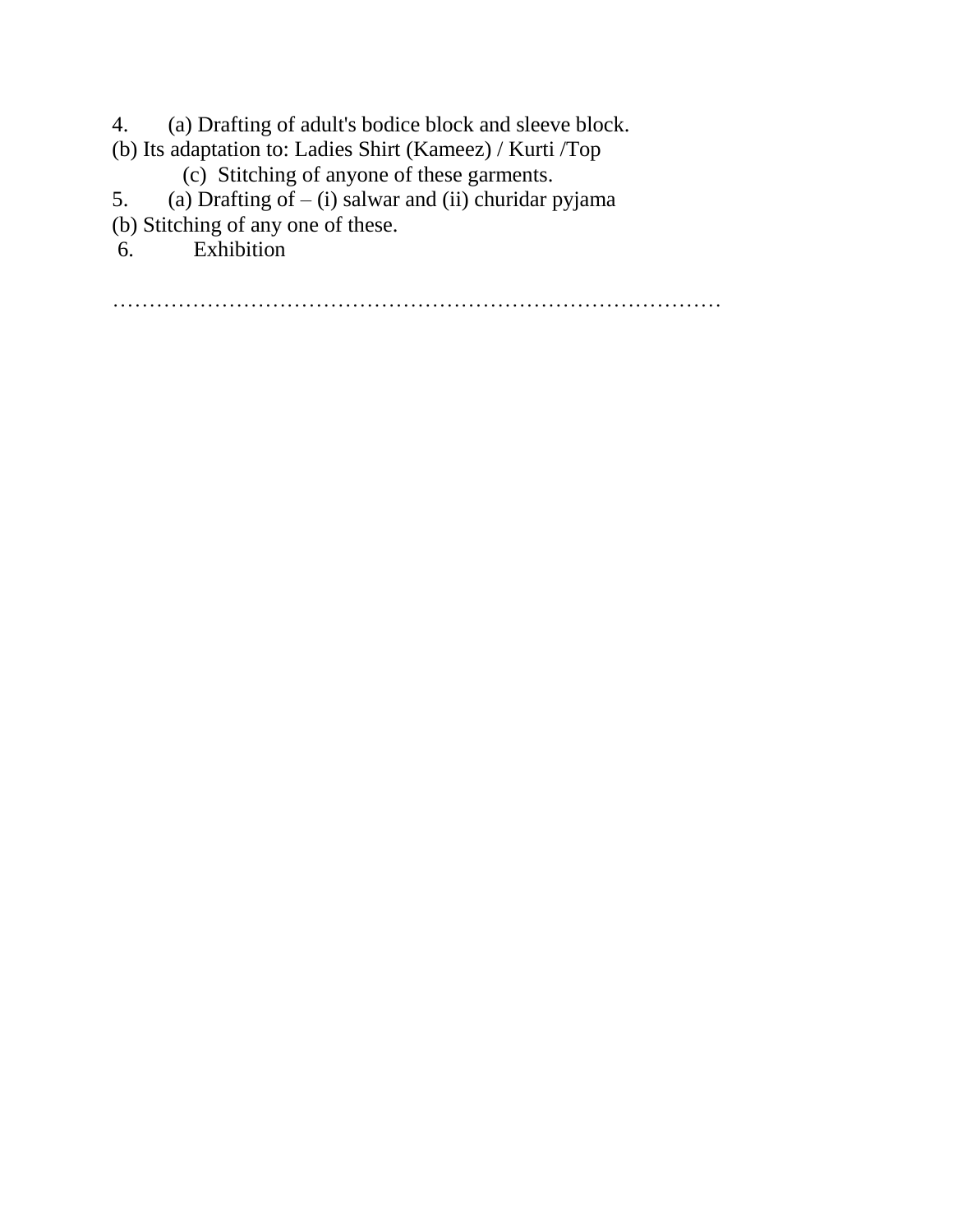### **B.Sc. (Home Science) Sixth Semester COMMUNICATION PROCESS AND ADOPTION (ECM-IV) PAPER - XXX**

Theory: 60 Marks Sessional: 40 Marks

#### **I. Communication:**

- 1. Meaning, nature and importance of communication.
- 2. Factors influencing effective communication.
- 3. Key elements in the communication process.
- 4. Models of communication.

## **11.** 1. **Types of Communication –** Upward-Downward; Interpersonal -

Intrapersonal; One way- Two

way; Individual- Group- Mass, Localite - Cosmopolite.

2. **Barriers** of communication and ways to overcome them.

### **111. Development communication-** Nature, Definition, Role & significance. **IV. Innovation and Diffusion**:

- 1. Concept of Innovation and Diffusion.
- 2. Characteristics of innovation and applicability of each characteristic to

homestead technologies.

- 3. Consequences of innovation.
- 4. Innovation decision process.
- 5. Elements of diffusion-social agents, opinion leaders and change agents.
- **V. Adoption**-concept, adoption stages, adopter categories, rate of adoption,

discontinuance.

### **Practical :**

- 1. Formulating communication strategies for home science development programmes.
- 2. Development of Communication Skills using different Approaches.

## **References**